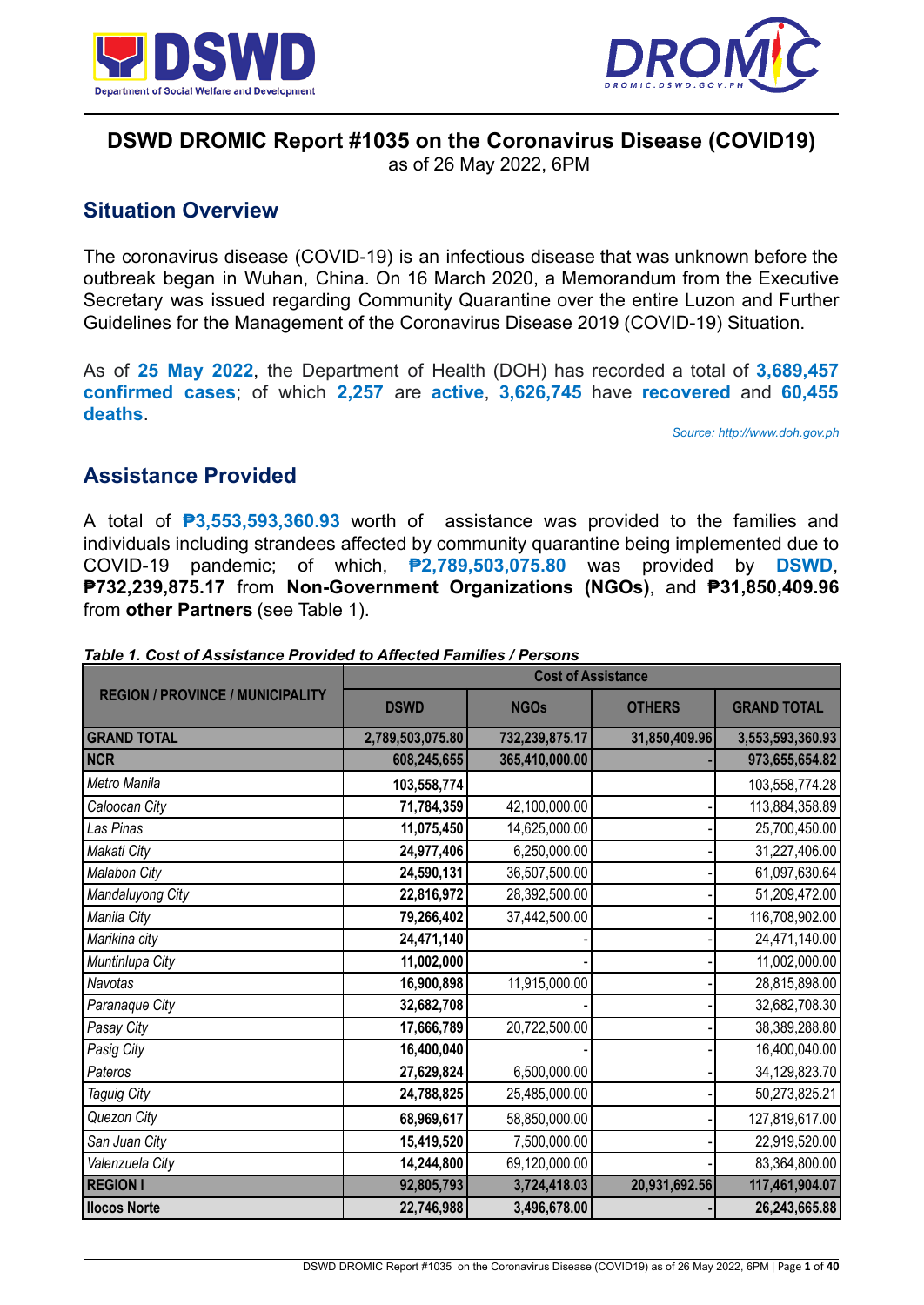



| PLGU Ilocos Norte               | 8,109,000              |              | 8,109,000.00         |
|---------------------------------|------------------------|--------------|----------------------|
| Adams                           | 592,552                |              | 592,552.45           |
| Bacarra                         | 386,073                |              | 386,073.20           |
| Badoc                           | 206,296                |              | 206,295.58           |
| Bangui                          | 446,299                |              | 446,299.20           |
| Banna (Espiritu)                | 143,313                |              | 143,313.20           |
| <b>CITY OF BATAC</b>            | 785,140                |              | 785,140.00           |
| <b>Burgos</b>                   | 143,313                | 1,625,238.00 | 1,768,551.20         |
| Carasi                          | 263,092                | 4,000.00     | 267,092.45           |
| Currimao                        | 143,313                |              | 143,313.20           |
| Dingras                         | $\overline{1,231,248}$ |              | 1,231,247.70         |
| Dumalneg                        | 261,305                |              | 261,304.70           |
| <b>LAOAG CITY</b>               | 4,202,031              |              | 4,202,030.50         |
| Marcos                          | 1,272,509              | 1,822,440.00 | 3,094,949.20         |
| Nueva Era                       | 286,333                | 45,000.00    | 331,333.20           |
| Pagudpud                        | 701,187                |              | 701,187.20           |
| Paoay                           | 377,140                |              | 377,140.00           |
| Pasuquin                        | 143,313                |              | 143,313.20           |
| Piddig                          | 143,313                |              | 143,313.20           |
| Pinili                          | 143,313                |              | 143,313.20           |
| San Nicolas                     | 143,313                |              | 143,313.20           |
| Sarrat                          | 520,453                |              | 520,453.20           |
| Solsona                         | 1,698,127              |              | 1,698,127.20         |
| Vintar                          | 405,010                |              | 405,009.70           |
| <b>Ilocos Sur</b>               | 19,515,797             |              | 19,515,797.48        |
|                                 |                        |              |                      |
| PLGU Ilocos Sur                 | 3,331,074              |              | 3,331,074.40         |
| Alilem                          | 441,574                |              | 441,574.25           |
| Banayoyo                        | 253,861                |              | 253,860.50           |
| <b>Bantay</b>                   | 445,233                |              | 445,232.64           |
| <b>Burgos</b>                   | 250,285                |              | 250,285.00           |
| Cabugao                         | 802,231                |              | 802,230.82           |
| <b>CITY OF CANDON</b>           | 651,931                |              | 651,931.42           |
| Caoayan                         | 71,001                 |              | 71,001.42            |
| Cervantes                       | 269,950                |              | 269,950.25           |
| Galimuyod                       | 219,893                |              | 219,893.25           |
| Gregorio del Pilar (Concepcion) | 202,016                |              | 202,015.75           |
| Lidlidda                        | 320,007                |              | 320,007.25           |
| Magsingal                       | 69,066                 |              | 69,065.92            |
| Nagbukel                        | 233,162                |              | 233,161.78           |
| Narvacan                        | 2,392,217              |              | 2,392,217.48         |
| Quirino (Angkaki)               | 257,436                |              | 257,436.00           |
| Salcedo (Baugen)                | 257,436                |              | 257,436.00           |
| San Emilio                      | 307,169                |              | 307,169.25           |
| San Esteban                     | 2,542                  |              | 2,542.03             |
| San Juan (Lapog)                | 215,015                |              | 215,015.34           |
| San Vicente                     | 215,245                |              | 215,244.90           |
| Santa                           | 967,500                |              | 967,499.75           |
| Santa Catalina                  | 164,906                |              | 164,905.64           |
| Santa Cruz<br>Santa Maria       | 150,382<br>377         |              | 150,381.56<br>377.14 |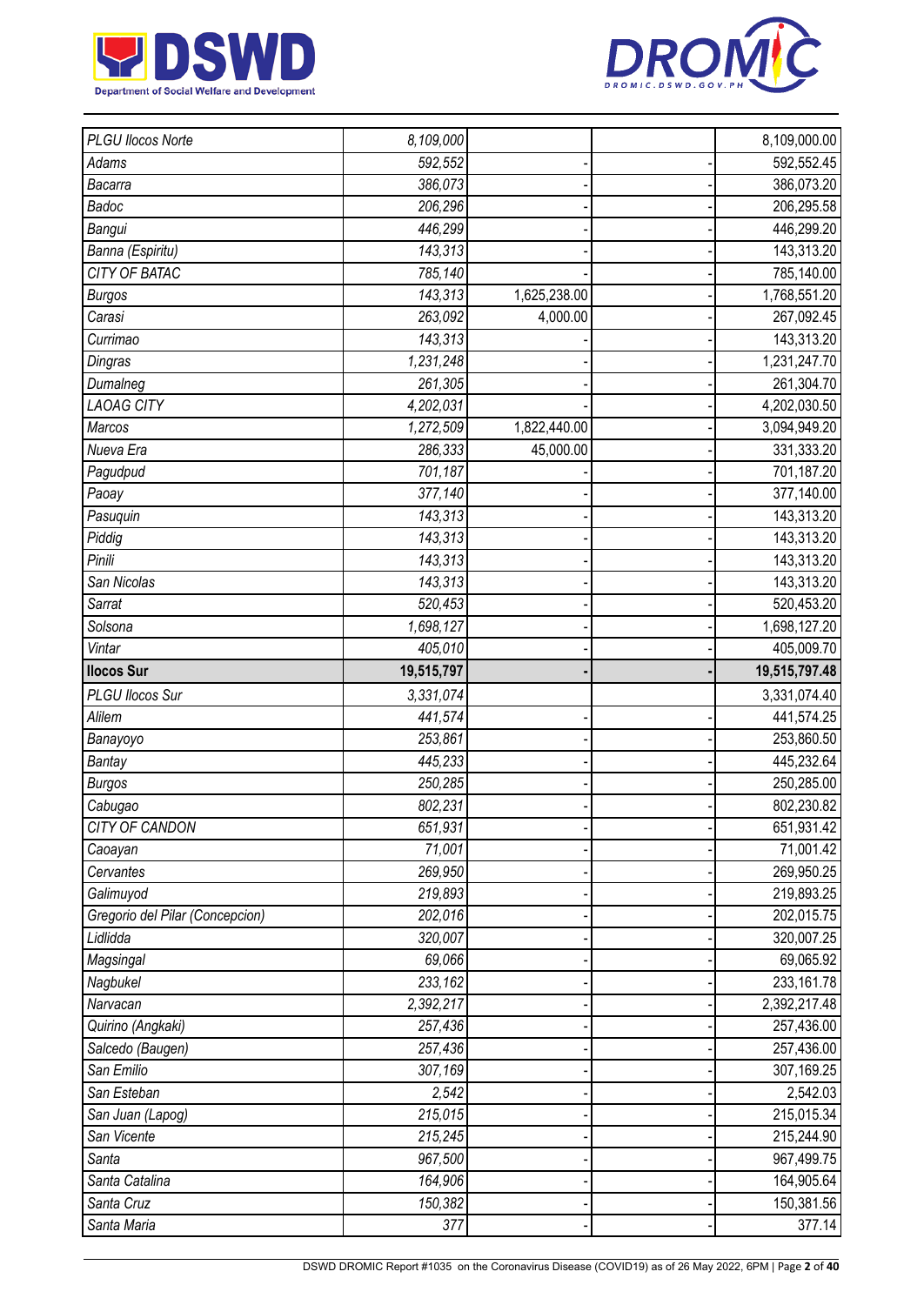



| Santiago             | 377                       |            |               | 377.14        |
|----------------------|---------------------------|------------|---------------|---------------|
| Santo Domingo        | $\overline{3}$ , 111, 515 |            |               | 3,111,515.39  |
| Sigay                | 174,166                   |            |               | 174,166.03    |
| <b>Sinait</b>        | 23,704                    |            |               | 23,704.28     |
| Sugpon               | 459,452                   |            |               | 459,451.75    |
| Tagudin              | 1,926,990                 |            |               | 1,926,990.00  |
| CITY OF VIGAN        | 1,328,083                 |            |               | 1,328,083.15  |
| La Union             | 19,691,003                | 211,540.00 | 905,771.64    | 20,808,314.68 |
| Agoo                 | 383,831                   |            |               | 383,830.57    |
| Aringay              | 267,624                   |            |               | 267,624.03    |
| Bacnotan             | 129,877                   |            |               | 129,877.16    |
| <b>Bagulin</b>       | 228,163                   |            |               | 228,162.50    |
| Balaoan              | 377,140                   |            |               | 377,140.00    |
| Bangar               | 541,737                   |            |               | 541,737.14    |
| Bauang               | 2,153,058                 |            |               | 2,153,058.25  |
| <b>Burgos</b>        | 721,456                   |            | 78,135.00     | 799,591.00    |
| Caba                 | 2,177,515                 |            |               | 2,177,515.44  |
| Luna                 | 1,647,765                 |            |               | 1,647,764.75  |
| Naguilian            | 629,805                   |            |               | 629,805.12    |
| Pugo                 | 469,068                   |            |               | 469,067.50    |
| Rosario              | 518,398                   | 104,200.00 |               | 622,598.20    |
| CITY OF SAN FERNANDO | 5,439,842                 |            |               | 5,439,842.32  |
| San Gabriel          | 2,207,966                 |            |               | 2,207,965.53  |
| San Juan             | 723,487                   |            |               | 723,486.50    |
| Santo Tomas          | 377,894                   |            | 827,636.64    | 1,205,530.92  |
| Santol               | 238,714                   |            |               | 238,713.75    |
| Sudipen              | 348,611                   |            |               | 348,611.25    |
| Tubao                | 109,053                   | 107,340.00 |               | 216,392.75    |
| Pangasinan           | 30,852,005                | 16,200.03  | 20,025,920.92 | 50,894,126.03 |
| PLGU Pangasinan      | 2,217,028                 |            |               | 2,217,027.50  |
| Aguilar              | 262,808                   |            |               | 262,807.94    |
| CITY OF ALAMINOS     | 5,385,689                 |            |               | 5,385,689.39  |
| Anda                 | 377                       |            |               | 377.14        |
| Asingan              | 377,140                   |            | 1,231,488.72  | 1,608,628.72  |
| Balungao             | 744,392                   |            |               | 744,392.00    |
| Bani                 | 276,950                   |            |               | 276,950.00    |
| <b>Basista</b>       | 383,929                   |            |               | 383,928.52    |
| Bayambang            | 377,140                   |            |               | 377,140.00    |
| Binalonan            | 380,157                   |            |               | 380,157.12    |
| Binmaley             |                           |            | 2,412,800.00  | 2,412,800.00  |
| Bolinao              | 284,580                   |            |               | 284,580.00    |
| <b>Bugallon</b>      | 438,301                   |            | 216,500.00    | 654,800.64    |
| <b>Burgos</b>        |                           |            | 1,194,840.00  | 1,194,840.00  |
| Calasiao             | 3,013,000                 |            | 9,168,520.00  | 12,181,520.00 |
| Dagupan City         | 3,614,404                 |            |               | 3,614,403.89  |
| Dasol                | 27,193                    |            |               | 27,193.39     |
| Infanta              | 457,589                   |            |               | 457,588.75    |
| Labrador             | 410,696                   |            |               | 410,696.12    |
| Laoac                | 405,744                   |            |               | 405,744.00    |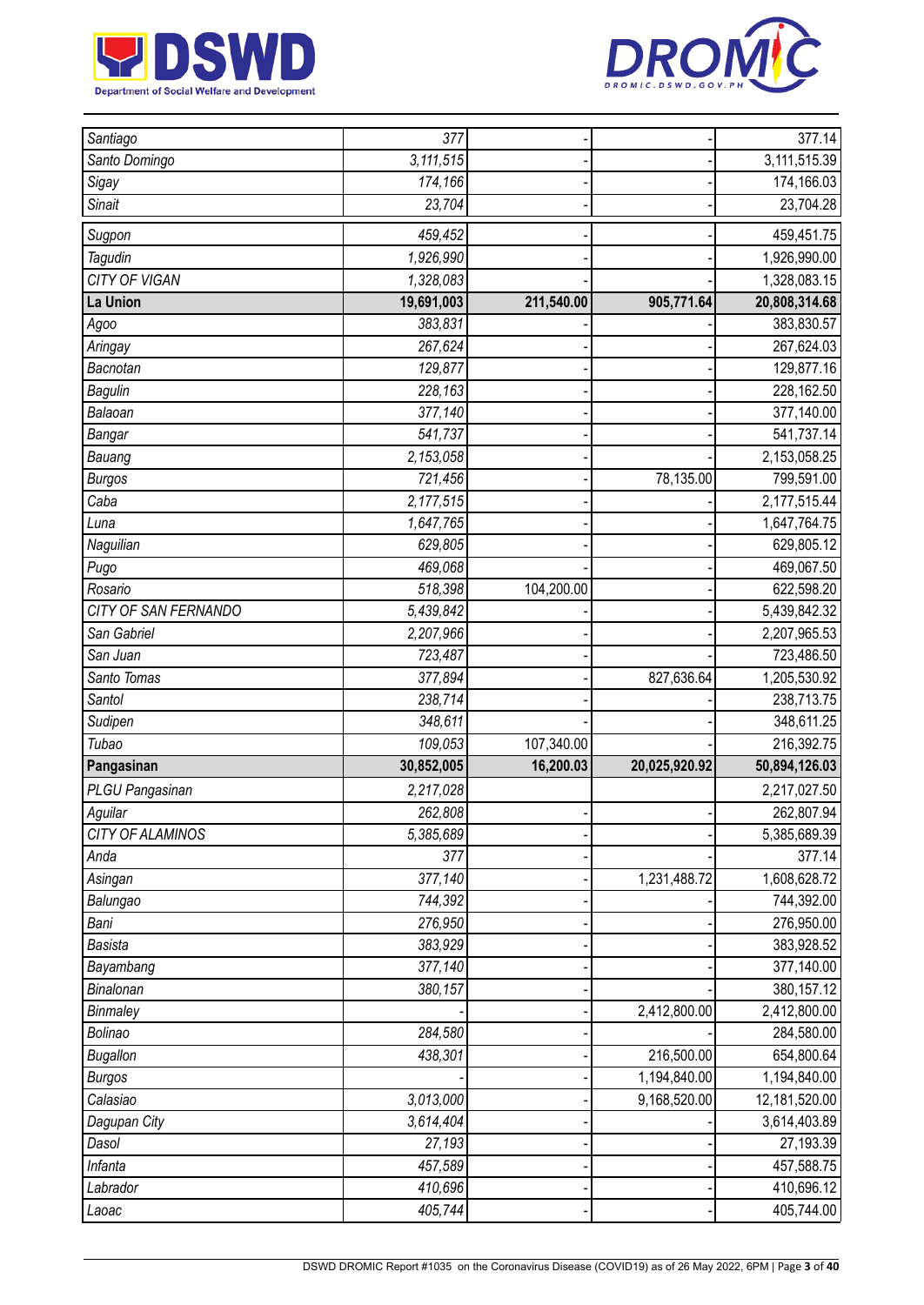



| LINGAYEN            | 382,612              |           |              | 382,612.20                 |
|---------------------|----------------------|-----------|--------------|----------------------------|
| Mabini              | 80,449               |           |              | 80,448.75                  |
| Malasiqui           | 422,397              |           |              | 422,397.14                 |
| Manaoag             | 643,773              |           |              | 643,772.50                 |
| Mangaldan           | 188,570              |           |              | 188,570.00                 |
| Mangatarem          | 245,778              |           |              | 245,778.00                 |
| Mapandan            | 188,570              |           |              | 188,570.00                 |
| Natividad           | 20,042               |           |              | 20,042.39                  |
| Pozzorubio          | 500,495              |           |              | 500,494.75                 |
| Rosales             | 2,994,211            |           |              | 2,994,211.32               |
| San Carlos City     | 530,147              |           |              | 530,147.34                 |
| San Fabian          | 377,140              |           |              | 377,140.00                 |
| San Manuel          | 422,504              |           | 1,861,675.20 | 2,284,179.30               |
| San Nicolas         | 428,869              |           |              | 428,868.77                 |
| San Quintin         | 377                  |           |              | 377.14                     |
| Santa Barbara       | 510,000              |           |              | 510,000.00                 |
| Santa Maria         | 406,470              |           | 745,000.00   | 1,151,470.00               |
| Santo Tomas         | 377,140              |           |              | 377,140.00                 |
| Sison               | 826,797              |           |              | 826,796.75                 |
| Sual                | 53,633               |           |              | 53,632.50                  |
| Tayug               | 420,885              | 16,200.03 |              | 437,084.67                 |
| Umingan             | 96,539               |           | 2,495,097.00 | 2,591,635.50               |
| <b>Urbiztondo</b>   | 1,104,254            |           |              | 1,104,253.75               |
| CITY OF URDANETA    | 384,668              |           | 700,000.00   | 1,084,668.14               |
| Villasis            | 188,570              |           |              | 188,570.00                 |
|                     |                      |           |              |                            |
| <b>REGION II</b>    | 146,302,905          |           |              | 146,302,904.70             |
| <b>Batanes</b>      | 1,114,722            |           |              | 1,114,722.08               |
| <b>PLGU Batanes</b> | 169,950              |           |              | 169,949.52                 |
| Basco               | 940,759              |           |              | 940,759.04                 |
| Itbayat             | 2,151                |           |              | 2,151.00                   |
| Uyugan              | 1,863                |           |              | 1,862.52                   |
| Cagayan             | 61,880,759           |           |              | 61,880,758.60              |
| PLGU Cagayan        | 5,260,315            |           |              | 5,260,315.26               |
| Abulug              | 3,584                |           |              | 3,584.40                   |
| Alcala              | 989,773              |           |              | 989,773.32                 |
| Allacapan           | 1,051,918            |           |              | 1,051,917.52               |
| Amulung             | 346,307              |           |              | 346,306.66                 |
| Aparri              | 3,480,002            |           |              | 3,480,002.24               |
| Baggao              | 3,520,578            |           |              | 3,520,577.76               |
| <b>Ballesteros</b>  | 621                  |           |              | 621.00                     |
| <b>Buguey</b>       | 516,434              |           |              | 516,433.76                 |
| Calayan             | 1,740,131            |           |              | 1,740,131.36               |
| Camalaniugan        | 1,841,009            |           |              | 1,841,009.00               |
| Claveria            | 300,200              |           |              | 300,200.00                 |
| Enrile              | 3,623,009            |           |              | 3,623,008.82               |
| Gattaran            | 312,084              |           |              | 312,084.40                 |
| Gonzaga             | 2,441,042            |           |              | 2,441,042.00               |
| Iguig<br>Lal-lo     | 576,089<br>1,985,704 |           |              | 576,089.00<br>1,985,704.40 |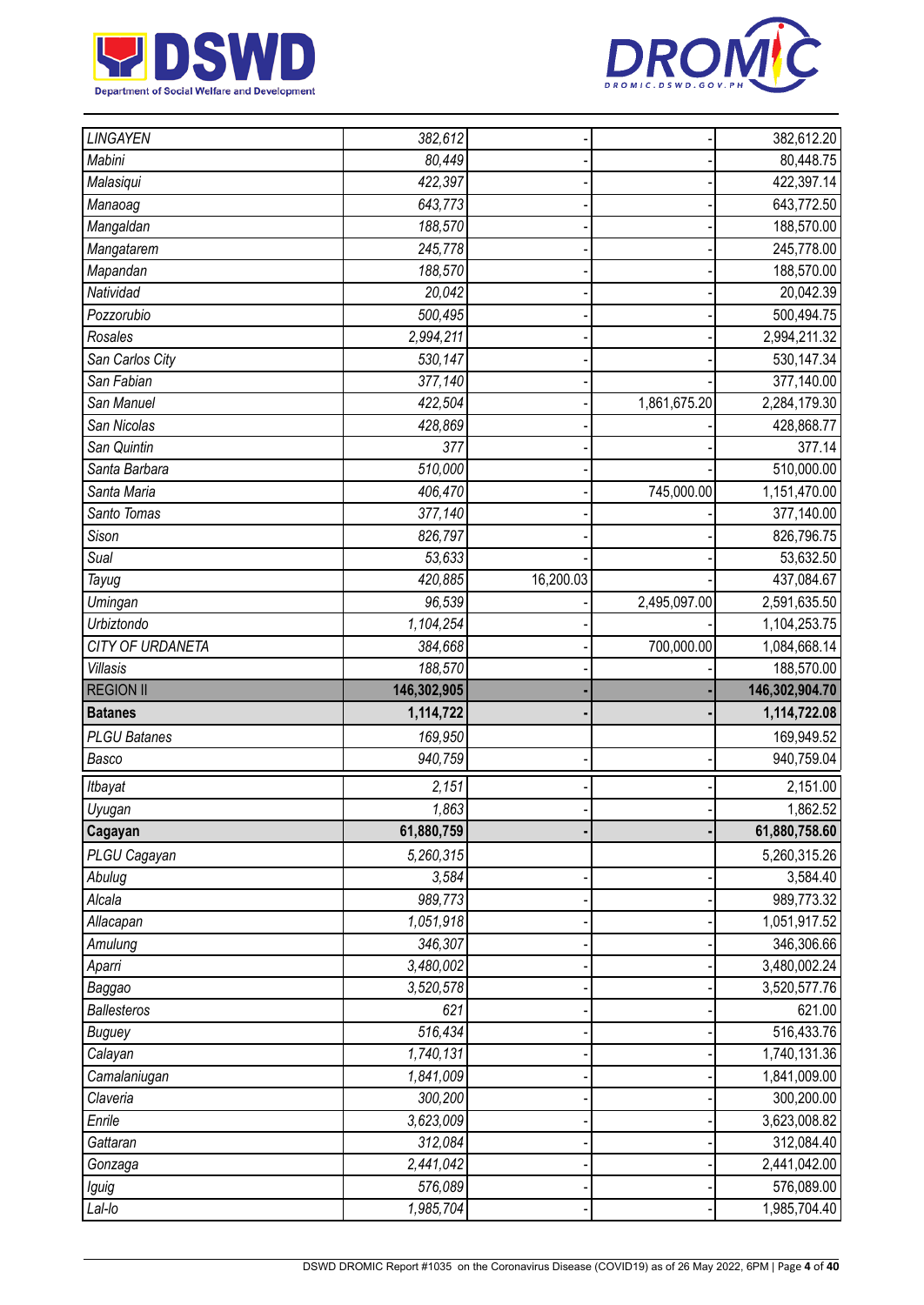



| Lasam                     | 561,732    |  | 561,731.70    |
|---------------------------|------------|--|---------------|
| Pamplona                  | 302,363    |  | 302,363.43    |
| Peñablanca                | 98,166     |  | 98,165.88     |
| Piat                      | 99,117     |  | 99,116.88     |
| <b>Rizal</b>              | 2,112,977  |  | 2,112,977.22  |
| Sanchez-Mira              | 125,685    |  | 125,685.00    |
| Santa Ana                 | 566,905    |  | 566,905.13    |
| Santa Praxedes            | 1,213,511  |  | 1,213,511.25  |
| Santa Teresita            | 1,434      |  | 1,433.76      |
| Santo Niño (Faire)        | 725,559    |  | 725,558.53    |
| Solana                    | 2,006,374  |  | 2,006,373.64  |
| Tuao                      | 717        |  | 716.88        |
| Tuguegarao City           | 26,077,418 |  | 26,077,418.40 |
| Isabela                   | 52,101,723 |  | 52,101,722.55 |
| PLGU Isabela              | 16,919,764 |  | 16,919,763.72 |
| Alicia                    | 8,090,881  |  | 8,090,880.81  |
| Angadanan                 | 829,033    |  | 829,032.66    |
| Aurora                    | 1,142,228  |  | 1,142,227.66  |
| <b>Benito Soliven</b>     | 1,417,123  |  | 1,417,122.54  |
| <b>Burgos</b>             | 758,172    |  | 758,172.06    |
| Cabagan                   | 172,101    |  | 172,101.16    |
| Cabatuan                  | 253,077    |  | 253,077.36    |
| City of Cauayan           | 806,903    |  | 806,902.96    |
| Cordon                    | 493,705    |  | 493,704.66    |
| Delfin Albano (Magsaysay) | 2,233,610  |  | 2,233,609.56  |
| Dinapigue                 | 1,058,948  |  | 1,058,948.42  |
| Divilacan                 | 188,527    |  | 188,526.66    |
| Echague                   | 708,776    |  | 708,775.86    |
| Gamu                      | 581,261    |  | 581,260.66    |
| llagan                    | 382,251    |  | 382,251.04    |
| Jones                     | 2,573,010  |  | 2,573,009.66  |
| Luna                      | 138,352    |  | 138,351.66    |
| Maconacon                 | 505,338    |  | 505,337.88    |
| Mallig                    | 271,302    |  | 271,301.78    |
| Naguilian                 | 281,402    |  | 281,401.58    |
| Palanan                   | 212,339    |  | 212,339.30    |
| Quezon                    | 157,449    |  | 157,449.16    |
| Quirino                   | 629,574    |  | 629,573.66    |
| Ramon                     | 323,330    |  | 323,329.86    |
| Reina Mercedes            | 884,435    |  | 884,434.66    |
| Roxas                     | 2,988,457  |  | 2,988,456.86  |
| San Agustin               | 1,481,905  |  | 1,481,904.54  |
| San Guillermo             | 193,023    |  | 193,022.76    |
| San Isidro                | 819,164    |  | 819,163.70    |
| San Manuel                | 942,555    |  | 942,555.46    |
| San Mariano               | 467,174    |  | 467,173.66    |
| San Mateo                 | 329,876    |  | 329,875.66    |
| San Pablo                 | 139,069    |  | 139,068.54    |
| Santa Maria               | 408,176    |  | 408,175.66    |
| City of Santiago          | 2,006,510  |  | 2,006,509.52  |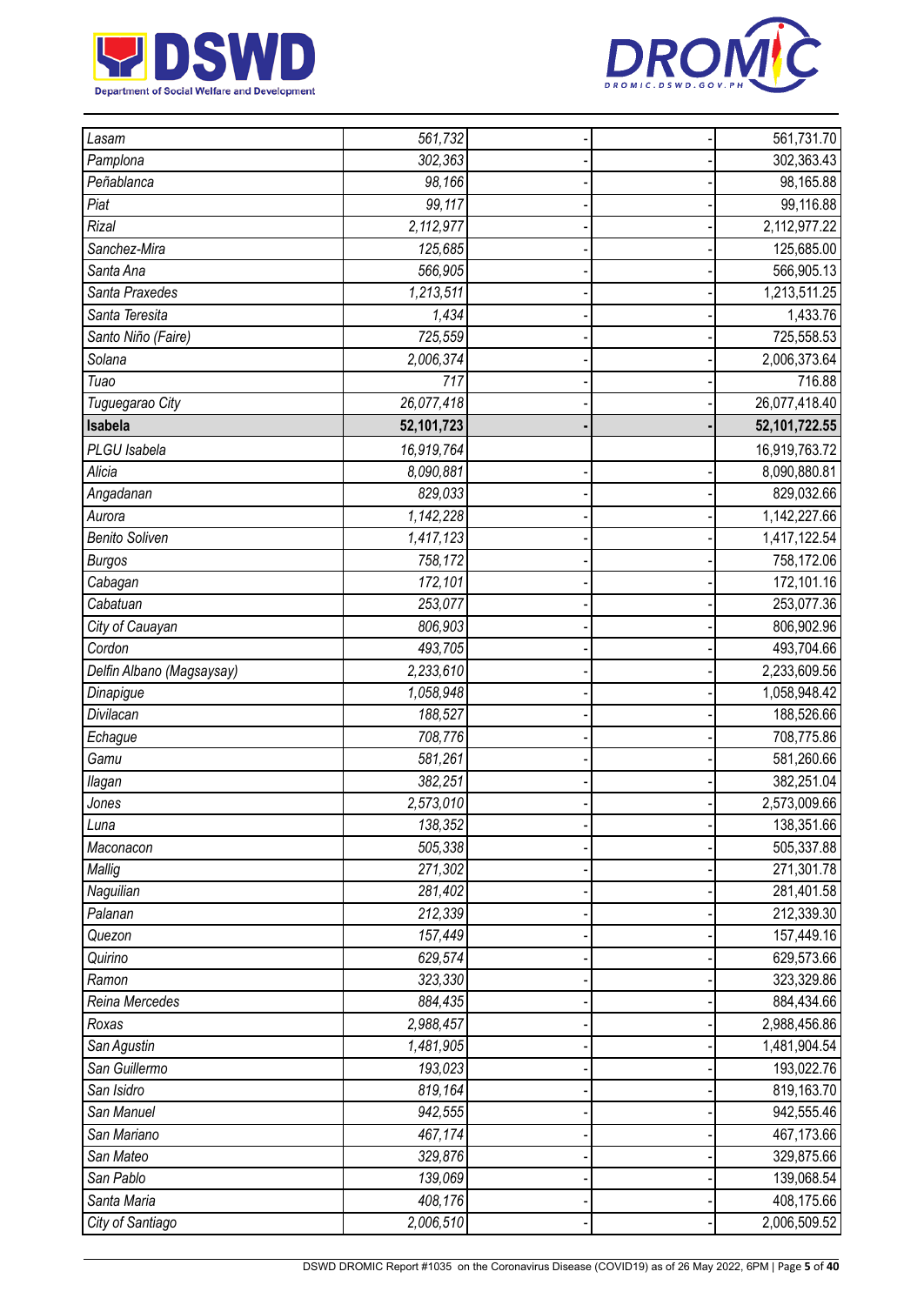



| Santo Tomas         | $\overline{157,}449$ |  | 157,449.16     |
|---------------------|----------------------|--|----------------|
| Tumauini            | 155,480              |  | 155,480.04     |
| Nueva Vizcaya       | 21,840,898           |  | 21,840,897.84  |
| PLGU Nueva Vizcaya  | 14,659,988           |  | 14,659,987.51  |
| Alfonso Castaneda   | 1,433,824            |  | 1,433,824.00   |
| Aritao              | 230,000              |  | 230,000.00     |
| Bagabag             | 578,916              |  | 578,916.10     |
| Bambang             | 969,040              |  | 969,040.00     |
| Bayombong           | 1,115,678            |  | 1,115,677.73   |
| Diadi               | 1,126,670            |  | 1,126,669.50   |
| Dupax del Norte     | 41,224               |  | 41,224.00      |
| Dupax del Sur       | 173,264              |  | 173,264.00     |
| Solano              | 1,512,295            |  | 1,512,295.00   |
| Quirino             | 9,364,804            |  | 9,364,803.63   |
| <b>PLGU Quirino</b> | 5,918,998            |  | 5,918,997.56   |
| Aglipay             | 245,000              |  | 245,000.00     |
| Cabarroguis         | 693,783              |  | 693,782.90     |
| Diffun              | 1,007,948            |  | 1,007,948.00   |
| Maddela             | 838,097              |  | 838,097.28     |
| Nagtipunan          | 283,486              |  | 283,486.00     |
| Saguday             | 377,492              |  | 377,491.89     |
| <b>REGION III</b>   | 64,045,928           |  | 64,045,928.06  |
| Aurora              | 1,503,670            |  | 1,503,670.00   |
| <b>Baler</b>        | 150,750              |  | 150,750.00     |
| Casiguran           | 185,265              |  | 185,265.00     |
| Dilasag             | 140,963              |  | 140,962.50     |
| Dinalungan          | 80,550               |  | 80,550.00      |
| Dingalan            | 193,000              |  | 193,000.00     |
| Dipaculao           | 390,668              |  | 390,667.50     |
| Maria Aurora        | 181,238              |  | 181,237.50     |
| San Luis            | 181,238              |  | 181,237.50     |
| <b>Bataan</b>       | 4,152,799            |  | 4, 152, 798.69 |
| Abucay              | 74,504               |  | 74,504.00      |
| Bagac               | 124,566              |  | 124,566.00     |
| City of Balanga     | 216,919              |  | 216,919.20     |
| Dinalupihan         | 250,768              |  | 250,768.00     |
| Hermosa             | 215,471              |  | 215,471.25     |
| Limay               | 118,580              |  | 118,579.98     |
| Mariveles           | 1,234,000            |  | 1,234,000.00   |
| Morong              | 164,500              |  | 164,500.00     |
| Orani               | 214,590              |  | 214,590.00     |
| Orion               | 1,241,026            |  | 1,241,025.76   |
| Pilar               | 189,557              |  | 189,556.50     |
| Samal               | $\overline{108,}318$ |  | 108,318.00     |
| <b>Bulacan</b>      | 27,774,335           |  | 27,774,334.58  |
| PLGU Bulacan        | 1,234,000            |  | 1,234,000.00   |
| Angat               | 361                  |  | 360.78         |
| Balagtas (Bigaa)    | 944,076              |  | 944,076.12     |
| Baliuag             | 956,536              |  | 956,535.58     |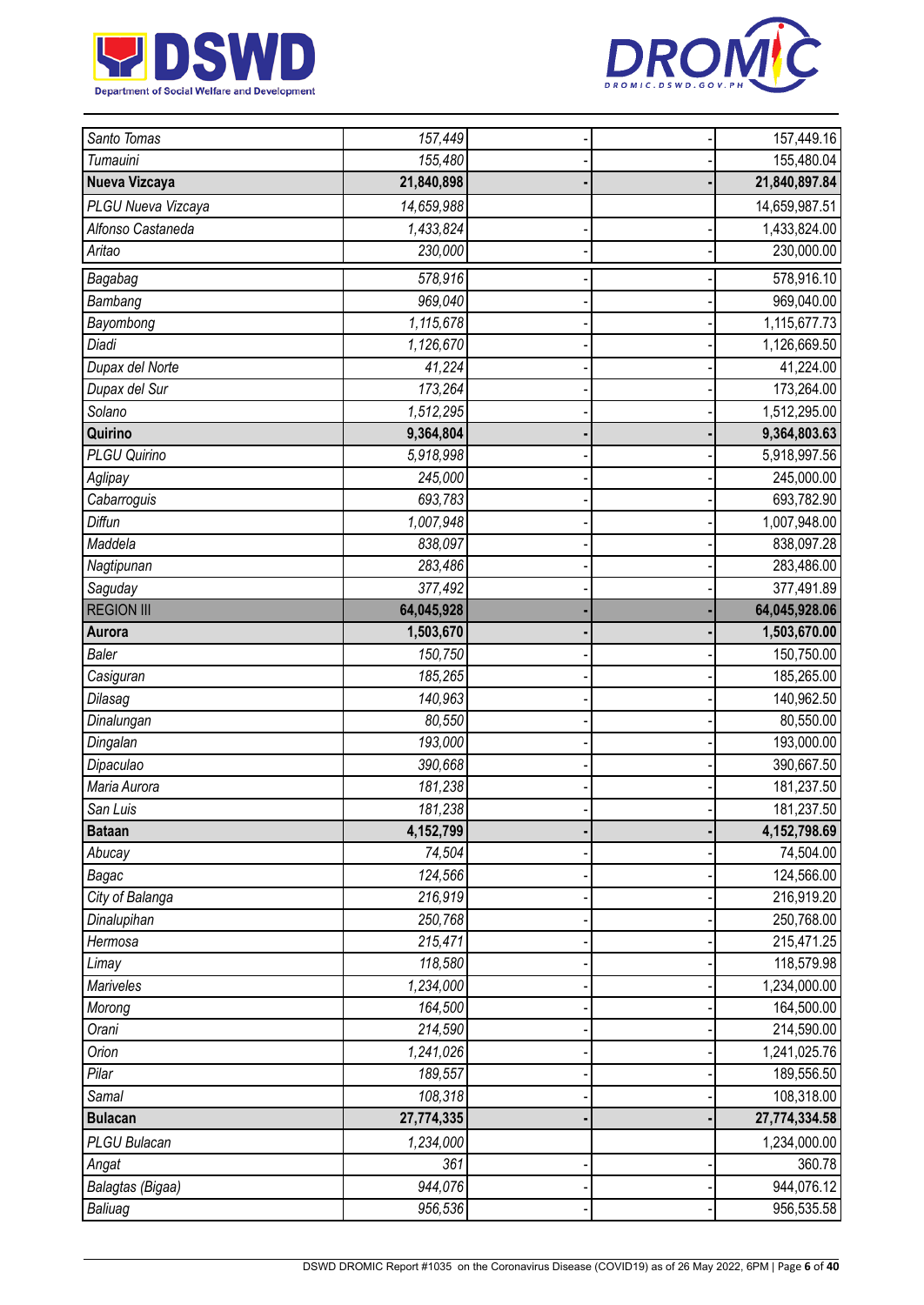



| Bocaue                     | 241,186    |  | 241,185.84     |
|----------------------------|------------|--|----------------|
| <b>Bulacan</b>             | 141,868    |  | 141,868.08     |
| <b>Bustos</b>              | 115,145    |  | 115,144.53     |
| Calumpit                   | 973,568    |  | 973,568.37     |
| Doña Remedios Trinidad     | 216,200    |  | 216,200.00     |
| Guiguinto                  | 220,856    |  | 220,856.08     |
| Hagonoy                    | 1,317,845  |  | 1,317,845.45   |
| City of Malolos            | 519,274    |  | 519,273.85     |
| Marilao                    | 424,637    |  | 424,636.82     |
| City of Meycauayan         | 331,013    |  | 331,013.18     |
| Norzagaray                 | 1,243,758  |  | 1,243,758.07   |
| Obando                     | 150,642    |  | 150,642.42     |
| Pandi                      | 10,271,119 |  | 10,271,119.15  |
| Paombong                   | 95,519     |  | 95,518.74      |
| Plaridel                   | 273,025    |  | 273,025.46     |
| Pulilan                    | 1,173,025  |  | 1,173,025.06   |
| San Ildefonso              | 343,822    |  | 343,821.56     |
| City of San Jose del Monte | 2,824,470  |  | 2,824,469.92   |
| San Miguel                 | 3,154,322  |  | 3, 154, 321.68 |
| San Rafael                 | 244,437    |  | 244,437.06     |
| Santa Maria                | 363,631    |  | 363,630.78     |
| Nueva Ecija                | 12,771,708 |  | 12,771,707.79  |
| PLGU Nueva Ecitja          | 2,144,724  |  | 2,144,723.87   |
| Aliaga                     | 249,860    |  | 249,860.00     |
| Bongabon                   | 241,650    |  | 241,650.00     |
| Cabanatuan City            | 915,839    |  | 915,838.92     |
| Cabiao                     | 343,208    |  | 343,207.50     |
| Carranglan                 | 352,406    |  | 352,406.25     |
| Cuyapo                     | 312,131    |  | 312,131.25     |
| General Mamerto Natividad  | 213,458    |  | 213,457.50     |
| General Tinio (Papaya)     | 289,500    |  | 289,500.00     |
| Guimba                     | 523,575    |  | 523,575.00     |
| Jaen                       | 1,704,563  |  | 1,704,562.50   |
| Laur                       | 360,780    |  | 360,780.00     |
| Licab                      | 153,760    |  | 153,760.00     |
| Nampicuan                  | 80,550     |  | 80,550.00      |
| Palayan City               | 120,825    |  | 120,825.00     |
| Pantabangan                | 140,963    |  | 140,962.50     |
| Peñaranda                  | 120,825    |  | 120,825.00     |
| Quezon                     | 495,000    |  | 495,000.00     |
| Rizal                      | 609,863    |  | 609,862.50     |
| San Isidro                 | 161,100    |  | 161,100.00     |
| San Jose City              | 422,888    |  | 422,887.50     |
| San Leonardo               | 161,100    |  | 161,100.00     |
| Santa Rosa                 | 370,530    |  | 370,530.00     |
| Santo Domingo              | 328,241    |  | 328,241.25     |
| Science City of Muñoz      | 380,599    |  | 380,598.75     |
| Talavera                   | 1,239,810  |  | 1,239,810.00   |
| Talugtug                   | 140,963    |  | 140,962.50     |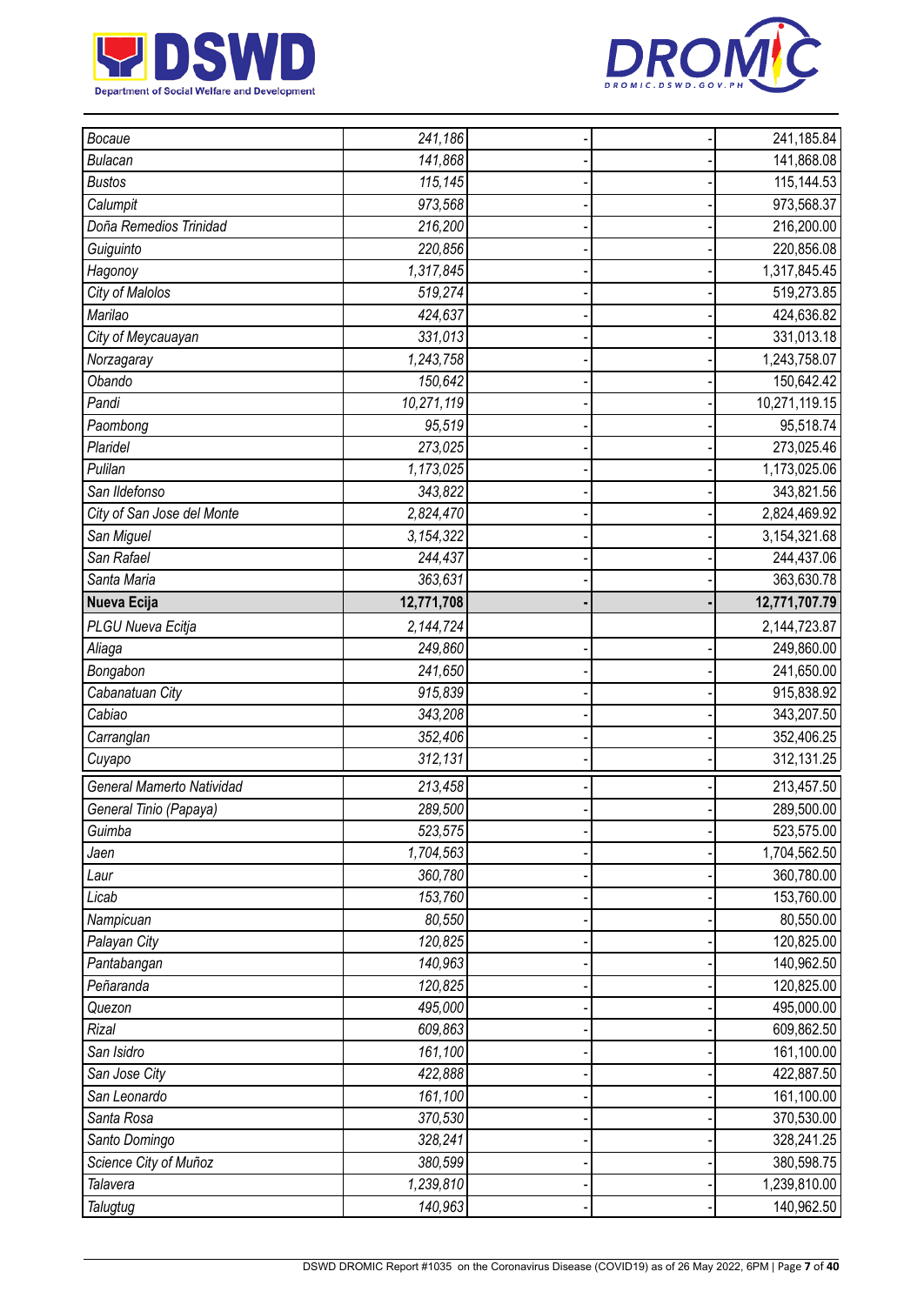



| Zaragoza                    | 193,000           |  | 193,000.00              |
|-----------------------------|-------------------|--|-------------------------|
| Pampanga                    | 7,781,497         |  | 7,781,496.82            |
| PLGU Pampanga               | 1,316,840         |  | 1,316,840.00            |
| <b>Angeles City</b>         | 823,669           |  | 823,669.12              |
| Apalit                      | 12,988            |  | 12,988.08               |
| Arayat                      | 1,082             |  | 1,082.34                |
| Bacolor                     | 144,440           |  | 144,439.60              |
| Candaba                     | 814,550           |  | 814,549.68              |
| Floridablanca               | 1,259,185         |  | 1,259,185.44            |
| Guagua                      | 2,525             |  | 2,525.46                |
| Lubao                       | 1,443             |  | 1,443.12                |
| Mabalacat                   | 536,052           |  | 536,052.30              |
| Macabebe                    | 2,525             |  | 2,525.46                |
| Magalang                    | 4,690             |  | 4,690.14                |
| Masantol                    | 447,108           |  | 447,108.00              |
| Mexico                      | 6,133             |  | 6,133.26                |
| Minalin                     | 254,696           |  | 254,696.14              |
| Porac                       | 421,055           |  | 421,054.72              |
| City of San Fernando        | 873,088           |  | 873,087.60              |
| San Luis                    | 228,551           |  | 228,550.98              |
| San Simon                   | 234,283           |  | 234,283.02              |
| Santa Ana                   | 122,629           |  | 122,628.90              |
| Santa Rita                  | 361               |  | 360.78                  |
| Santo Tomas                 | 272,881           |  | 272,881.12              |
| Sasmuan (Sexmoan)           | 722               |  | 721.56                  |
|                             |                   |  |                         |
| <b>Tarlac</b>               | 7,761,887         |  | 7,761,887.43            |
| Anao                        | 133,599           |  | 133,599.40              |
| Bamban                      | 172,499           |  | 172,498.75              |
| Camiling                    | 392,890           |  | 392,890.00              |
| Capas                       | 1,844,020         |  | 1,844,019.75            |
| Concepcion                  | 1,214,655         |  | 1,214,655.00            |
| Gerona                      | 439,010           |  | 439,010.00              |
| La Paz                      | 407,362           |  | 407,362.30              |
| Mayantoc                    | 227,468           |  | 227,467.80              |
| Moncada                     | 537,804           |  | 537,803.70              |
| Paniqui                     | 227,291           |  | 227,291.40              |
| Pura                        | 282,766           |  | 282,765.88              |
| Ramos                       | 165,548           |  | 165,548.00              |
| San Clemente                | 80,550            |  | 80,550.00               |
| San Manuel                  | 228,437           |  | 228,437.25              |
| Santa Ignacia               | 253,953           |  | 253,953.00              |
| City of Tarlac              | 798,501           |  | 798,501.00              |
| Victoria                    | 355,534           |  | 355,534.20              |
| Zambales                    | 2,300,033         |  | 2,300,032.75            |
| <b>Botolan</b>              | 346,365           |  | 346,365.00              |
| Candelaria                  | 108,234           |  | 108,234.00              |
| Castillejos                 | 126,273           |  | 126,273.00              |
| Masinloc                    | 151,528           |  | 151,527.60              |
| Olongapo City<br>San Felipe | 790,692<br>90,195 |  | 790,692.00<br>90,195.00 |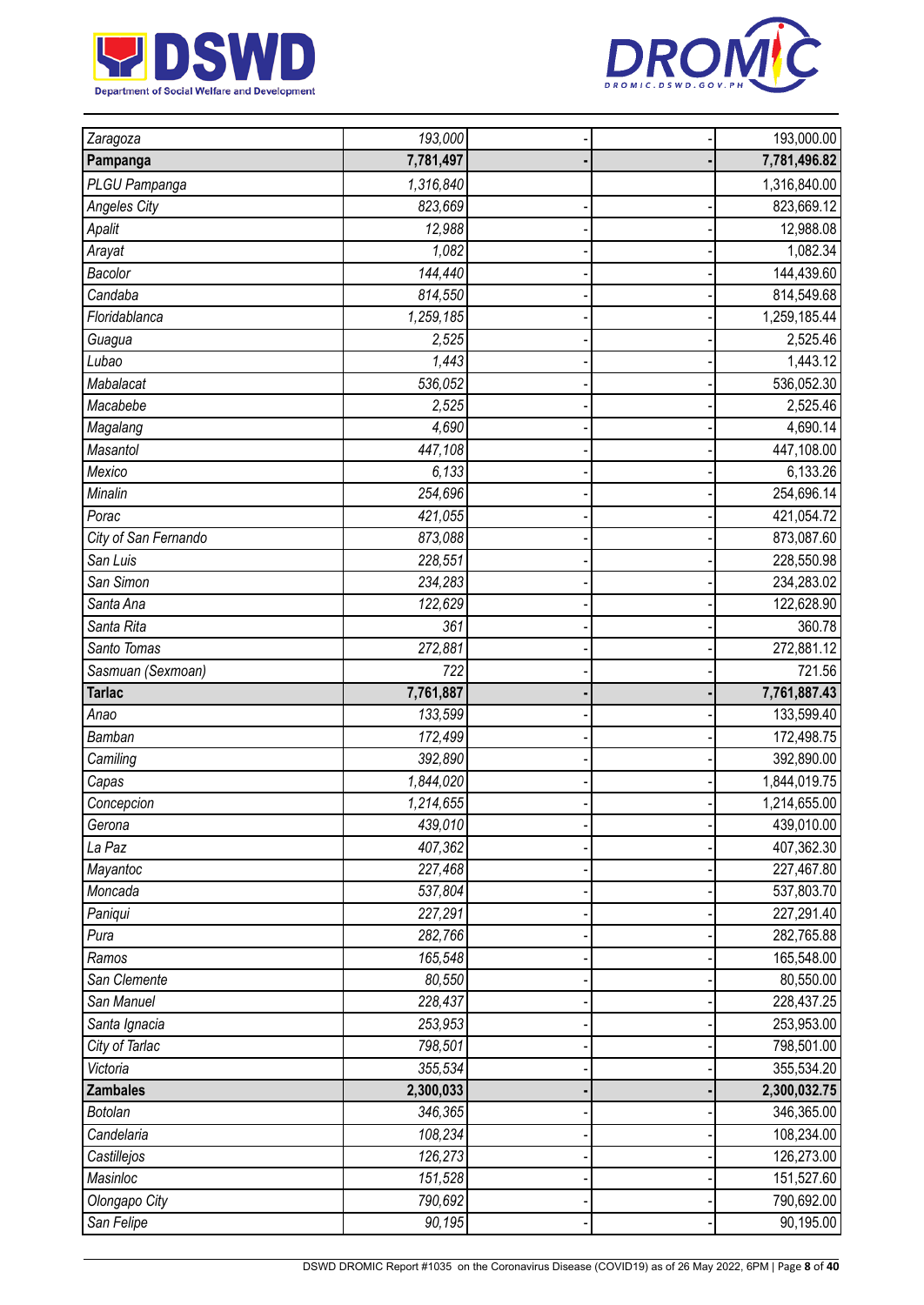



| San Marcelino        | 291,124      |                | 291,124.00       |
|----------------------|--------------|----------------|------------------|
| Santa Cruz           | 289,751      |                | 289,750.65       |
| Subic                | 105,872      |                | 105,871.50       |
| CALABARZON           | 374,316,099  | 158,093,707.06 | 532,409,805.90   |
| <b>Batangas</b>      | 239,909,017  | 30,222,830.80  | 270, 131, 847.65 |
| <b>PLGU</b> Batangas | 53,551,708   | 13,480,874.40  | 67,032,582.75    |
| Agoncillo            | 13,470,980   |                | 13,470,980.00    |
| Alitagtag            | 7,970,881    |                | 7,970,880.50     |
| Balayan              | 1,589,695    |                | 1,589,695.00     |
| <b>Balete</b>        | 14,239,246   | 1,533,000.00   | 15,772,246.00    |
| <b>Batangas City</b> | 2,585,377    | 2,568,275.00   | 5,153,652.00     |
| Bauan                | 1,641,975    | 1,195,735.00   | 2,837,710.00     |
| Calaca               | 2,547,585    | 2,150,000.00   | 4,697,585.00     |
| Calatagan            | 2,234,482    |                | 2,234,482.00     |
| Cuenca               | 7,734,308    |                | 7,734,307.50     |
| Ibaan                | 3,409,083    | 289,350.00     | 3,698,432.50     |
| Laurel               | 15, 157, 380 |                | 15, 157, 380.00  |
| Lemery               | 13,511,552   | 907,370.00     | 14,418,922.00    |
| Lian                 | 1,152,179    |                | 1,152,179.00     |
| Lipa City            | 7,849,584    | 3,150,000.00   | 10,999,584.00    |
| Lobo                 | 1,206,739    |                | 1,206,739.00     |
| Mabini               | 2,029,190    | 877,040.00     | 2,906,230.00     |
| Malvar               | 8,055,049    | 328,400.00     | 8,383,449.00     |
| Mataas Na Kahoy      | 8,731,221    |                | 8,731,221.00     |
| Nasugbu              | 1,369,315    | 1,875,000.00   | 3,244,315.00     |
| Padre Garcia         | 1,837,315    |                | 1,837,315.00     |
| Rosario              | 1,268,815    |                | 1,268,815.00     |
| San Jose             | 3,841,375    | 873,551.40     | 4,714,926.40     |
| San Juan             | 2,264,783    |                | 2,264,782.50     |
| San Luis             | 1,532,345    |                | 1,532,345.00     |
| San Nicolas          | 13,478,500   |                | 13,478,500.00    |
| San Pascual          | 1,351,403    |                | 1,351,403.00     |
| Santa Teresita       | 7,582,753    |                | 7,582,753.00     |
| Santo Tomas          | 1,412,347    | 358,075.00     | 1,770,422.00     |
| Taal                 | 8,568,908    |                | 8,568,908.00     |
| Talisay              | 13,660,312   |                | 13,660,312.00    |
| City of Tanauan      | 8,418,586    | 636,160.00     | 9,054,745.50     |
| Taysan               | 1,322,983    |                | 1,322,983.00     |
| <b>Tingloy</b>       | 2,195,750    |                | 2,195,750.00     |
| Tuy                  | 1,135,315    |                | 1,135,315.00     |
| <b>Cavite</b>        | 38,908,560   | 61,074,140.43  | 99,982,700.18    |
| PLGU Cavite          | 116,160      | 41,344,159.20  | 41,460,319.20    |
| Alfonso              | 950,341      |                | 950,341.00       |
| Amadeo               | 2,610,790    |                | 2,610,790.00     |
| Bacoor               | 5,785,443    | 4,956,870.00   | 10,742,313.00    |
| Carmona              | 1,980,850    | 1,750,000.00   | 3,730,850.25     |
| Cavite City          | 1,619,464    | 225,569.00     | 1,845,033.00     |
| Dasmariñas           | 3,663,384    | 1,978,816.78   | 5,642,200.78     |
| Gen. Mariano Alvarez | 2,915,365    | 812,670.00     | 3,728,034.75     |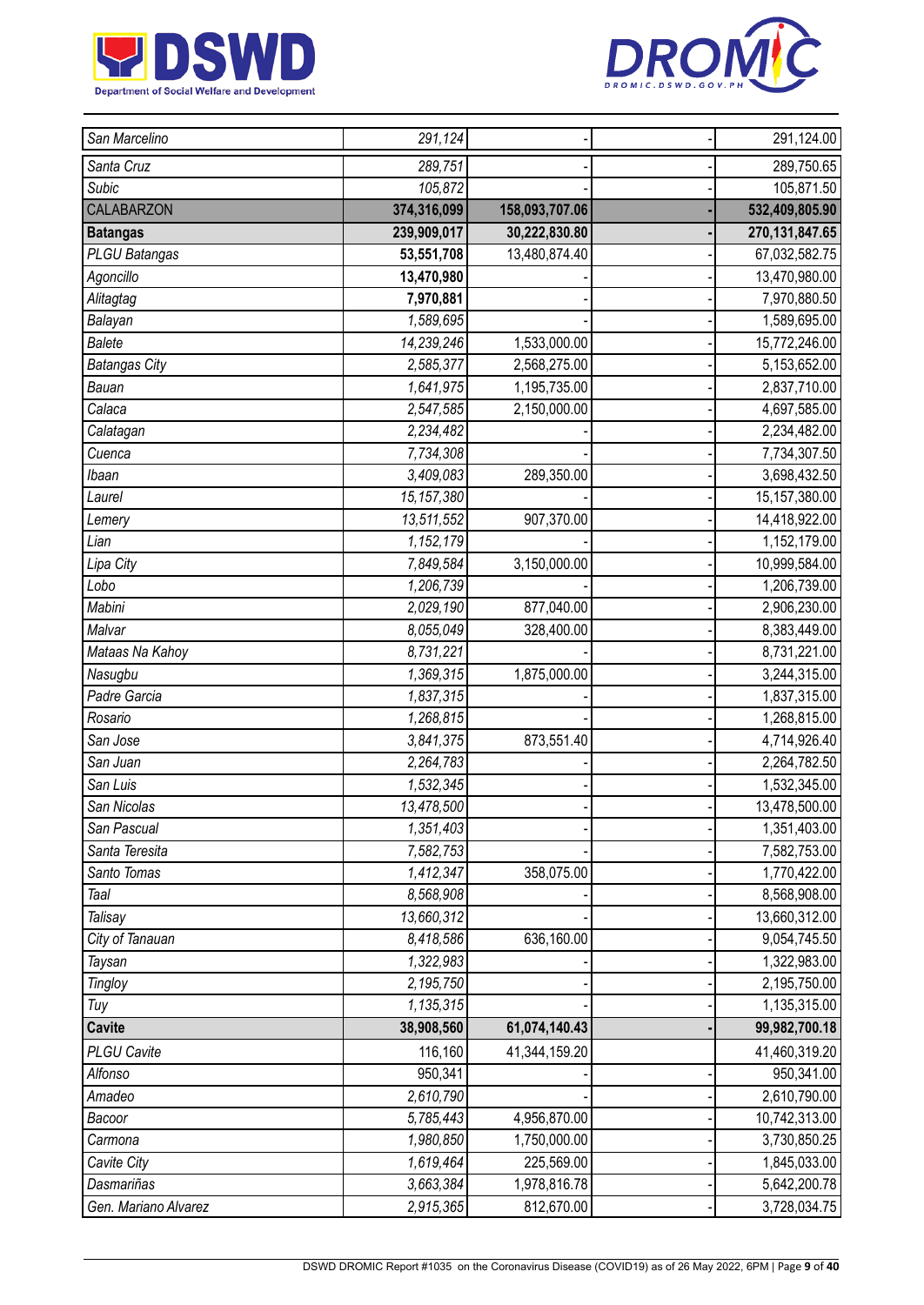



| General Emilio Aguinaldo   | 991,000    |               | 991,000.00    |
|----------------------------|------------|---------------|---------------|
| General Trias              | 999,861    | 878,175.00    | 1,878,036.25  |
| Imus                       | 1,512,830  | 1,661,520.60  | 3,174,350.60  |
| Indang                     | 374,000    | 105,860.00    | 479,860.00    |
| Kawit                      | 1,004,860  | 137,583.71    | 1,142,443.71  |
| Magallanes                 | 991,000    |               | 991,000.00    |
| Maragondon                 | 874,000    | 60,510.00     | 934,510.00    |
| Mendez (MENDEZ-NUÑEZ)      | 991,000    |               | 991,000.00    |
| Naic                       | 1,203,340  |               | 1,203,340.00  |
| Noveleta                   | 1,988,875  | 570,000.00    | 2,558,874.50  |
| Rosario                    | 1,766,636  | 544,238.00    | 2,310,874.00  |
| Silang                     | 1,393,016  | 417,655.00    | 1,810,671.00  |
| Tagaytay City              | 2,201,214  | 763,400.00    | 2,964,614.00  |
| Tanza                      | 1,101,008  | 1,181,962.14  | 2,282,970.14  |
| <b>Ternate</b>             | 874,000    | 286,605.00    | 1,160,605.00  |
| <b>Trece Martires City</b> | 1,000,123  | 3,398,546.00  | 4,398,669.00  |
| Laguna                     | 37,338,756 | 36,224,196.31 | 73,562,952.55 |
| PLGU Laguna                | 1,128,675  | 21,814,200.50 | 22,942,875.50 |
| <b>Alaminos</b>            | 775,400    |               | 775,400.00    |
| Bay                        | 776,000    | 310,300.00    | 1,086,300.00  |
| Biñan                      | 2,314,510  | 1,347,500.00  | 3,662,010.00  |
| Cabuyao                    | 1,576,060  | 492,900.00    | 2,068,960.00  |
| City of Calamba            | 1,996,026  | 2,916,068.00  | 4,912,094.00  |
| Calauan                    | 1,307,184  |               | 1,307,184.00  |
| Cavinti                    | 775,400    |               | 775,400.00    |
| Famy                       | 775,400    | 63,224.78     | 838,624.78    |
| Kalayaan                   | 773,300    |               | 773,300.00    |
| Liliw                      | 960,728    | 625,000.00    | 1,585,728.00  |
| Los Baños                  | 2,354,148  | 765,041.40    | 3,119,189.15  |
| Luisiana                   | 1,032,000  |               | 1,032,000.00  |
| Lumban                     | 775,400    |               | 775,400.00    |
| Mabitac                    | 898,880    | 202,500.00    | 1,101,380.00  |
| Magdalena                  | 753,800    |               | 753,800.00    |
| Majayjay                   | 1,275,982  |               | 1,275,982.00  |
| Nagcarlan                  | 635,000    |               | 635,000.00    |
| Paete                      | 730,210    |               | 730,210.00    |
| Pagsanjan                  | 1,370,416  | 151,652.00    | 1,522,068.25  |
| Pakil                      | 1,001,800  | 206,855.77    | 1,208,655.77  |
| Pangil                     | 1,423,582  |               | 1,423,582.00  |
| Pila                       | 1,894,420  | 525,000.00    | 2,419,420.00  |
| Rizal                      | 956,610    |               | 956,610.00    |
| San Pablo City             | 1,391,700  | 1,829,788.83  | 3,221,488.83  |
| San Pedro                  | 1,985,709  | 2,884,524.48  | 4,870,233.73  |
| Santa Cruz                 | 1,792,716  | 327,550.00    | 2,120,266.00  |
| Santa Maria                | 353,800    | 437,500.00    | 791,300.00    |
| City of Santa Rosa         | 1,496,882  | 1,324,590.55  | 2,821,472.29  |
| Siniloan                   | 1,014,446  |               | 1,014,446.00  |
| Victoria                   | 1,042,572  |               | 1,042,572.25  |
| Quezon                     | 28,948,769 | 6,966,550.68  | 35,915,319.68 |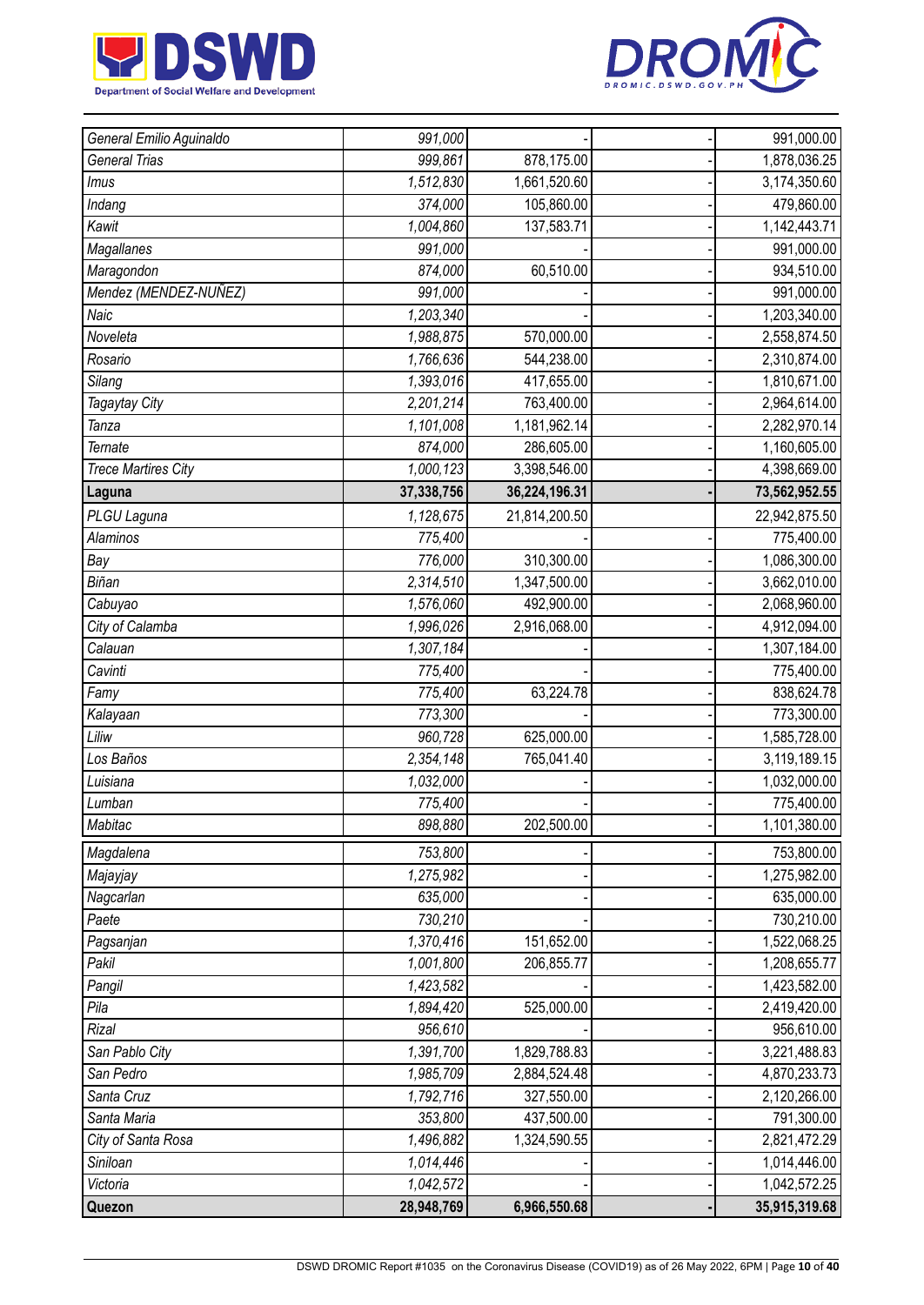



| PLGU Quezon            | 3,114,000  |               | 3,114,000.00  |
|------------------------|------------|---------------|---------------|
| Agdangan               | 282,000    |               | 282,000.00    |
| Alabat                 | 1,175,000  |               | 1,175,000.00  |
| Atimonan               | 235,000    |               | 235,000.00    |
| <b>Buenavista</b>      | 376,000    |               | 376,000.00    |
| <b>Burdeos</b>         | 844,000    |               | 844,000.00    |
| Calauag                | 470,000    |               | 470,000.00    |
| Candelaria             | 1,234,352  | 739,062.68    | 1,973,414.68  |
| Catanauan              | 788,432    |               | 788,432.00    |
| <b>Dolores</b>         | 242,432    |               | 242,432.00    |
| General Luna           | 655,000    |               | 655,000.00    |
| <b>General Nakar</b>   | 51,748     |               | 51,748.00     |
| Guinayangan            | 234,000    |               | 234,000.00    |
| Gumaca                 | 470,000    |               | 470,000.00    |
| Infanta                | 705,475    |               | 705,475.00    |
| Jomalig                | 844,000    |               | 844,000.00    |
| Lopez                  | 421,510    |               | 421,510.00    |
| Lucban                 | 1,223,500  |               | 1,223,500.00  |
| Lucena City            | 2,498,399  | 4,920,000.00  | 7,418,399.00  |
| Macalelon              | 544,400    |               | 544,400.00    |
| Mauban                 | 1,037,600  | 775,000.00    | 1,812,600.00  |
| Mulanay                | 761,225    |               | 761,225.00    |
| Padre Burgos           | 380,952    |               | 380,952.00    |
| Pagbilao               | 723,000    | 532,488.00    | 1,255,488.00  |
| Panukulan              | 703,000    |               | 703,000.00    |
| Patnanungan            | 703,000    |               | 703,000.00    |
| Perez                  | 940,000    |               | 940,000.00    |
| Pitogo                 | 376,000    |               | 376,000.00    |
| Plaridel               | 235,000    |               | 235,000.00    |
| Polillo                | 703,000    |               | 703,000.00    |
| Quezon                 | 940,000    |               | 940,000.00    |
| Real                   | 235,000    |               | 235,000.00    |
| Sampaloc               | 740,000    |               | 740,000.00    |
| San Andres             | 374,000    |               | 374,000.00    |
| San Antonio            | 375,400    |               | 375,400.00    |
| San Francisco (Aurora) | 611,000    |               | 611,000.00    |
| San Narciso            | 601,600    |               | 601,600.00    |
| Sariaya                | 247,716    |               | 247,716.00    |
| Tagkawayan             | 304,500    |               | 304,500.00    |
| City of Tayabas        | 733,528    |               | 733,528.00    |
| Tiaong                 | 485,000    |               | 485,000.00    |
| Unisan                 | 329,000    |               | 329,000.00    |
| <b>Rizal</b>           | 29,210,997 | 23,605,988.84 | 52,816,985.84 |
| <b>PLGU Rizal</b>      | 111,000    | 14,835,654.80 | 14,946,654.80 |
| Angono                 | 1,298,030  | 730,809.00    | 2,028,839.00  |
| City of Antipolo       | 3,505,199  | 2,375,812.00  | 5,881,010.50  |
| <b>Baras</b>           | 1,999,912  |               | 1,999,912.00  |
| Binangonan             | 851,448    |               | 851,448.00    |
| Cainta                 | 2,835,970  | 2,929,831.25  | 5,765,801.25  |
| Cardona                | 1,562,680  | 350,136.50    | 1,912,816.50  |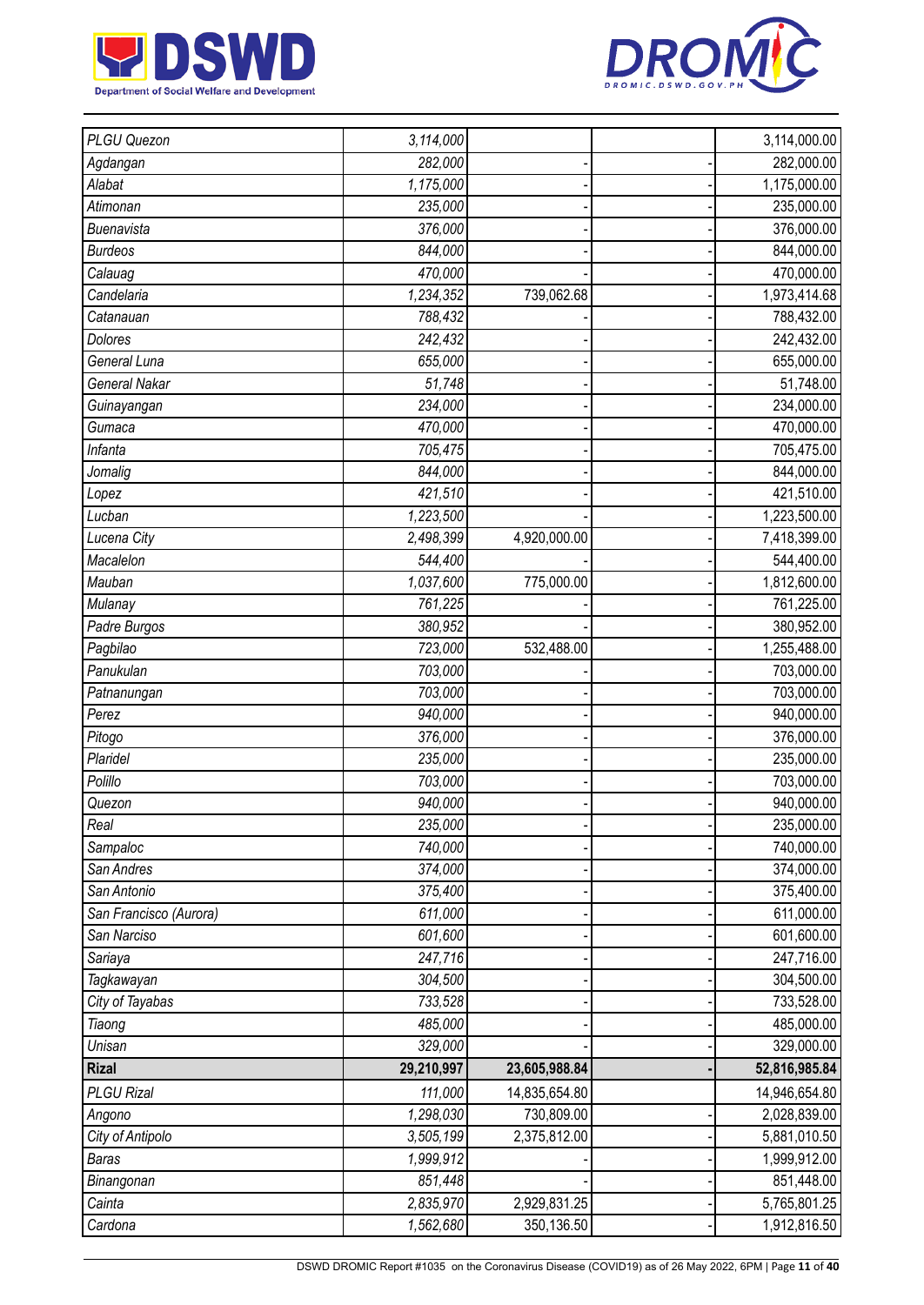



| Jala-Jala                 | 605,620                | 110,490.00   | 716,110.00                 |
|---------------------------|------------------------|--------------|----------------------------|
| Morong                    | 1,882,464              |              | 1,882,464.00               |
| Pililla                   | 931,610                | 253,000.00   | 1,184,610.00               |
| Rodriguez (Montalban)     | 5,432,466              | 640,863.00   | 6,073,329.00               |
| San Mateo                 | 1,464,369              | 1,124,392.29 | 2,588,761.29               |
| Tanay                     | 2,928,409              |              | 2,928,408.50               |
| Taytay                    | 2,244,501              | 255,000.00   | 2,499,501.00               |
| Teresa                    | 1,557,320              |              | 1,557,320.00               |
| <b>MIMAROPA</b>           | 77,929,374             |              | 77,929,373.78              |
| <b>Marinduque</b>         | 4,803,084              |              | 4,803,083.70               |
| Boac                      | 1,272,030              |              | 1,272,030.00               |
| Buenavista                | 459,150                |              | 459,150.00                 |
| Gasan                     | 89,388                 |              | 89,387.50                  |
| Mogpog                    | 405,900                |              | 405,900.00                 |
| Santa Cruz                | 900,000                |              | 900,000.00                 |
| Torrijos                  | 1,676,616              |              | 1,676,616.20               |
| <b>Occidental Mindoro</b> | 13,048,480             |              | 13,048,480.15              |
| Abra de llog              | $\overline{1,743,573}$ |              | 1,743,573.20               |
| Calintaan                 | 355,320                |              | 355,320.00                 |
| Looc                      | 2,660,000              |              | 2,660,000.00               |
| Lubang                    | 2,249,325              |              | 2,249,325.00               |
| Magsaysay                 | 679,734                |              | 679,734.00                 |
| Mamburao                  | 495,500                |              | 495,500.00                 |
| Paluan                    | 241,200                |              | 241,200.00                 |
| Rizal                     | 370,131                |              | 370,131.30                 |
| Sablayan                  | 1,390,677              |              | 1,390,676.50               |
| San Jose                  | 2,270,818              |              | 2,270,818.35               |
| Santa Cruz                | 592,202                |              | 592,201.80                 |
| <b>Oriental Mindoro</b>   | 14,436,807             |              | 14,436,807.35              |
| Baco                      | 566,036                |              | 566,035.50                 |
| Bansud                    | 1,089,192              |              | 1,089,191.50               |
| Bongabong                 | 1,280,820              |              | 1,280,819.50               |
| Bulalacao (San Pedro)     | 998.053                |              | 998,052.75                 |
| City of Calapan           | 1,459,308              |              | 1,459,307.55               |
| Gloria                    | 699,051                |              | 699,050.55                 |
| Mansalay                  | 602,807                |              | 602,806.50                 |
| Naujan                    | 1,559,325              |              | 1,559,325.00               |
| Pinamalayan               | 1,538,602              |              | 1,538,602.25               |
| Pola                      | 785,300                |              | 785,300.00                 |
| Puerto Galera             | 956,485                |              | 956,485.00                 |
| Roxas                     | 506,700                |              | 506,700.00                 |
| San Teodoro               | 749,731                |              | 749,731.25                 |
| Socorro                   | 857,300                |              | 857,300.00                 |
| Victoria                  | 788,100                |              | 788,100.00                 |
| Palawan                   | 11,129,424             |              | 11,129,423.88              |
| Aborlan                   | 337,872                |              | 337,872.15                 |
| Balabac                   |                        |              |                            |
|                           | 2,354,400              |              | 2,354,400.00               |
| Bataraza                  | 453,600                |              | 453,600.00                 |
| Busuanga<br>Coron         | 949,500<br>1,183,950   |              | 949,500.00<br>1,183,950.00 |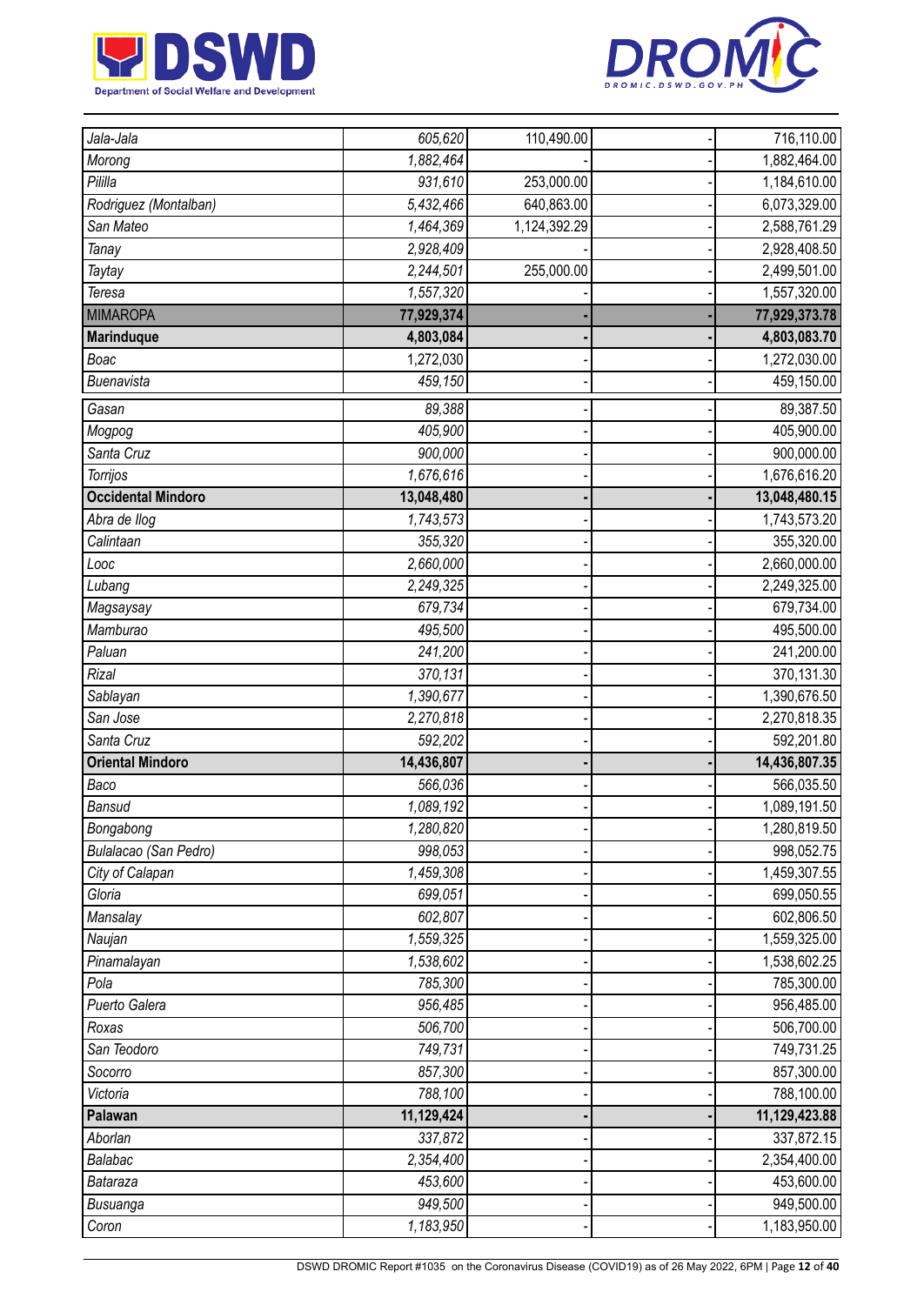



| Culion                 | 900,000              |              | 900,000.00     |
|------------------------|----------------------|--------------|----------------|
| El Nido (Bacuit)       | 67,914               |              | 67,914.00      |
| Linapacan              | 92,724               |              | 92,723.73      |
| Magsaysay              | 180,000              |              | 180,000.00     |
| Puerto Princesa City   | 1,815,645            |              | 1,815,644.85   |
| Quezon                 | 127,339              |              | 127,338.75     |
| Rizal (Marcos)         | 1,290,415            |              | 1,290,415.10   |
| Roxas                  | 855,819              |              | 855,819.00     |
| San Vicente            | 67,914               |              | 67,914.00      |
| Sofronio Española      | 132,432              |              | 132,432.30     |
| Romblon                | 34,511,579           |              | 34,511,578.70  |
| Alcantara              | $\overline{642,}659$ |              | 642,659.00     |
| <b>Banton</b>          | 835,485              |              | 835,485.00     |
| Cajidiocan             | 1,927,310            |              | 1,927,310.00   |
| Calatrava              | 618,797              |              | 618,797.00     |
| Concepcion             | 1,349,250            |              | 1,349,250.00   |
| Corcuera               | 2,231,585            |              | 2,231,585.00   |
| Ferrol                 | 1,012,800            |              | 1,012,800.00   |
| Looc                   | 2,152,500            |              | 2,152,500.00   |
| Magdiwang              | 3,305,007            |              | 3,305,007.05   |
| Odiongan               | 3,193,271            |              | 3,193,271.45   |
| Romblon                | 8,081,550            |              | 8,081,550.00   |
| San Agustin            | 450,000              |              | 450,000.00     |
| San Andres             | 1,693,527            |              | 1,693,526.70   |
| San Fernando           | 3,654,628            |              | 3,654,627.50   |
| San Jose               | 1,395,870            |              | 1,395,870.00   |
| Santa Fe               | 746,375              |              | 746,375.00     |
| Santa Maria (Imelda)   | 1,220,965            |              | 1,220,965.00   |
| <b>REGION V</b>        | 97,772,907           | 3,076,950.00 | 100,849,856.73 |
| Albay                  | 23,625,225           | 1,445,750.00 | 25,070,974.66  |
| PLGU Albay             | 2,364,478            |              | 2,364,478.00   |
| Bacacay                | 339,865              |              | 339,865.16     |
| Camalig                | 1,549,531            |              | 1,549,530.87   |
| Daraga (Locsin)        | 2,052,999            | 1,356,400.00 | 3,409,398.65   |
| Guinobatan             | 3,348,124            | 89,350.00    | 3,437,474.36   |
| Legazpi City           | 2,766,380            |              | 2,766,380.44   |
| Libon                  | 926,777              |              | 926,777.49     |
| City of Ligao          | 1,923,404            |              | 1,923,403.75   |
| Malilipot              | 189,439              |              | 189,438.60     |
| Malinao                | 268,021              |              | 268,021.36     |
| Manito                 | 258,134              |              | 258,133.80     |
| Oas                    | 821,587              |              | 821,587.29     |
| Pio Duran              | 2,786,358            |              | 2,786,357.96   |
| Polangui               | 1,885,065            |              | 1,885,065.26   |
| Rapu-Rapu              | 264,030              |              | 264,030.19     |
| Santo Domingo (Libog)  | 1,001,707            |              | 1,001,706.50   |
| City of Tabaco         | 612,810              |              | 612,809.60     |
| Tiwi                   | 266,515              |              | 266,515.38     |
| <b>Camarines Norte</b> | 10,051,491           |              | 10,051,491.02  |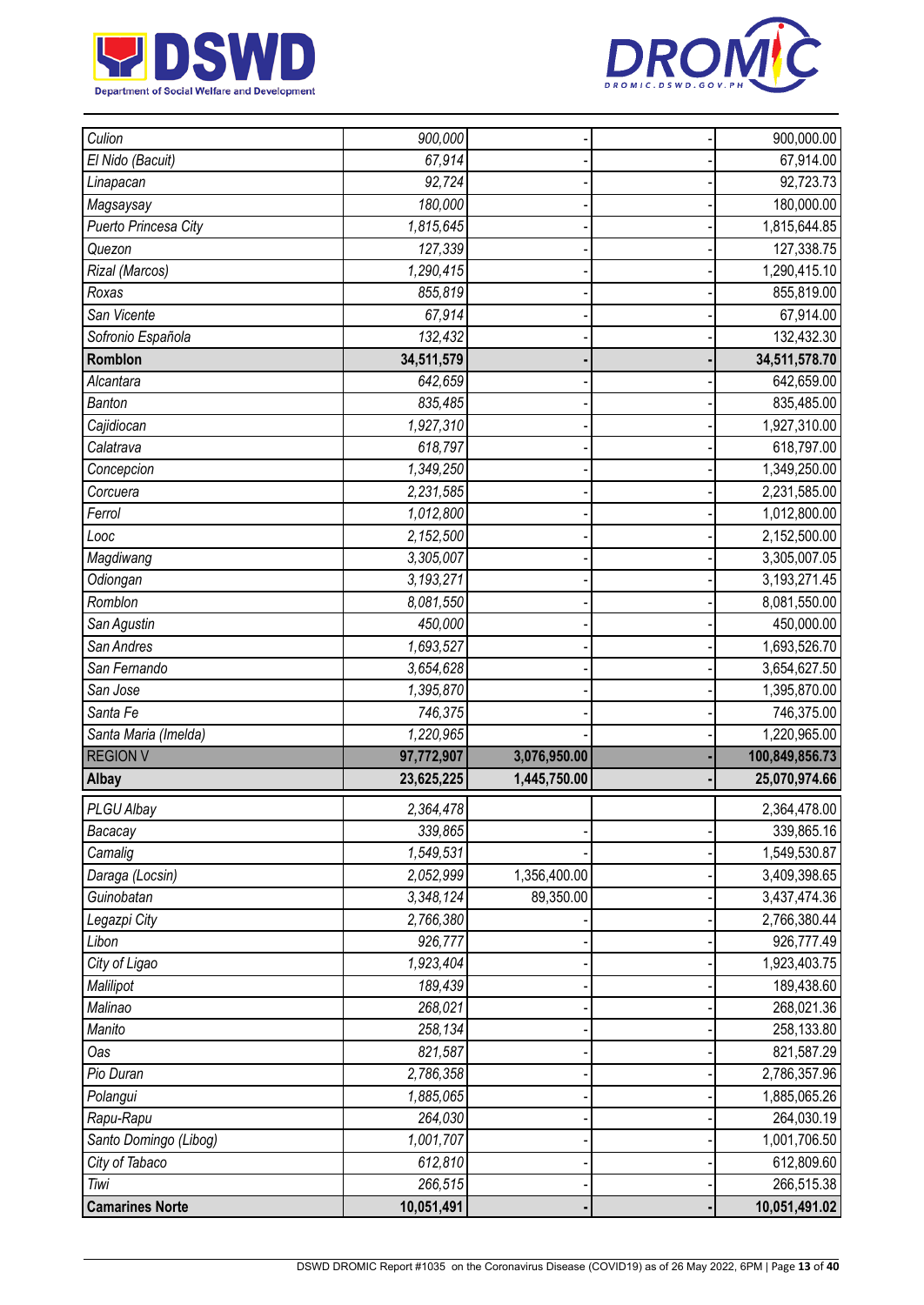



| <b>PLGU Camarines Norte</b> | 1,223,937                 |           | 1,223,937.36  |
|-----------------------------|---------------------------|-----------|---------------|
| <b>Basud</b>                | 269,607                   |           | 269,606.91    |
| Capalonga                   | 545,378                   |           | 545,378.00    |
| Daet                        | 1,660,492                 |           | 1,660,491.80  |
| Jose Panganiban             | 1,110,926                 |           | 1,110,926.40  |
| Labo                        | 1,370,240                 |           | 1,370,239.50  |
| Mercedes                    | 609,481                   |           | 609,481.29    |
| Paracale                    | 410,633                   |           | 410,633.32    |
| San Lorenzo Ruiz (Imelda)   | 252,165                   |           | 252,165.00    |
| San Vicente                 | 644,520                   |           | 644,519.64    |
| Santa Elena                 | 942,676                   |           | 942,675.82    |
| Talisay                     | 350,358                   |           | 350,357.68    |
| Vinzons                     | 661,078                   |           | 661,078.30    |
| <b>Camarines Sur</b>        | 36,266,624                | 50,000.00 | 36,316,623.69 |
| PLGU Cam Sur                | 2,203,488                 |           | 2,203,487.78  |
| Baao                        | 322,971                   |           | 322,971.28    |
| Balatan                     | 910,855                   |           | 910,854.74    |
| Bato                        | $\overline{1}$ , 224, 596 |           | 1,224,596.00  |
| <b>Bombon</b>               | 371,271                   |           | 371,270.61    |
| <b>Buhi</b>                 | 651,620                   |           | 651,620.22    |
| <b>Bula</b>                 | 977,083                   |           | 977,083.24    |
| Cabusao                     | 161,494                   |           | 161,493.72    |
| Calabanga                   | 519,331                   |           | 519,330.86    |
| Camaligan                   | 497,981                   |           | 497,981.02    |
| Canaman                     | 670,136                   |           | 670,136.44    |
| Caramoan                    | 1,567,666                 |           | 1,567,666.16  |
| Del Gallego                 | 542,313                   |           | 542,312.68    |
| Gainza                      | 147,119                   |           | 147,118.90    |
| Garchitorena                | 222,569                   |           | 222,569.16    |
| Goa                         | 4,004,792                 |           | 4,004,791.78  |
| Iriga City                  | 840,764                   |           | 840,764.46    |
| Lagonoy                     | 560,430                   |           | 560,430.04    |
| Libmanan                    | 1,797,262                 | 50,000.00 | 1,847,262.04  |
| Lupi                        | 408,305                   |           | 408,304.80    |
| Magarao                     | 694,888                   |           | 694,887.88    |
| Milaor                      | 773,958                   |           | 773,957.88    |
| Minalabac                   | 617,984                   |           | 617,984.08    |
| Nabua                       | 1,237,925                 |           | 1,237,925.35  |
| Naga City                   | 2,289,216                 |           | 2,289,216.06  |
| Ocampo                      | 1,798,232                 |           | 1,798,232.24  |
| Pamplona                    | 936,825                   |           | 936,824.72    |
| Pasacao                     | 579,548                   |           | 579,547.69    |
| Pili                        | 604,909                   |           | 604,908.64    |
| Presentacion (Parubcan)     | 1,002,967                 |           | 1,002,967.44  |
| Ragay                       | 413,817                   |           | 413,816.76    |
| Sagñay                      | 681,557                   |           | 681,557.28    |
| San fernando                | 197,057                   |           | 197,057.28    |
| San Jose                    | 623,238                   |           | 623,237.54    |
| Sipocot                     | 981,628                   |           | 981,627.76    |
| Siruma                      | 441,153                   |           | 441,152.72    |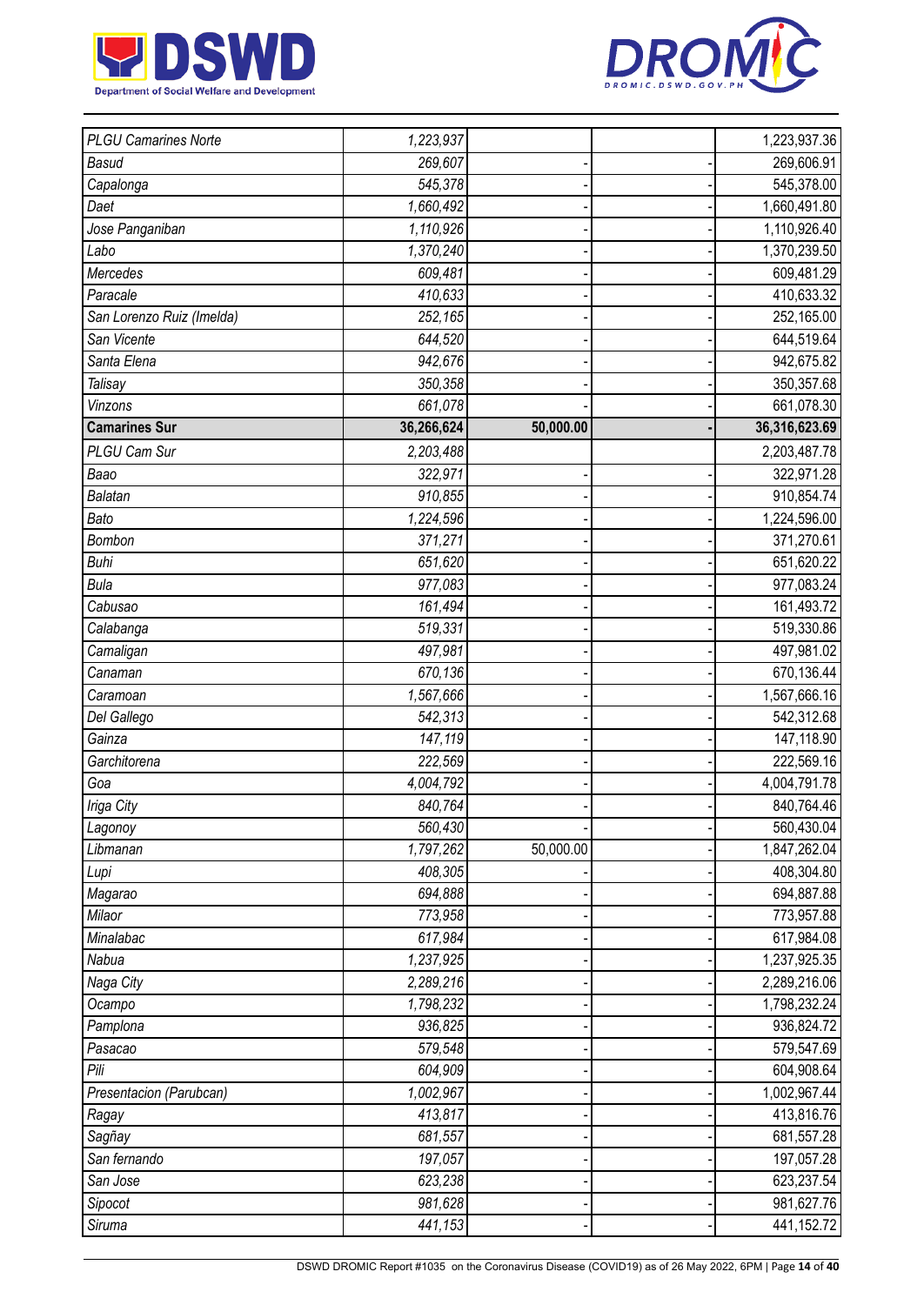



| Tigaon                   | 1,070,584   |                | 1,070,584.32   |
|--------------------------|-------------|----------------|----------------|
| Tinambac                 | 2,719,092   |                | 2,719,092.12   |
| <b>Catanduanes</b>       | 12,036,576  |                | 12,036,576.32  |
| <b>PLGU Catanduanes</b>  | 4,726,504   |                | 4,726,503.88   |
| Bagamanoc                | 796,409     |                | 796,409.00     |
| Gigmoto                  | 485,500     |                | 485,500.00     |
| San Andres (Calolbon)    | 686,869     |                | 686,869.14     |
| San Miguel               | 1,213,750   |                | 1,213,750.00   |
| Viga                     | 1,053,137   |                | 1,053,137.15   |
| Virac                    | 3,073,120   |                | 3,073,120.00   |
| <b>Masbate</b>           | 3,823,545   |                | 3,823,545.32   |
| Baleno                   | 116,151     |                | 116,151.00     |
| Cawayan                  | 175,207     |                | 175,206.50     |
| Dimasalang               | 551,680     |                | 551,680.00     |
| Esperanza                | 1,156,576   |                | 1,156,576.10   |
| Mandaon                  | 436,847     |                | 436,847.40     |
| City of Masbate          | 158,340     |                | 158,340.00     |
| Mobo                     | 103,614     |                | 103,614.00     |
| Monreal                  | 96,793      |                | 96,792.50      |
| Palanas                  | 124,260     |                | 124,260.00     |
| Pio V. Corpuz (Limbuhan) | 106,897     |                | 106,897.00     |
| San Fernando             | 195,535     |                | 195,535.00     |
| Uson                     | 599,686     |                | 599,685.82     |
| Sorsogon                 | 11,969,446  | 1,581,200.00   | 13,550,645.72  |
| PLGU Sorsogon            | 4,504,139   |                | 4,504,138.77   |
| Barcelona                | 472,882     |                | 472,882.44     |
| <b>Bulan</b>             | 700,259     |                | 700,258.54     |
| <b>Bulusan</b>           | 125,213     |                | 125,213.48     |
| Casiguran                | 247,128     |                | 247, 127. 72   |
| Castilla                 | 523,501     | 350,000.00     | 873,501.02     |
| Donsol                   | 534,362     | 513,750.00     | 1,048,112.24   |
| Gubat                    | 528,626     | 252,000.00     | 780,626.00     |
| Irosin                   | 344,244     |                | 344,244.13     |
| Juban                    | 822,885     | 169,250.00     | 992,135.37     |
| Magallanes               | 67,360      |                | 67,359.60      |
| Matnog                   | 444,843     | 296,200.00     | 741,043.20     |
| Pilar                    | 1,640,316   |                | 1,640,315.90   |
| Prieto Diaz              | 137,236     |                | 137,236.32     |
| Santa Magdalena          | 36,887      |                | 36,887.40      |
| City of Sorsogon         | 839,564     |                | 839,563.59     |
| <b>REGION VI</b>         | 318,842,586 | 197,890,827.08 | 516,733,412.80 |
| <b>Aklan</b>             | 57,394,823  | 312,750.00     | 57,707,573.16  |
| PLGU Aklan               | 4,662,800   |                | 4,662,800.00   |
| Altavas                  | 1,576,731   |                | 1,576,731.34   |
| <b>Balete</b>            | 990,000     |                | 990,000.00     |
| Banga                    | 2,111,539   | 35,000.00      | 2,146,539.00   |
| <b>Batan</b>             | 2,181,265   |                | 2,181,265.00   |
| Kalibo                   | 3,978,627   | 277,750.00     | 4,256,377.20   |
| Libacao                  | 951,657     |                | 951,656.70     |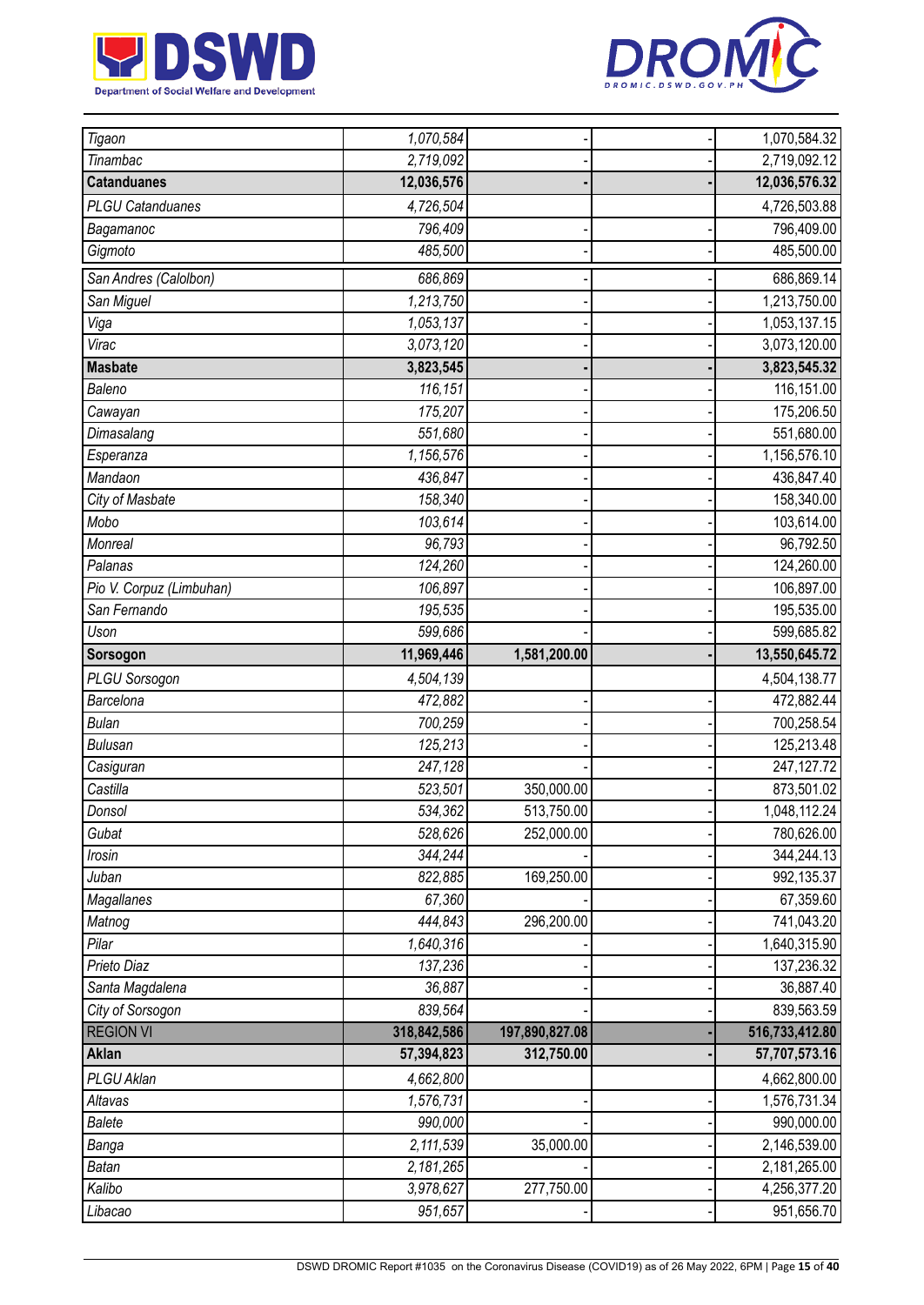



| Madalag                | 1,562,414  |               | 1,562,414.10  |
|------------------------|------------|---------------|---------------|
| New Washington         | 3,614,352  |               | 3,614,352.00  |
| Buruanga               | 3,424,500  |               | 3,424,500.00  |
| Ibajay                 | 5,772,530  |               | 5,772,530.00  |
| Lezo                   | 1,377,100  |               | 1,377,100.00  |
| Makato                 | 1,838,800  |               | 1,838,800.00  |
| Malay                  | 12,849,735 |               | 12,849,735.40 |
| Malinao                | 1,889,048  |               | 1,889,048.00  |
| <b>Nabas</b>           | 4,321,120  |               | 4,321,120.00  |
| Numancia               | 1,687,567  |               | 1,687,567.42  |
| Tangalan               | 2,605,037  |               | 2,605,037.00  |
| <b>Antique</b>         | 37,227,997 | 12,216,708.00 | 49,444,705.49 |
| Anini-y                | 2,312,285  | 7,541,308.00  | 9,853,592.96  |
| Belison                | 928,100    |               | 928,100.00    |
| Hamtic                 | 2,874,599  |               | 2,874,599.20  |
| San Jose               | 3,080,728  |               | 3,080,728.45  |
| San Remigio            | 2,254,195  |               | 2,254,195.00  |
| Sibalom                | 2,780,804  |               | 2,780,803.50  |
| Tobias Fornier (Dao)   | 3,722,565  |               | 3,722,565.00  |
| Valderrama             | 938,840    |               | 938,840.00    |
| Barbaza                | 2,207,609  |               | 2,207,609.00  |
| Bugasong               | 1,461,280  | 275,400.00    | 1,736,680.00  |
| Caluya                 | 2,466,338  |               | 2,466,338.00  |
| Culasi                 | 707,250    | 500,000.00    | 1,207,250.00  |
| Laua-an                | 1,786,703  | 1,900,000.00  | 3,686,703.10  |
| Libertad               | 3,280,956  |               | 3,280,956.00  |
| Pandan                 | 2,986,417  | 2,000,000.00  | 4,986,417.00  |
| Patnongon              | 942,037    |               | 942,036.68    |
| Sebaste                | 786,217    |               | 786,216.60    |
| Tibiao                 | 1,711,075  |               | 1,711,075.00  |
| <b>Capiz</b>           | 36,575,808 | 41,982,478.08 | 78,558,286.06 |
| Province of Capiz      | 1,865,733  |               | 1,865,733.00  |
| Cuartero               | 1,061,885  |               | 1,061,885.00  |
| Dao                    | 2,250,306  |               | 2,250,305.50  |
| Dumalag                | 1,989,750  |               | 1,989,750.00  |
| Dumarao                | 1,410,591  |               | 1,410,591.35  |
| <b>Ivisan</b>          | 745,944    |               | 745,944.00    |
| Jamindan               | 2,268,224  |               | 2,268,223.75  |
| Ma-ayon                | 2,228,580  |               | 2,228,580.00  |
| Mambusao               | 1,359,300  | 27,801,876.00 | 29,161,176.00 |
| Panay                  | 2,653,568  |               | 2,653,568.00  |
| Panitan                | 1,903,875  | 14,053,602.08 | 15,957,477.08 |
| Pilar                  | 1,390,385  |               | 1,390,385.15  |
| Pontevedra             | 2,620,432  |               | 2,620,432.00  |
| <b>President Roxas</b> | 3,102,422  | 27,000.00     | 3,129,422.00  |
| Roxas City             | 5,534,682  |               | 5,534,682.00  |
| Sapi-an                | 631,625    |               | 631,625.00    |
| Sigma                  | 1,130,360  |               | 1,130,360.00  |
| <b>Tapaz</b>           | 2,428,146  | 100,000.00    | 2,528,146.23  |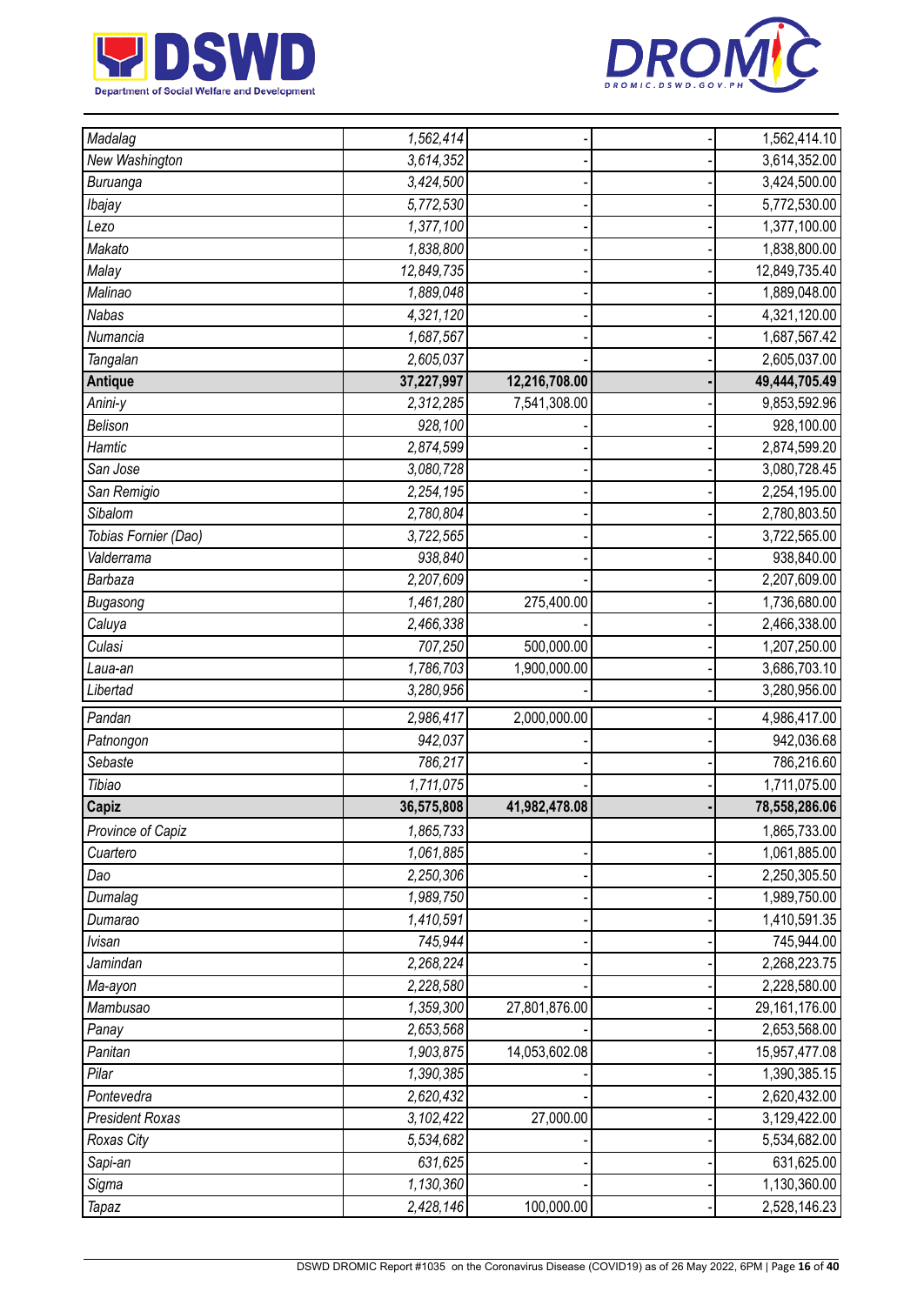



| <b>Guimaras</b>      | 7,313,489   |               | 7,313,488.50   |
|----------------------|-------------|---------------|----------------|
| Buenavista           | 997,052     |               | 997,051.95     |
| San Lorenzo          | 422,640     |               | 422,640.00     |
| Jordan               | 2,359,594   |               | 2,359,594.05   |
| Nueva Valencia       | 1,253,553   |               | 1,253,552.50   |
| Sibunag              | 2,280,650   |               | 2,280,650.00   |
| <b>Iloilo</b>        | 124,436,827 | 10,633,391.00 | 135,070,217.89 |
| Ajuy                 | 2,098,000   |               | 2,098,000.00   |
| Alimodian            | 3,458,360   |               | 3,458,360.00   |
| Anilao               | 4,844,858   |               | 4,844,858.35   |
| Badiangan            | 1,163,500   | 8,636,391.00  | 9,799,891.00   |
| Balasan              | 2,635,470   |               | 2,635,470.08   |
| <b>Banate</b>        | 3,367,800   |               | 3,367,800.00   |
| <b>Barotac Nuevo</b> | 988,395     |               | 988,395.00     |
| Barotac Viejo        | 4,326,240   |               | 4,326,240.00   |
| <b>Batad</b>         | 568,083     |               | 568,083.20     |
| Bingawan             | 1,246,000   |               | 1,246,000.00   |
| Cabatuan             | 616,264     |               | 616,263.92     |
| Calinog              | 3,505,774   |               | 3,505,773.55   |
| Carles               | 1,793,200   |               | 1,793,200.00   |
| Concepcion           | 6,033,990   | 50,000.00     | 6,083,990.00   |
| Dingle               | 1,197,500   |               | 1,197,500.00   |
| Dueñas               | 655,080     |               | 655,080.00     |
| Dumangas             | 1,855,500   |               | 1,855,500.00   |
| Estancia             | 631,800     |               | 631,800.00     |
| Guimbal              | 1,013,000   |               | 1,013,000.00   |
| Igbaras              | 3,282,960   |               | 3,282,960.00   |
| <b>Iloilo City</b>   | 27,673,226  |               | 27,673,225.98  |
| Janiuay              | 2,373,726   | 1,947,000.00  | 4,320,725.93   |
| Lambunao             | 3,771,228   |               | 3,771,227.52   |
| Leganes              | 2,112,530   |               | 2,112,530.00   |
| Lemery               | 774,000     |               | 774,000.00     |
| Leon                 | 4,287,796   |               | 4,287,796.00   |
| Maasin               | 2,661,252   |               | 2,661,252.40   |
| Miagao               | 6,146,781   |               | 6,146,780.94   |
| Mina                 | 1,199,760   |               | 1,199,760.00   |
| New Lucena           | 1,611,108   |               | 1,611,108.07   |
| Oton                 | 1,744,530   |               | 1,744,530.00   |
| City of Passi        | 3,216,815   |               | 3,216,814.70   |
| Pavia                | 733,045     |               | 733,045.07     |
| Pototan              | 1,943,190   |               | 1,943,190.00   |
| San Dionisio         | 2,830,500   |               | 2,830,500.00   |
| San Enrique          | 1,844,575   |               | 1,844,575.00   |
| San Joaquin          | 835,500     |               | 835,500.00     |
| San Miguel           | 1,607,732   |               | 1,607,732.00   |
| San Rafael           | 4,481,383   |               | 4,481,382.68   |
| Santa Barbara        | 1,421,000   |               | 1,421,000.00   |
| Sara                 | 2,866,580   |               | 2,866,580.00   |
| Tigbauan             | 574,284     |               | 574,284.00     |
| Tubungan             | 2,179,513   |               | 2,179,512.50   |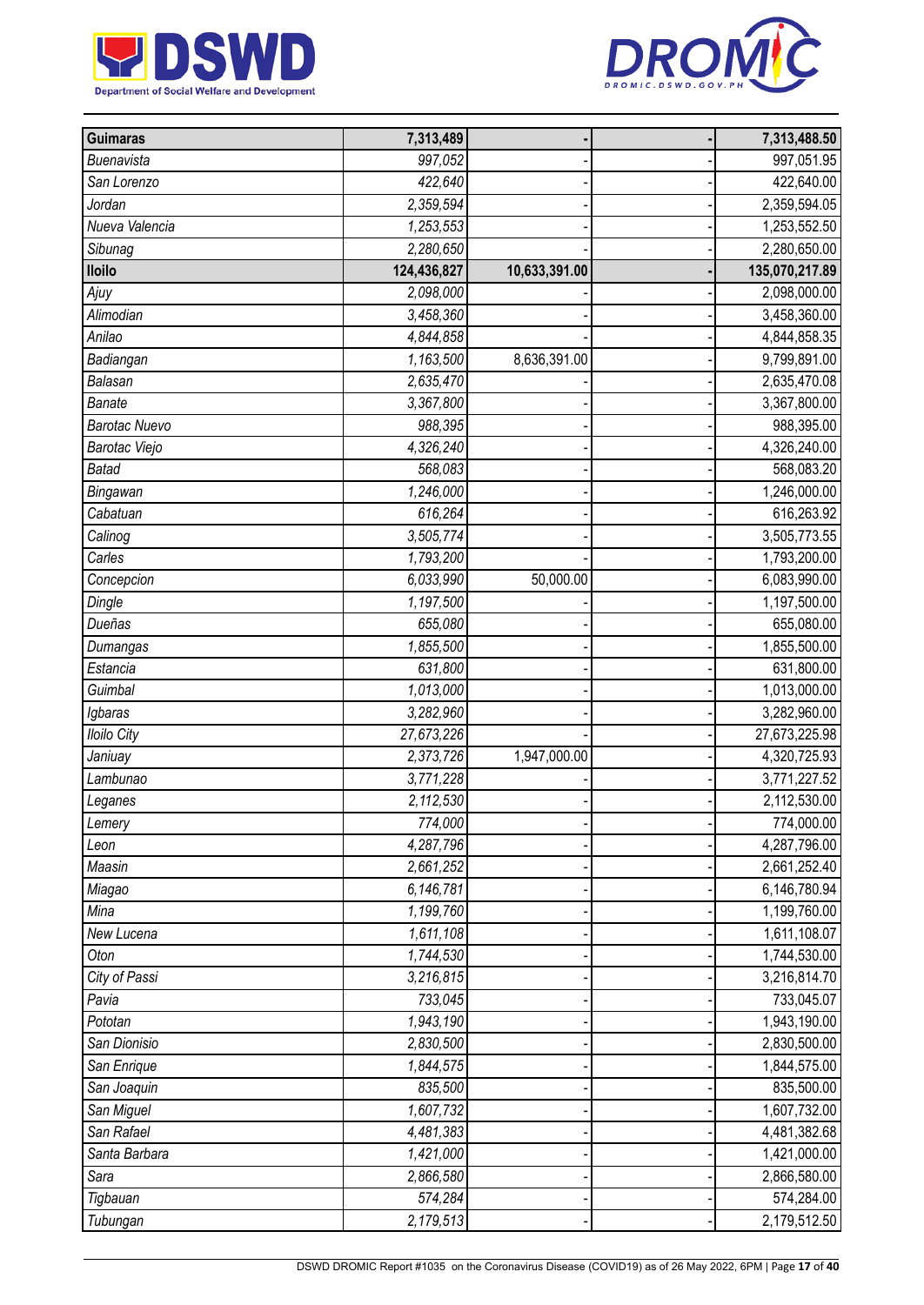



| Zarraga                       | 265,000     |                | 265,000.00       |
|-------------------------------|-------------|----------------|------------------|
| <b>Negros Occidental</b>      | 55,893,642  | 132,745,500.00 | 188,639,141.70   |
| Province of Negros Occidental | 6,450,000   |                | 6,450,000.00     |
| <b>Bacolod City</b>           | 5,505,648   |                | 5,505,647.72     |
| <b>Bago City</b>              | 672,760     |                | 672,760.00       |
| Binalbagan                    | 3,589,160   |                | 3,589,160.00     |
| Cadiz City                    | 447,097     |                | 447,097.00       |
| Calatrava                     | 1,967,400   |                | 1,967,400.00     |
| Candoni                       | 4,304,616   |                | 4,304,616.10     |
| Cauayan                       | 3,900,228   |                | 3,900,227.50     |
| Enrique B. Magalona (Saravia) | 294,520     |                | 294,520.00       |
| City of Escalante             | 1,772,975   |                | 1,772,975.00     |
| City of Himamaylan            | 3,878,398   |                | 3,878,398.00     |
| Hinigaran                     | 6,480       |                | 6,480.00         |
| Hinoba-an (Asia)              | 1,988,495   |                | 1,988,495.00     |
| llog                          | 1,697,184   |                | 1,697,184.00     |
| Isabela                       | 918,170     |                | 918,170.00       |
| City of Kabankalan            | 926,085     |                | 926,084.98       |
| La Carlota City               | 1,070,180   |                | 1,070,180.00     |
| La Castellana                 | 1,292,420   |                | 1,292,420.00     |
| Manapla                       | 965,326     |                | 965,325.90       |
| Moises Padilla (Magallon)     | 1,376,915   |                | 1,376,915.00     |
| Murcia                        | 2,496,084   |                | 2,496,084.00     |
| Pulupandan                    | 181,440     |                | 181,440.00       |
| Sagay City                    | 851,156     |                | 851,156.00       |
| Salvador Benedicto            | 2,288,822   |                | 2,288,821.50     |
| San Carlos City               | 3,024,520   |                | 3,024,519.60     |
| San Enrique                   | 365,000     |                | 365,000.00       |
| Silay City                    | 12,600      |                | 12,600.00        |
| City of Sipalay               | 835,480     |                | 835,480.00       |
| City of Talisay               | 185,740     | 132,745,500.00 | 132,931,240.00   |
| Toboso                        | 5,400       |                | 5,400.00         |
| Valladolid                    | 1,012,264   |                | 1,012,264.40     |
| City of Victorias             | 1,611,080   |                | 1,611,080.00     |
| <b>REGION VII</b>             | 229,273,159 |                | 229, 273, 158.83 |
| <b>Bohol</b>                  | 45,307,981  |                | 45,307,980.55    |
| PLGU Bohol                    | 586,057     |                | 586,057.28       |
| Alburquerque                  | 443,156     |                | 443,155.86       |
| Alicia                        | 655,780     |                | 655,780.00       |
| Anda                          | 947,695     |                | 947,695.00       |
| Antequera                     | 4,464,809   |                | 4,464,809.24     |
| Baclayon                      | 561,465     |                | 561,464.92       |
| Balilihan                     | 991,490     |                | 991,490.00       |
| <b>Batuan</b>                 | 1,290,751   |                | 1,290,751.05     |
| <b>Bien Unido</b>             | 1,829,680   |                | 1,829,680.00     |
| Bilar                         | 333,787     |                | 333,787.00       |
| Buenavista                    | 2,042,864   |                | 2,042,864.32     |
| Calape                        | 680,912     |                | 680,911.86       |
| Candijay                      | 2,769,694   |                | 2,769,693.94     |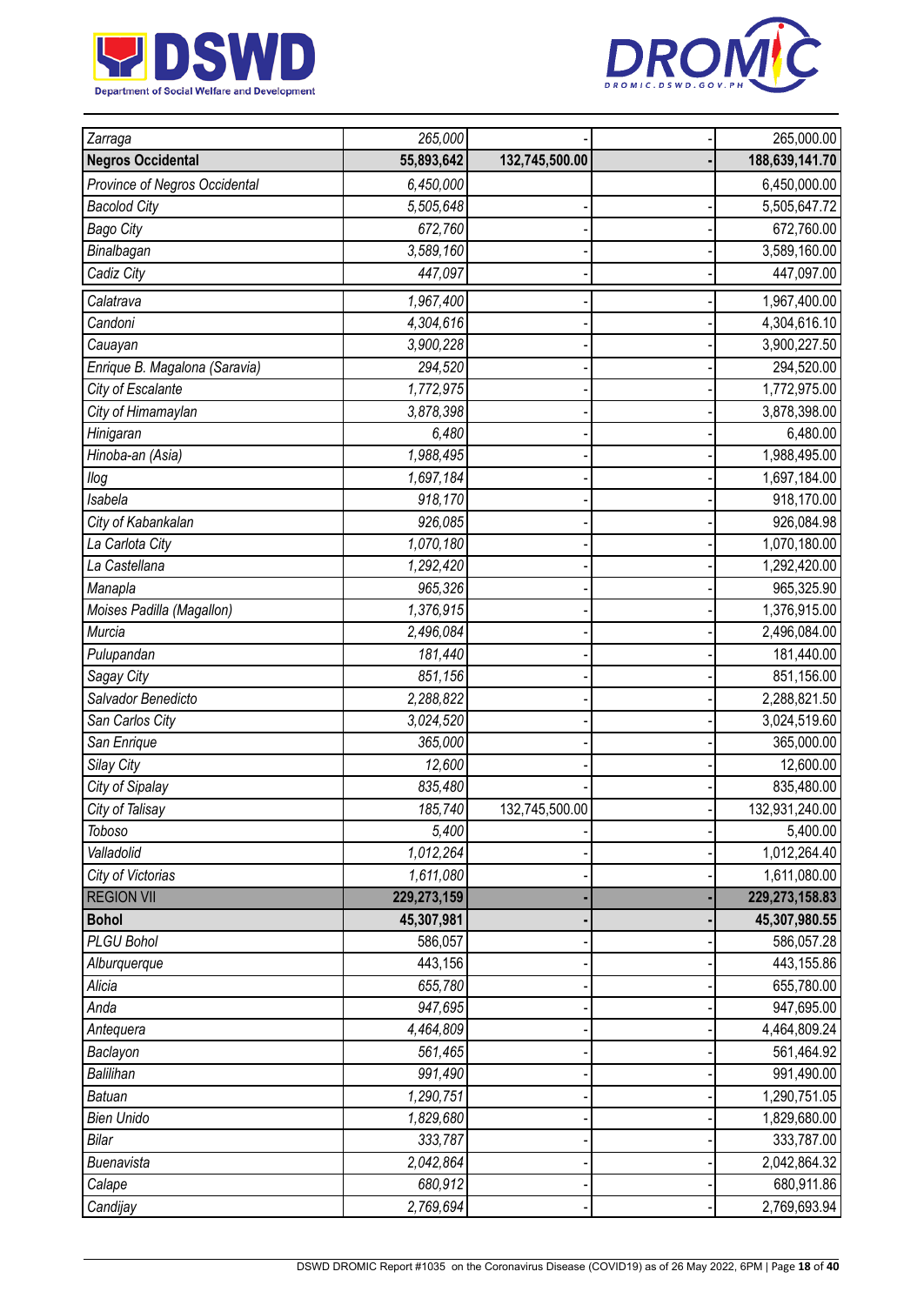



| Carmen                          | 853,980     |  | 853,980.00     |
|---------------------------------|-------------|--|----------------|
| Catigbian                       | 1,500,815   |  | 1,500,815.00   |
| Corella                         | 267,290     |  | 267,290.00     |
| Cortes                          | 2,468,557   |  | 2,468,556.96   |
| Dauis                           | 2,734,424   |  | 2,734,423.86   |
| Dimiao                          | 63,000      |  | 63,000.00      |
| Duero                           | 117,500     |  | 117,500.00     |
| Garcia Hernandez                | 135,820     |  | 135,820.00     |
| Jetafe                          | 404,985     |  | 404,985.00     |
| Guindulman                      | 457,229     |  | 457,228.92     |
| Jagna                           | 1,745,845   |  | 1,745,845.00   |
| Lila                            | 754,815     |  | 754,815.00     |
| Loay                            | 478,760     |  | 478,759.50     |
| Loboc                           | 80,500      |  | 80,500.00      |
| Loon                            | 1,531,739   |  | 1,531,739.00   |
| Mabini                          | 179,500     |  | 179,500.00     |
| Maribojoc                       | 655,275     |  | 655,275.00     |
| Panglao                         | 507,520     |  | 507,519.68     |
| Pilar                           | 167,915     |  | 167,915.00     |
| Pres. Carlos P. Garcia (Pitogo) | 707,392     |  | 707,391.78     |
| San Isidro                      | 4,030,718   |  | 4,030,718.30   |
| San Miguel                      | 806,468     |  | 806,468.04     |
| Sevilla                         | 1,121,213   |  | 1,121,212.86   |
| Sierra Bullones                 | 558,994     |  | 558,994.00     |
| Sikatuna                        | 384,478     |  | 384,478.00     |
| Tagbilaran City                 | 1,311,776   |  | 1,311,775.64   |
| Talibon                         | 604,600     |  | 604,600.00     |
| <b>Trinidad</b>                 | 47,080      |  | 47,079.64      |
| Tubigon                         | 2,014,865   |  | 2,014,865.00   |
| Ubay                            | 394,400     |  | 394,400.00     |
| Valencia                        | 622,389     |  | 622,388.90     |
| Cebu                            | 141,975,360 |  | 141,975,359.96 |
| Province of Cebu*               | 23,396,763  |  | 23,396,763.38  |
| Alcantara                       | 470,658     |  | 470,658.30     |
| Alcoy                           | 468,456     |  | 468,456.24     |
| Alegria                         | 410,202     |  | 410,202.22     |
| Aloguinsan                      | 790,847     |  | 790,846.80     |
| Argao                           | 1,153,814   |  | 1,153,813.76   |
| Asturias                        | 629,502     |  | 629,501.80     |
| Badian                          | 819,187     |  | 819,186.62     |
| Balamban                        | 1,055,199   |  | 1,055,199.10   |
| Bantayan                        | 5,030,943   |  | 5,030,942.84   |
| Barili                          | 579,712     |  | 579,712.40     |
| City of Bogo                    | 456,597     |  | 456,596.62     |
| Boljoon                         | 533,826     |  | 533,826.44     |
| Borbon                          | 2,773,645   |  | 2,773,644.96   |
| City of Carcar                  | 1,895,771   |  | 1,895,771.10   |
| Carmen                          | 4,751,020   |  | 4,751,020.36   |
| Catmon                          | 2,615,468   |  | 2,615,467.72   |
|                                 |             |  |                |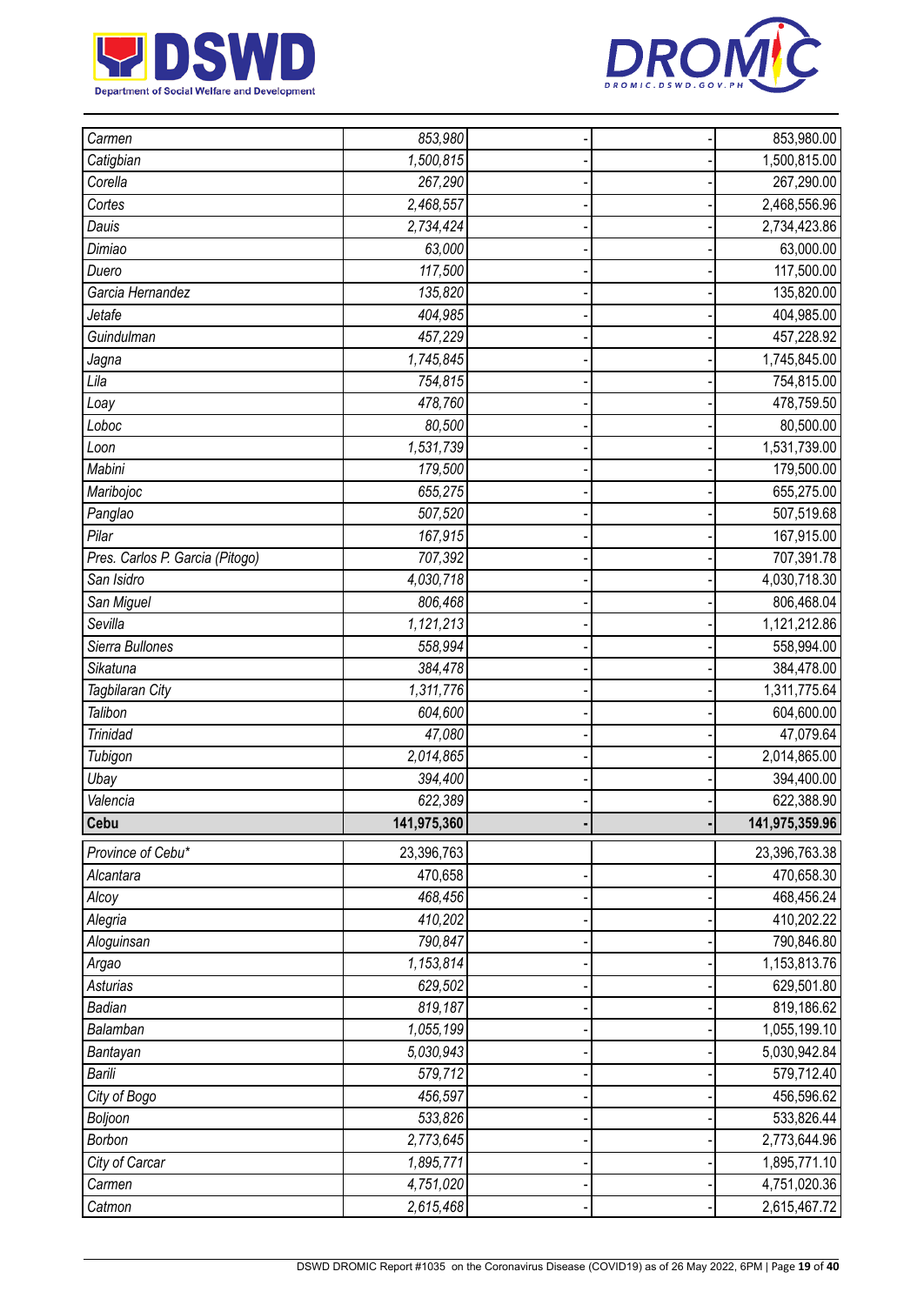



| Cebu City                   | 14,493,313             |  | 14,493,312.88 |
|-----------------------------|------------------------|--|---------------|
| Compostela                  | 417,976                |  | 417,975.94    |
| Consolacion                 | 2,594,175              |  | 2,594,174.86  |
| Cordoba                     | 2,665,920              |  | 2,665,920.38  |
| Daanbantayan                | 6,646,481              |  | 6,646,480.90  |
| Dalaguete                   | 972,633                |  | 972,633.22    |
| Danao City                  | 1,653,395              |  | 1,653,394.68  |
| Dumanjug                    | 1,559,950              |  | 1,559,950.18  |
| Ginatilan                   | 2,401,921              |  | 2,401,920.76  |
| Lapu-Lapu City (Opon)       | 980,250                |  | 980,250.00    |
| Liloan                      | 2,740,462              |  | 2,740,462.04  |
| Madridejos                  | 3,957,939              |  | 3,957,939.14  |
| Malabuyoc                   | 630,946                |  | 630,945.54    |
| Mandaue City                | 626,289                |  | 626,289.46    |
| Medellin                    | 2,664,128              |  | 2,664,127.62  |
| Minglanilla                 | 1,586,629              |  | 1,586,628.60  |
| Moalboal                    | 824,888                |  | 824,887.68    |
| City of Naga                | 1,262,857              |  | 1,262,857.09  |
| Oslob                       | 809,811                |  | 809,810.78    |
| Pilar                       | 275,804                |  | 275,804.04    |
| Pinamungahan                | 1,087,726              |  | 1,087,725.62  |
| Poro                        | 3,720,514              |  | 3,720,513.84  |
| Ronda                       | 377,306                |  | 377,305.56    |
| Samboan                     | 4,373,251              |  | 4,373,251.04  |
| San Fernando                | 4,041,326              |  | 4,041,325.62  |
| San Francisco               | 3,710,998              |  | 3,710,998.32  |
| San Remigio                 | 1,414,580              |  | 1,414,580.18  |
| Santa Fe                    | 1,190,912              |  | 1,190,912.17  |
| Santander                   | 2,742,902              |  | 2,742,902.46  |
| Sibonga                     | 1,149,002              |  | 1,149,002.14  |
| Sogod                       | 4,733,003              |  | 4,733,002.82  |
| Tabogon                     | 6,238,422              |  | 6,238,421.72  |
| Tabuelan                    | 1,332,376              |  | 1,332,376.22  |
| City of Talisay             | 2,933,165              |  | 2,933,165.40  |
| <b>Toledo City</b>          | 1,228,217              |  | 1,228,217.24  |
| Tuburan                     | 2,082,057              |  | 2,082,056.78  |
| Tudela                      | 2,022,226              |  | 2,022,226.38  |
| Siquijor                    | 7,944,128              |  | 7,944,128.30  |
| Enrique Villanueva          | 944,880                |  | 944,880.00    |
| Larena                      | 1,821,593              |  | 1,821,593.48  |
| Maria                       | 1,519,715              |  | 1,519,714.82  |
| Siquijor                    | 3,657,940              |  | 3,657,940.00  |
| <b>Negros Oriental</b>      | 34,045,690             |  | 34,045,690.02 |
| <b>PLGU Negros Oriental</b> | 3,510,848              |  | 3,510,847.71  |
| Ayungon                     | 1,196,940              |  | 1,196,940.00  |
| <b>Bais City</b>            | 460,728                |  | 460,728.00    |
| Basay                       | $\overline{2,624,790}$ |  | 2,624,790.00  |
| Bindoy (Payabon)            | 3,610,058              |  | 3,610,057.64  |
| Canlaon City                | 3,089,469              |  | 3,089,469.32  |
| Dumaguete City              | 364,437                |  | 364,437.20    |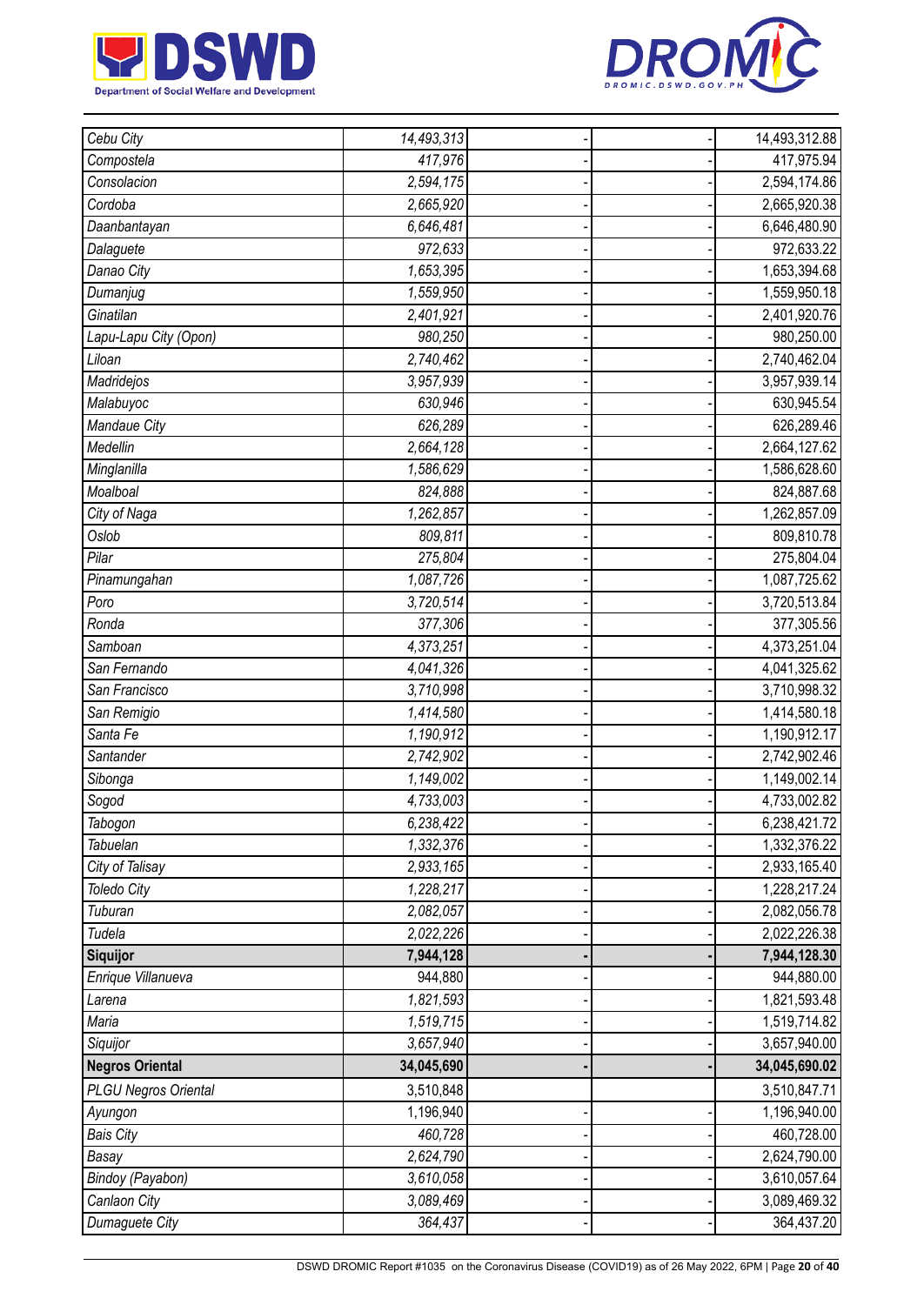



| City of Guihulngan        | 4,849,807  |            |              | 4,849,807.18  |
|---------------------------|------------|------------|--------------|---------------|
| La Libertad               | 179,972    |            |              | 179,972.10    |
| Mabinay                   | 4,328,246  |            |              | 4,328,246.48  |
| Manjuyod                  | 1,537,041  |            |              | 1,537,040.85  |
| Santa Catalina            | 1,202,500  |            |              | 1,202,500.00  |
| <b>Siaton</b>             | 210,262    |            |              | 210,262.46    |
| City of Tanjay            | 3,030,987  |            |              | 3,030,987.48  |
| Tayasan                   | 726,144    |            |              | 726,143.60    |
| Vallehermoso              | 2,792,860  |            |              | 2,792,860.00  |
| Zamboanguita              | 330,600    |            |              | 330,600.00    |
| <b>REGION VIII</b>        | 22,915,642 | 711,956.00 | 1,922,270.00 | 25,549,867.69 |
| <b>Biliran</b>            | 1,451,907  |            |              | 1,451,907.06  |
| Kawayan                   | 308,408    |            |              | 308,408.31    |
| <b>Biliran</b>            | 270,491    |            |              | 270,491.10    |
| Caibiran                  | 544        |            |              | 543.93        |
| Culaba                    | 56,569     |            |              | 56,568.72     |
| Maripipi                  | 815,895    |            |              | 815,895.00    |
| <b>Eastern Samar</b>      | 4,080,521  |            | 12,900.00    | 4,093,420.53  |
| Province of Eastern Samar | 100,351    |            |              | 100,351.17    |
| City of Borongan          | 471        |            |              | 470.70        |
| <b>Dolores</b>            | 471        |            |              | 470.70        |
| Jipapad                   |            |            | 12,900.00    | 12,900.00     |
| Giporlos                  | 1,019,869  |            |              | 1,019,868.75  |
| Guiuan                    | 1,195,139  |            |              | 1,195,138.90  |
| Mercedes                  | 997,700    |            |              | 997,699.56    |
| Salcedo                   | 766,521    |            |              | 766,520.75    |
| Leyte                     | 6,892,375  | 711,956.00 | 148,370.00   | 7,752,701.25  |
| Province of Leyte         | 340,210    |            |              | 340,209.90    |
| Tacloban City             | 2,803,807  | 711,956.00 |              | 3,515,763.34  |
| Tolosa                    | 1,896,140  |            |              | 1,896,139.98  |
| <b>Burauen</b>            | 307,840    |            |              | 307,840.32    |
| Dagami                    | 95,228     |            |              | 95,227.86     |
| Jaro                      | 1,632      |            |              | 1,631.79      |
| Julita                    | 188,280    |            |              | 188,280.00    |
| La Paz                    | 95,228     |            |              | 95,227.86     |
| Mayorga                   | 2,176      |            |              | 2,175.72      |
| Tunga                     |            |            | 45,380.00    | 45,380.00     |
| Calubian                  | 1,088      |            |              | 1,087.86      |
| Leyte                     | 435,144    |            |              | 435,144.00    |
| Albuera                   | 1,088      |            | 40,000.00    | 41,087.86     |
| Matag-ob                  | 122,384    |            |              | 122,384.25    |
| Ormoc City                | 1,088      |            |              | 1,087.86      |
|                           |            |            |              | 1,631.79      |
| Palompon                  | 1,632      |            |              |               |
|                           | 598,867    |            |              | 598,866.93    |
| Abuyog<br>Bato            | 544        |            |              | 543.93        |
| Hindang                   |            |            | 43,300.00    | 43,300.00     |
| Inopacan                  |            |            | 19,690.00    | 19,690.00     |
| <b>Northern Samar</b>     | 2,419,751  |            | 15,000.00    | 2,434,750.54  |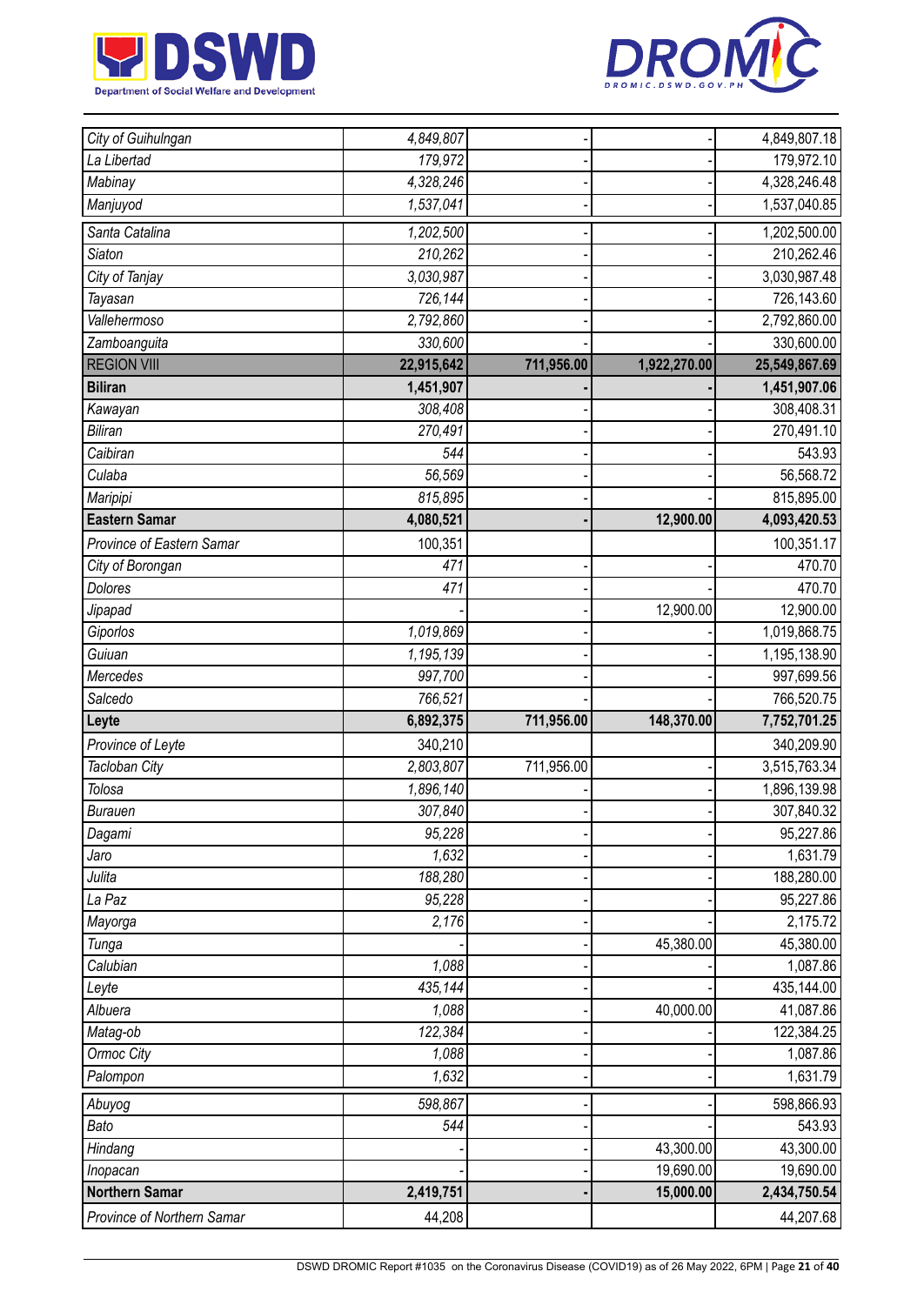



| Allen                      | 141,210    |              | 141,210.00                |
|----------------------------|------------|--------------|---------------------------|
| Bobon                      | 70,605     | 15,000.00    | 85,605.00                 |
| Catarman                   | 1,360,913  |              | 1,360,912.86              |
|                            | 607,212    |              | 607,212.00                |
| Lavezares<br>Lope de Vega  | 54,393     |              | 54,393.00                 |
| Victoria                   | 94,140     |              |                           |
| Catubig                    | 47,070     |              | 94,140.00<br>47,070.00    |
| <b>Western Samar</b>       |            |              |                           |
|                            | 7,070,605  | 1,108,500.00 | 8,179,104.82              |
| Province of Western Samar  | 45,256     |              | 45,256.41                 |
| Calbayog City              | 1,359,825  |              | 1,359,825.00              |
| Gandara                    | 544        |              | 543.93                    |
| Matuguinao                 | 208,869    |              | 208,869.12                |
| Santa Margarita            |            | 1,108,500.00 | 1,108,500.00              |
| Tagapul-an                 | 89,205     |              | 89,204.52                 |
| Tarangnan                  | 3,386,204  |              | 3,386,203.80              |
| Basey                      | 313,957    |              | 313,956.90                |
| City of Catbalogan         | 218,660    |              | 218,659.86                |
| San Jose de Buan           | 300,793    |              | 300,793.29                |
| Santa Rita                 | 1,088      |              | 1,087.86                  |
| Villareal                  | 1,146,204  |              | $\overline{1,}146,204.13$ |
| <b>Southern Leyte</b>      | 1,000,483  | 637,500.00   | 1,637,983.49              |
| Province of Southern Leyte | 31,768     |              | 31,767.56                 |
| City of Maasin             | 187,112    |              | 187, 111.92               |
| Macrohon                   | 532,000    |              | 532,000.00                |
| Padre Burgos               |            | 550,000.00   | 550,000.00                |
| Tomas Oppus                | 2,176      |              | 2,175.72                  |
| Libagon                    | 110,902    |              | 110,901.86                |
| Liloan                     |            | 87,500.00    | 87,500.00                 |
| Sogod                      | 136,526    |              | 136,526.43                |
| <b>REGION IX</b>           | 57,129,139 |              | 57,129,138.64             |
| Zamboanga del Norte        | 15,207,869 |              | 15,207,868.50             |
| Bacungan (Leon T. Postigo) | 154,440    |              | 154,440.00                |
| Baliguian                  | 266,240    |              | 266,240.00                |
| Dapitan City               | 1,816,193  |              | 1,816,192.50              |
| Dipolog City               | 1,363,960  |              | 1,363,960.00              |
| Godod                      | 102,960    |              | 102,960.00                |
| Gutalac                    | 313,560    |              | 313,560.00                |
| Jose Dalman (Ponot)        | 161,200    |              | 161,200.00                |
| Kalawit                    | 96,480     |              | 96,480.00                 |
| Katipunan                  | 574,132    |              | 574,132.00                |
| La Libertad                | 115,725    |              | 115,724.50                |
| Labason                    | 763,360    |              | 763,360.00                |
| Liloy                      | 1,779,094  |              | 1,779,094.18              |
| Manukan                    | 378,040    |              | 378,040.00                |
| Mutia                      | 241,800    |              | 241,800.00                |
| PINAN (NEW PINAN)          | 605,397    |              | 605,397.30                |
| Polanco                    | 657,840    |              | 657,839.97                |
| Pres. Manuel A. Roxas      | 410,280    |              | 410,280.00                |
| Rizal                      | 146,120    |              | 146,120.00                |
|                            |            |              |                           |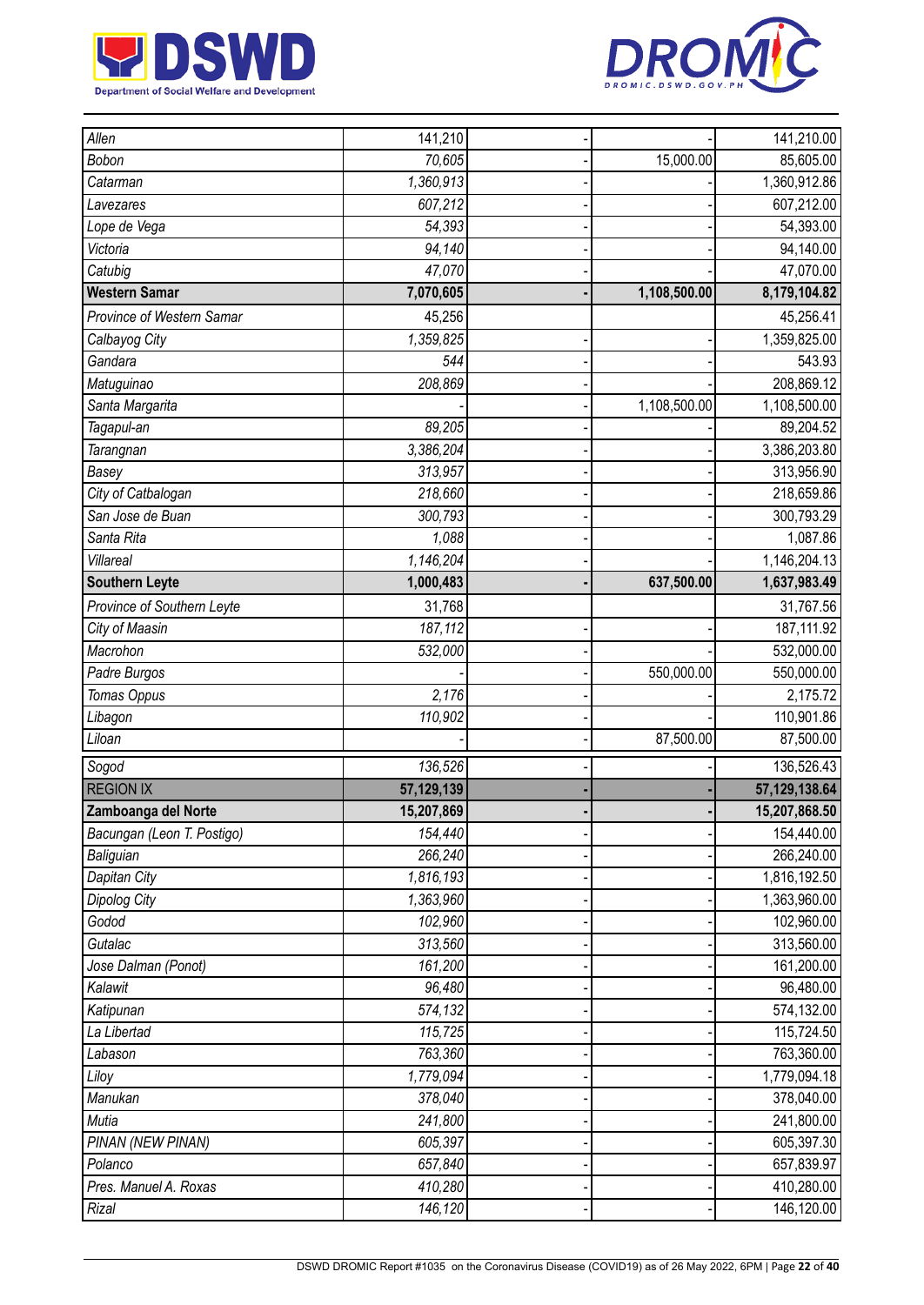



| Salug                        | 271,774    |  | 271,773.50    |
|------------------------------|------------|--|---------------|
| SERGIO OSMENA SR.            | 314,600    |  | 314,600.00    |
| Siayan                       | 411,840    |  | 411,840.00    |
| Sibuco                       | 407,680    |  | 407,680.00    |
| Sibutad                      | 283,452    |  | 283,452.00    |
| Sindangan                    | 1,771,585  |  | 1,771,585.00  |
| Siocon                       | 1,313,245  |  | 1,313,245.00  |
| Sirawai                      | 251,250    |  | 251,250.05    |
| Tampilisan                   | 235,623    |  | 235,622.50    |
| Zamboanga del Sur            | 22,534,461 |  | 22,534,461.15 |
| Aurora                       | 507,000    |  | 507,000.00    |
| Bayog                        | 232,200    |  | 232,200.00    |
| Dimataling                   | 208,080    |  | 208,080.00    |
| Dinas                        | 245,520    |  | 245,520.00    |
| Dumalinao                    | 319,800    |  | 319,800.00    |
| Dumingag                     | 474,240    |  | 474,240.00    |
| Guipos                       | 206,960    |  | 206,960.00    |
| Josefina                     | 118,040    |  | 118,040.00    |
| Kumalarang                   | 196,920    |  | 196,920.00    |
| Labangan                     | 417,560    |  | 417,560.00    |
| Lakewood                     | 257,162    |  | 257,162.37    |
| Lapuyan                      | 188,640    |  | 188,640.00    |
| Mahayag                      | 204,880    |  | 204,880.00    |
| Margosatubig                 | 589,974    |  | 589,974.00    |
| Midsalip                     | 320,320    |  | 320,320.00    |
| Molave                       | 683,427    |  | 683,427.00    |
| Pagadian City                | 1,837,329  |  | 1,837,328.91  |
| Pitogo                       | 187,200    |  | 187,200.00    |
| Ramon Magsaysay (Liargo)     | 265,720    |  | 265,720.00    |
| San Miguel                   | 132,840    |  | 132,840.00    |
| San Pablo                    | 261,040    |  | 261,040.00    |
| Sominot (Don Mariano Marcos) | 185,120    |  | 185,120.00    |
| Tabina                       | 173,520    |  | 173,520.00    |
| Tambulig                     | 361,400    |  | 361,400.00    |
| Tigbao                       | 145,080    |  | 145,080.00    |
| Tukuran                      | 520,000    |  | 520,000.00    |
| Vincenzo A. Sagun            | 164,160    |  | 164,160.00    |
| Zamboanga City               | 13,130,329 |  | 13,130,328.87 |
| Zamboanga Sibugay            | 18,539,377 |  | 18,539,377.35 |
| Alicia                       | 220,680    |  | 220,680.00    |
| <b>Buug</b>                  | 224,280    |  | 224,280.00    |
| Diplahan                     | 1,639,470  |  | 1,639,470.00  |
| Imelda                       | 1,277,435  |  | 1,277,435.14  |
| Ipil                         | 3,551,283  |  | 3,551,283.10  |
| Kabasalan                    | 3,476,596  |  | 3,476,596.06  |
| Mabuhay                      | 1,028,742  |  | 1,028,742.00  |
| Malangas                     | 750,480    |  | 750,480.00    |
| Naga                         | 1,351,243  |  | 1,351,242.58  |
| Olutanga                     | 205,920    |  | 205,920.00    |
| Payao                        | 794,689    |  | 794,689.00    |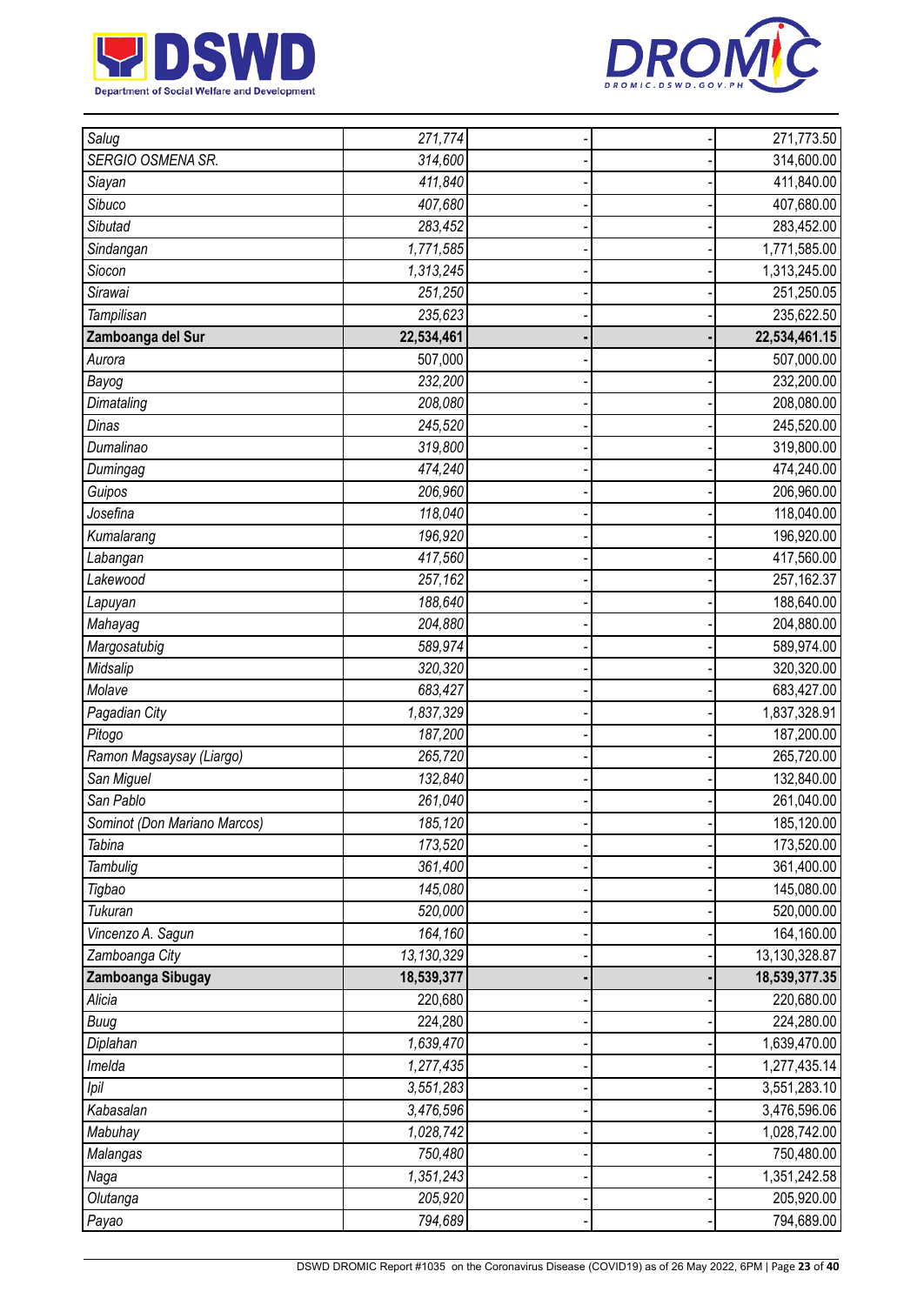



| Roseller Lim                  | 267,120     |  | 267,120.00     |
|-------------------------------|-------------|--|----------------|
| Siay                          | 2,187,599   |  | 2,187,599.47   |
| <b>Talusan</b>                | 183,600     |  | 183,600.00     |
| Titay                         | 303,840     |  | 303,840.00     |
| Tungawan                      | 1,076,400   |  | 1,076,400.00   |
| <b>Basilan (Isabela City)</b> | 847,432     |  | 847,431.64     |
| City of Isabela               | 847,432     |  | 847,431.64     |
| <b>REGION X</b>               | 233,041,755 |  | 233,041,755.40 |
| <b>Bukidnon</b>               | 33,595,483  |  | 33,595,483.09  |
| Baungon                       | 585,599     |  | 585,598.88     |
| Libona                        | 1,349,879   |  | 1,349,879.31   |
| Malitbog                      | 723,570     |  | 723,570.00     |
| Manolo Fortich                | 579,732     |  | 579,731.62     |
| Sumilao                       | 266,886     |  | 266,885.90     |
| Talakag                       | 931,898     |  | 931,897.79     |
| Cabanglasan                   | 1,266,508   |  | 1,266,508.38   |
| Impasug-ong                   | 3,185,991   |  | 3,185,991.30   |
| Lantapan                      | 184,395     |  | 184,395.00     |
| City of Malaybalay            | 8,241,554   |  | 8,241,553.64   |
| San Fernando                  | 2,834,551   |  | 2,834,551.18   |
| Damulog                       | 1,781,976   |  | 1,781,976.00   |
| Dangcagan                     | 1,038,093   |  | 1,038,093.48   |
| Don Carlos                    | 1,122,709   |  | 1,122,708.97   |
| Kadingilan                    | 1,580,035   |  | 1,580,035.00   |
| Kibawe                        | 1,022,465   |  | 1,022,465.00   |
| Kitaotao                      | 729,300     |  | 729,300.00     |
| Maramag                       | 1,925,482   |  | 1,925,481.66   |
| Kalilangan                    | 1,447,608   |  | 1,447,608.03   |
| Pangantucan                   | 157,630     |  | 157,630.27     |
| City of Valencia              | 1,941,802   |  | 1,941,801.68   |
| Camiguin                      | 8,175,307   |  | 8,175,306.74   |
| Mahinog                       | 184,395     |  | 184,395.00     |
| Mambajao                      | 6, 122, 245 |  | 6,122,244.70   |
| Catarman                      | 1,150,967   |  | 1,150,967.04   |
| Guinsiliban                   | 533,305     |  | 533,305.00     |
| Sagay                         | 184,395     |  | 184,395.00     |
| Lanao del Norte               | 60,179,945  |  | 60,179,944.90  |
| <b>Iligan City</b>            | 24,454,777  |  | 24,454,776.73  |
| Bacolod                       | 1,897,877   |  | 1,897,876.60   |
| Baloi                         | 188,570     |  | 188,570.00     |
| Baroy                         | 2,426,975   |  | 2,426,974.76   |
| Kauswagan                     | 2,001,520   |  | 2,001,519.69   |
| Kolambugan                    | 1,049,545   |  | 1,049,545.00   |
| Linamon                       | 188,570     |  | 188,570.00     |
| Maigo                         | 365,780     |  | 365,780.00     |
| Matungao                      | 238,833     |  | 238,833.02     |
| Tagoloan                      | 201,465     |  | 201,465.00     |
| Tubod                         | 4,618,702   |  | 4,618,702.00   |
| Kapatagan                     | 2,839,899   |  | 2,839,899.33   |
| Lala                          | 13,921,112  |  | 13,921,111.79  |
|                               |             |  |                |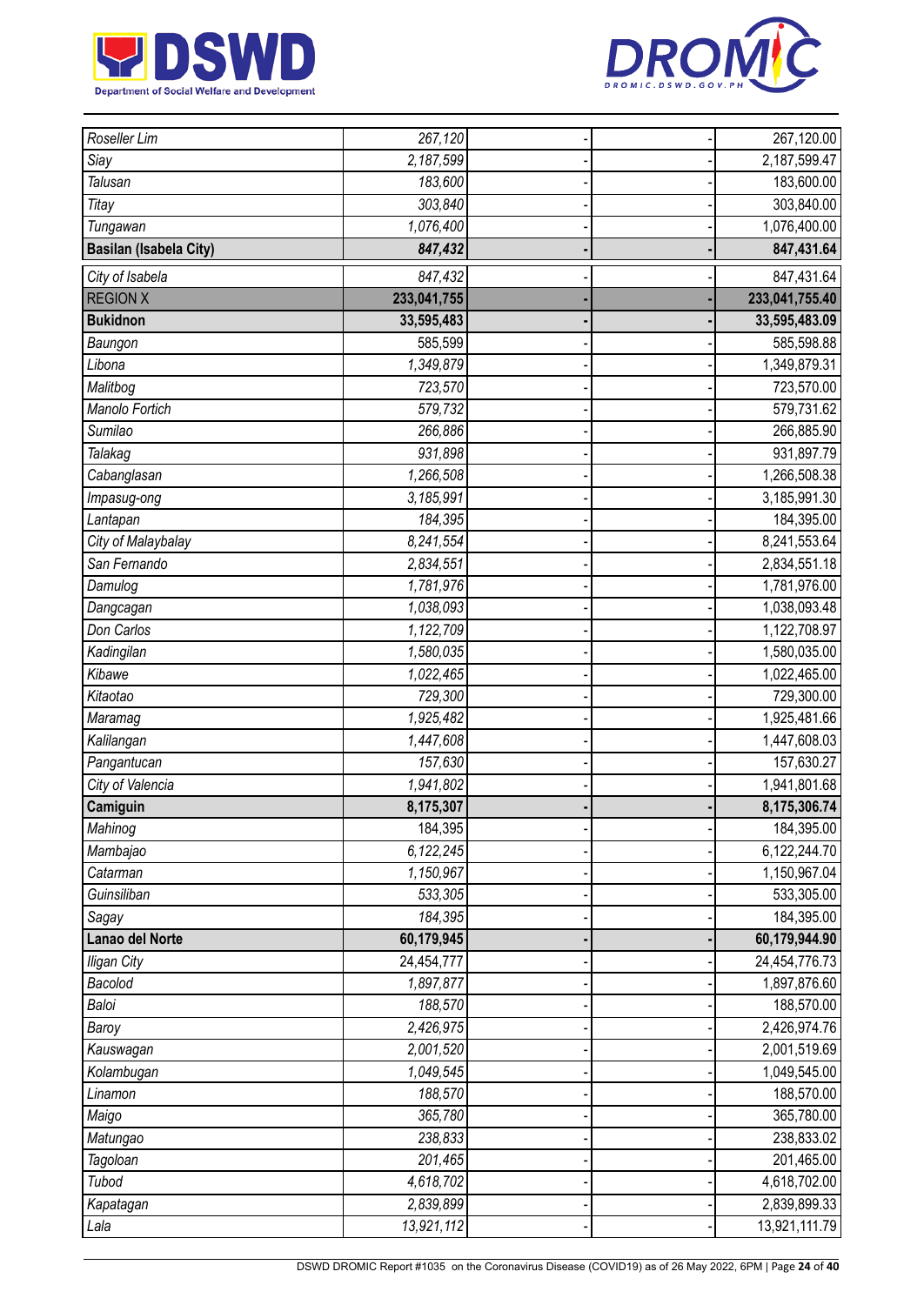



| Magsaysay                              | 1,462,824   |  | 1,462,824.00             |
|----------------------------------------|-------------|--|--------------------------|
| Munai                                  | 188,570     |  | 188,570.00               |
| Nunungan                               | 201,465     |  | 201,465.00               |
| Pantao Ragat                           | 188,570     |  | 188,570.00               |
| Poona Piagapo                          | 188,570     |  | 188,570.00               |
| Salvador                               | 276,930     |  | 276,930.00               |
| Sapad                                  | 3,012,972   |  | 3,012,972.30             |
| Sultan Naga Dimaporo (Karomatan)       | 77,850      |  | 77,849.68                |
| <b>Tangcal</b>                         | 188,570     |  | 188,570.00               |
| <b>Misamis Occidental</b>              | 14,998,643  |  | 14,998,643.19            |
| <b>PLGU Misamis Occidental</b>         | 1,098,855   |  | 1,098,854.85             |
| Aloran                                 | 235,350     |  | 235,350.00               |
| Baliangao                              | 188,570     |  | 188,570.00               |
| Calamba                                | 188,570     |  | 188,570.00               |
| Concepcion                             | 188,570     |  | 188,570.00               |
| Jimenez                                | 235,350     |  | 235,350.00               |
| Lopez Jaena                            | 188,570     |  | 188,570.00               |
| Oroquieta City                         | 3,148,896   |  | 3,148,896.38             |
| Panaon                                 | 300,913     |  | 300,913.00               |
| Plaridel                               | 188,570     |  | 188,570.00               |
|                                        | 188,570     |  | 188,570.00               |
| Sapang Dalaga<br>Bonifacio             | 432,807     |  |                          |
| Clarin                                 | 283,241     |  | 432,807.00<br>283,240.64 |
| Don Victoriano Chiongbian (Don Mariano |             |  |                          |
| Marcos)                                | 188,570     |  | 188,570.00               |
| Ozamis City                            | 3,280,000   |  | 3,280,000.00             |
|                                        |             |  |                          |
| Sinacaban                              | 188,570     |  | 188,570.00               |
| Tangub City                            | 4,286,101   |  | 4,286,101.32             |
| Tudela                                 | 188,570     |  | 188,570.00               |
| <b>Misamis Oriental</b>                | 116,092,377 |  | 116,092,377.48           |
| Cagayan De Oro City                    | 63,557,542  |  | 63,557,541.83            |
| Balingasag                             | 268,780     |  | 268,780.00               |
| Balingoan                              | 263,935     |  | 263,934.56               |
| Binuangan                              | 1,195,314   |  | 1,195,314.34             |
| Gingoog City                           | 22,344,737  |  | 22,344,736.55            |
| Kinoguitan                             | 814,868     |  | 814,868.13               |
| Lagonglong                             | 1,276,916   |  | 1,276,916.13             |
| Magsaysay (Linugos)                    | 2,649,476   |  | 2,649,476.32             |
| Medina                                 | 811,813     |  | 811,813.48               |
| Salay                                  | 1,580,992   |  | 1,580,992.32             |
| Sugbongcogon                           | 850,300     |  | 850,299.60               |
| Alubijid                               | 667,206     |  | 667,205.81               |
| Claveria                               | 615,923     |  | 615,922.50               |
| City of El Salvador                    | 3,165,857   |  | 3,165,857.00             |
| Gitagum                                | 339,023     |  | 339,022.68               |
| Initao                                 | 8,962,645   |  | 8,962,645.00             |
| Jasaan                                 | 2,114,124   |  | 2,114,123.51             |
| Laguindingan                           | 235,350     |  | 235,350.00               |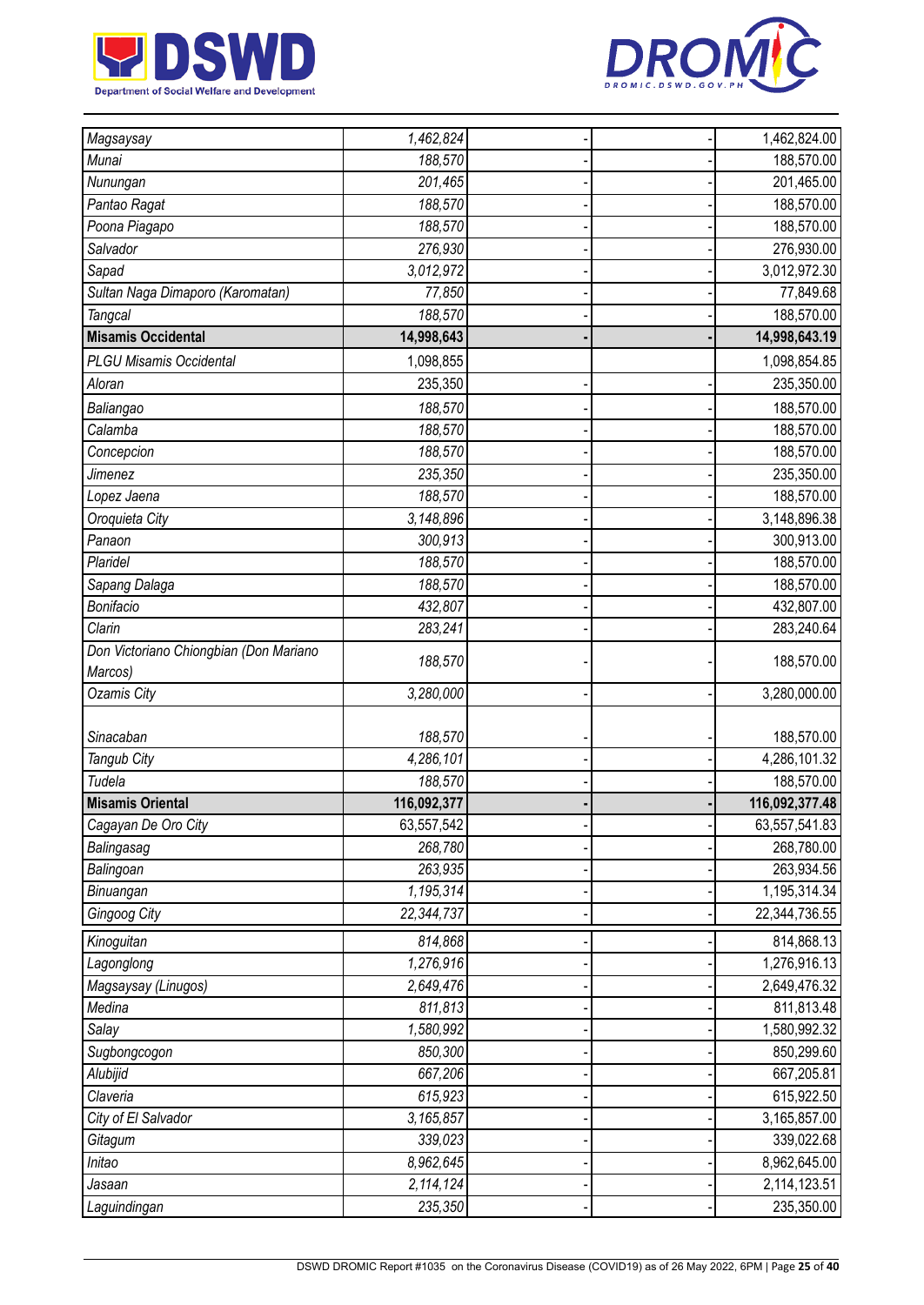



| Libertad                    | 361,980     |  | 361,980.00     |
|-----------------------------|-------------|--|----------------|
| Lugait                      | 365,780     |  | 365,780.00     |
| Naawan                      | 577,944     |  | 577,944.06     |
| Opol                        | 2,137,912   |  | 2,137,912.32   |
| Tagoloan                    | 567,597     |  | 567,596.78     |
| Villanueva                  | 291,000     |  | 291,000.00     |
| <b>REGION XI</b>            | 120,076,610 |  | 120,076,610.39 |
| Davao de Oro                | 11,786,369  |  | 11,786,369.16  |
| Compostela                  | 549,630     |  | 549,630.00     |
| Laak (San Vicente)          | 1,256,097   |  | 1,256,096.53   |
| Mabini (Doña Alicia)        | 3,145,489   |  | 3,145,489.15   |
| Maco                        | 593,967     |  | 593,966.82     |
| Maragusan (San Mariano)     | 746,365     |  | 746,364.71     |
| Mawab                       | 624,170     |  | 624,170.00     |
| Monkayo                     | 1,148,284   |  | 1,148,283.89   |
| Montevista                  | 1,033,459   |  | 1,033,458.80   |
| Nabunturan                  | 1,554,191   |  | 1,554,191.32   |
| New Bataan                  | 579,493     |  | 579,492.94     |
| Pantukan                    | 555,225     |  | 555,225.00     |
| Davao del Norte             | 17,936,653  |  | 17,936,653.00  |
| Asuncion (Saug)             | 1,546,090   |  | 1,546,090.42   |
| Braulio E. Dujali           | 925,524     |  | 925,523.95     |
| Carmen                      | 520,830     |  | 520,830.18     |
| Island Garden City of Samal | 1,177,967   |  | 1,177,966.54   |
| Kapalong                    | 2,871,384   |  | 2,871,384.32   |
| New Corella                 | 1,147,381   |  | 1,147,380.82   |
| City of Panabo              | 3,146,505   |  | 3,146,505.15   |
| San Isidro                  | 1,074,827   |  | 1,074,826.65   |
| Santo Tomas                 | 2,807,578   |  | 2,807,577.68   |
| City of Tagum               | 1,353,960   |  | 1,353,960.09   |
| Talaingod                   | 1,364,607   |  | 1,364,607.20   |
| Davao del Sur               | 44,150,025  |  | 44,150,025.04  |
| Bansalan                    | 1,362,195   |  | 1,362,194.99   |
| Davao City                  | 31,384,821  |  | 31,384,820.59  |
| City of Digos               | 3,209,246   |  | 3,209,245.86   |
| Hagonoy                     | 1,360,266   |  | 1,360,265.90   |
| Kiblawan                    | 1,241,295   |  | 1,241,295.00   |
| Magsaysay                   | 932,396     |  | 932,396.30     |
| Malalag                     | 3,143,629   |  | 3,143,629.18   |
| Matanao                     | 860,326     |  | 860,326.07     |
| Padada                      | 655,851     |  | 655,851.15     |
| <b>Davao Oriental</b>       | 35,231,714  |  | 35,231,714.25  |
| PLGU Davao Oriental         | 6,442,704   |  | 6,442,703.84   |
| Baganga                     | 2,522,673   |  | 2,522,673.41   |
| Banaybanay                  | 3,331,350   |  | 3,331,350.00   |
| Cateel                      | 54,672      |  | 54,672.00      |
| Governor Generoso           | 2,278,000   |  | 2,278,000.00   |
| Lupon                       | 870,605     |  | 870,605.00     |
| City of Mati                | 9,834,610   |  | 9,834,610.00   |
| San Isidro                  | 1,457,920   |  | 1,457,920.00   |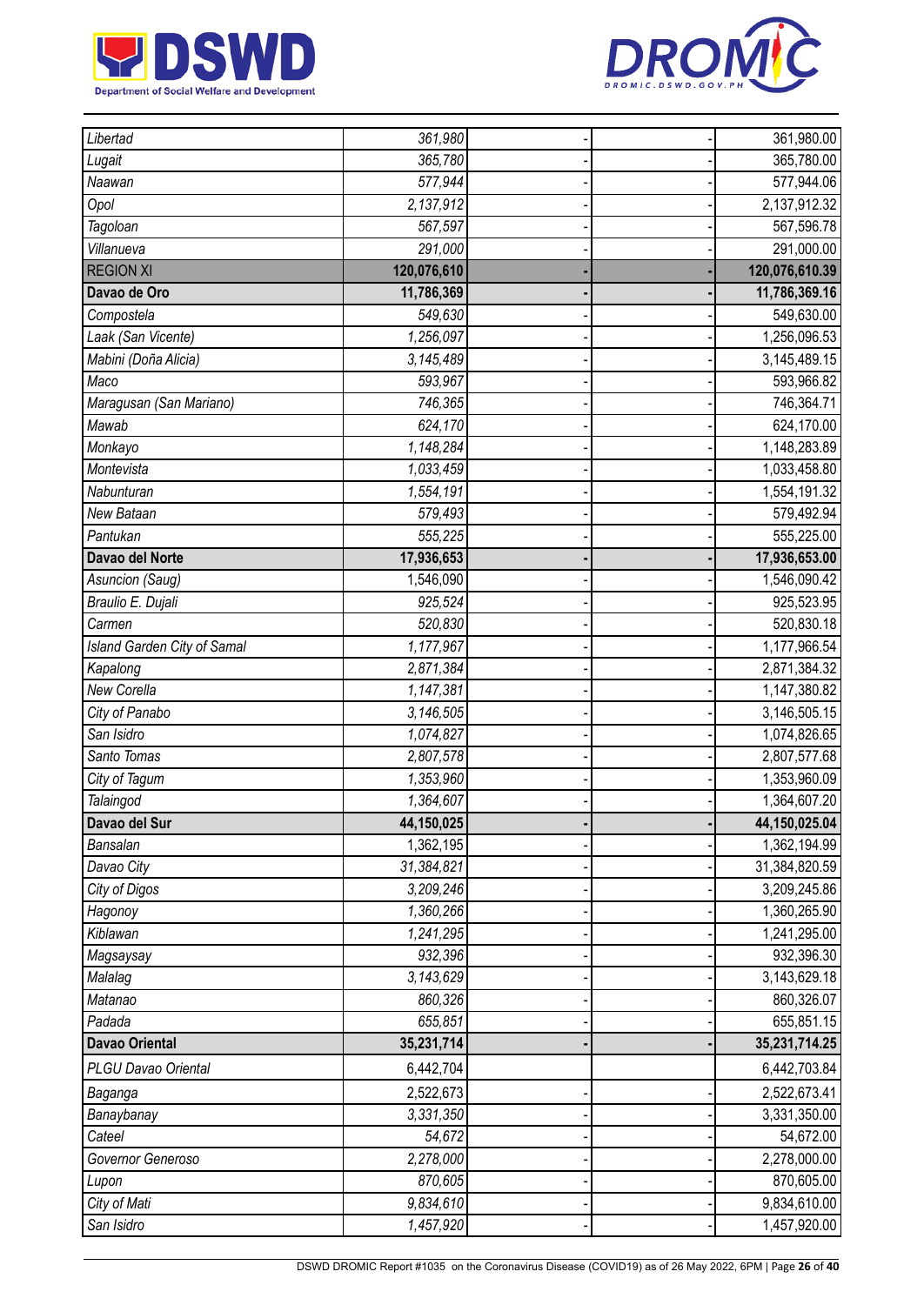



| Tarragona                       | 8,439,180              |  | 8,439,180.00  |
|---------------------------------|------------------------|--|---------------|
| <b>Davao Occidental</b>         | 10,971,849             |  | 10,971,848.94 |
| Malita                          | 2,491,606              |  | 2,491,606.38  |
| Santa Maria                     | 6,259,343              |  | 6,259,342.56  |
| Sarangani                       | 2,220,900              |  | 2,220,900.00  |
| <b>REGION XII</b>               | 49,188,581             |  | 49,188,581.00 |
| <b>North Cotabato</b>           | 13,663,119             |  | 13,663,119.00 |
| Alamada                         | 1,018,391              |  | 1,018,391.00  |
| Aleosan                         | 550,000                |  | 550,000.00    |
| Antipas                         | 550,000                |  | 550,000.00    |
| Arakan                          | 545,600                |  | 545,600.00    |
| Banisilan                       | 550,000                |  | 550,000.00    |
| Kabacan                         | 550,000                |  | 550,000.00    |
| Carmen                          | 550,000                |  | 550,000.00    |
| City of Kidapawan               | $\overline{1,}341,226$ |  | 1,341,226.00  |
| Libungan                        | 550,000                |  | 550,000.00    |
| Magpet                          | 545,600                |  | 545,600.00    |
| Makilala                        | 545,600                |  | 545,600.00    |
| Matalam                         | 550,000                |  | 550,000.00    |
| Midsayap                        | 1,145,237              |  | 1,145,237.00  |
| <b>M'lang</b>                   | 2,202,900              |  | 2,202,900.00  |
| Pigkawayan                      | 550,000                |  | 550,000.00    |
| Pikit                           | 550,000                |  | 550,000.00    |
| <b>President Roxas</b>          | 818,565                |  | 818,565.00    |
| Tulunan                         | 550,000                |  | 550,000.00    |
| Sarangani                       | 8,238,450              |  | 8,238,450.00  |
| PLGU Sarangani                  | 1,925,000              |  | 1,925,000.00  |
| Kiamba                          | 602,800                |  | 602,800.00    |
| Maasim                          | 602,800                |  | 602,800.00    |
| Maitum                          | 602,800                |  | 602,800.00    |
| Alabel                          | 1,184,150              |  | 1,184,150.00  |
| Glan                            | 1,565,300              |  | 1,565,300.00  |
| Malapatan                       | 1,152,800              |  | 1,152,800.00  |
| Malungon                        | 602,800                |  | 602,800.00    |
| <b>South Cotabato</b>           | 16,930,277             |  | 16,930,277.00 |
| <b>PLGU South Cotabato</b>      | 1,600,000              |  | 1,600,000.00  |
| Banga                           | 1,489,950              |  | 1,489,950.00  |
| General Santos City (Dadiangas) | 1,031,800              |  | 1,031,800.00  |
| City of Koronadal               | 2,524,344              |  | 2,524,344.00  |
| Lake Sebu                       | 944,350                |  | 944,350.00    |
| Norala                          | 1,038,950              |  | 1,038,950.00  |
| Polomolok                       | 807,300                |  | 807,300.00    |
| Santo Niño                      | 804,650                |  | 804,650.00    |
| Surallah                        | 2,352,280              |  | 2,352,280.00  |
| Tampakan                        | 939,950                |  | 939,950.00    |
| Tantangan                       | 1,212,563              |  | 1,212,563.00  |
| T'boli                          |                        |  |               |
|                                 | 669,350                |  | 669,350.00    |
| Tupi                            | 1,514,790              |  | 1,514,790.00  |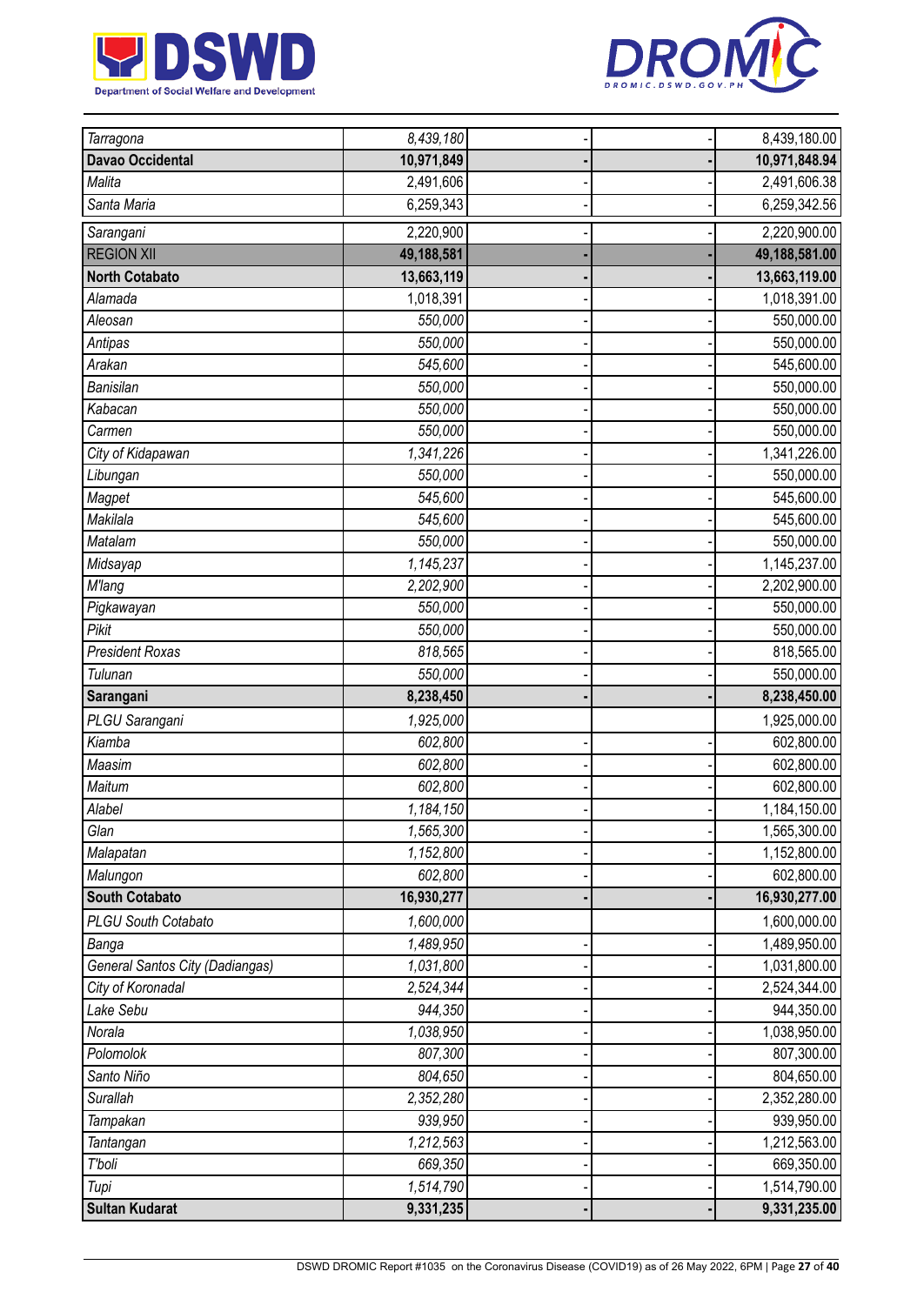



| Columbio                   | 614,900    |              | 614,900.00    |
|----------------------------|------------|--------------|---------------|
| <b>Isulan</b>              | 614,900    |              | 614,900.00    |
| Lambayong (Mariano Marcos) | 614,900    |              | 614,900.00    |
| Lutayan                    | 614,900    |              | 614,900.00    |
| <b>President Quirino</b>   | 614,900    |              | 614,900.00    |
| City of Tacurong           | 885,500    |              | 885,500.00    |
| Bagumbayan                 | 781,550    |              | 781,550.00    |
| Esperanza                  | 614,900    |              | 614,900.00    |
| Kalamansig                 | 2,107,835  |              | 2,107,835.00  |
| Lebak                      | 614,900    |              | 614,900.00    |
| Palimbang                  | 637,150    |              | 637,150.00    |
| Sen. Ninoy Aquino          | 614,900    |              | 614,900.00    |
| <b>Cotabato City</b>       | 1,025,500  |              | 1,025,500.00  |
| <b>CARAGA</b>              | 79,537,771 | 2,965,600.00 | 82,503,370.89 |
| <b>Agusan del Norte</b>    | 20,639,294 |              | 20,639,293.51 |
| Buenavista                 | 182,476    |              | 182,476.25    |
| <b>Butuan City</b>         | 8,459,956  |              | 8,459,956.13  |
| City of Cabadbaran         | 761,424    |              | 761,423.63    |
| Carmen                     | 49,766     |              | 49,766.25     |
| Jabonga                    | 2,098,801  |              | 2,098,800.75  |
| Kitcharao                  | 1,125,473  |              | 1,125,472.50  |
| <b>Las Nieves</b>          | 1,941,885  |              | 1,941,885.00  |
| Nasipit                    | 4,472,541  |              | 4,472,540.56  |
| Remedios T. Romualdez      | 448,072    |              | 448,072.44    |
| Tubay                      | 1,098,900  |              | 1,098,900.00  |
| Agusan del Sur             | 15,617,741 |              | 15,617,740.85 |
| City of Bayugan            | 4,707,181  |              | 4,707,181.01  |
| <b>Bunawan</b>             | 1,801,383  |              | 1,801,382.97  |
| Esperanza                  | 597,195    |              | 597,195.00    |
| La Paz                     | 2,222,520  |              | 2,222,520.25  |
| Loreto                     | 82,944     |              | 82,943.75     |
| Prosperidad                | 1,736,611  |              | 1,736,611.11  |
| San Francisco              | 928,991    |              | 928,991.10    |
| San Luis                   | 392,918    |              | 392,918.31    |
| Santa Josefa               | 2,442,435  |              | 2,442,434.85  |
| Sibagat                    | 248,831    |              | 248,831.25    |
| Talacogon                  | 248,831    |              | 248,831.25    |
| Veruela                    | 207,900    |              | 207,900.00    |
| Surigao del Norte          | 21,500,705 | 915,600.00   | 22,416,305.34 |
| Alegria                    | 243,855    |              | 243,854.63    |
| Bacuag                     | 1,524,144  |              | 1,524,143.75  |
| <b>Burgos</b>              | 522,435    |              | 522,435.00    |
| Claver                     | 1,581,299  |              | 1,581,299.38  |
| Dapa                       | 1,025,940  |              | 1,025,940.00  |
| Del Carmen                 | 1,098,900  |              | 1,098,900.00  |
| General Luna               | 1,025,940  |              | 1,025,940.00  |
| Gigaquit                   | 522,546    |              | 522,545.63    |
| Mainit                     | 1,640,265  |              | 1,640,265.00  |
| Malimono                   | 3,791,049  |              | 3,791,048.60  |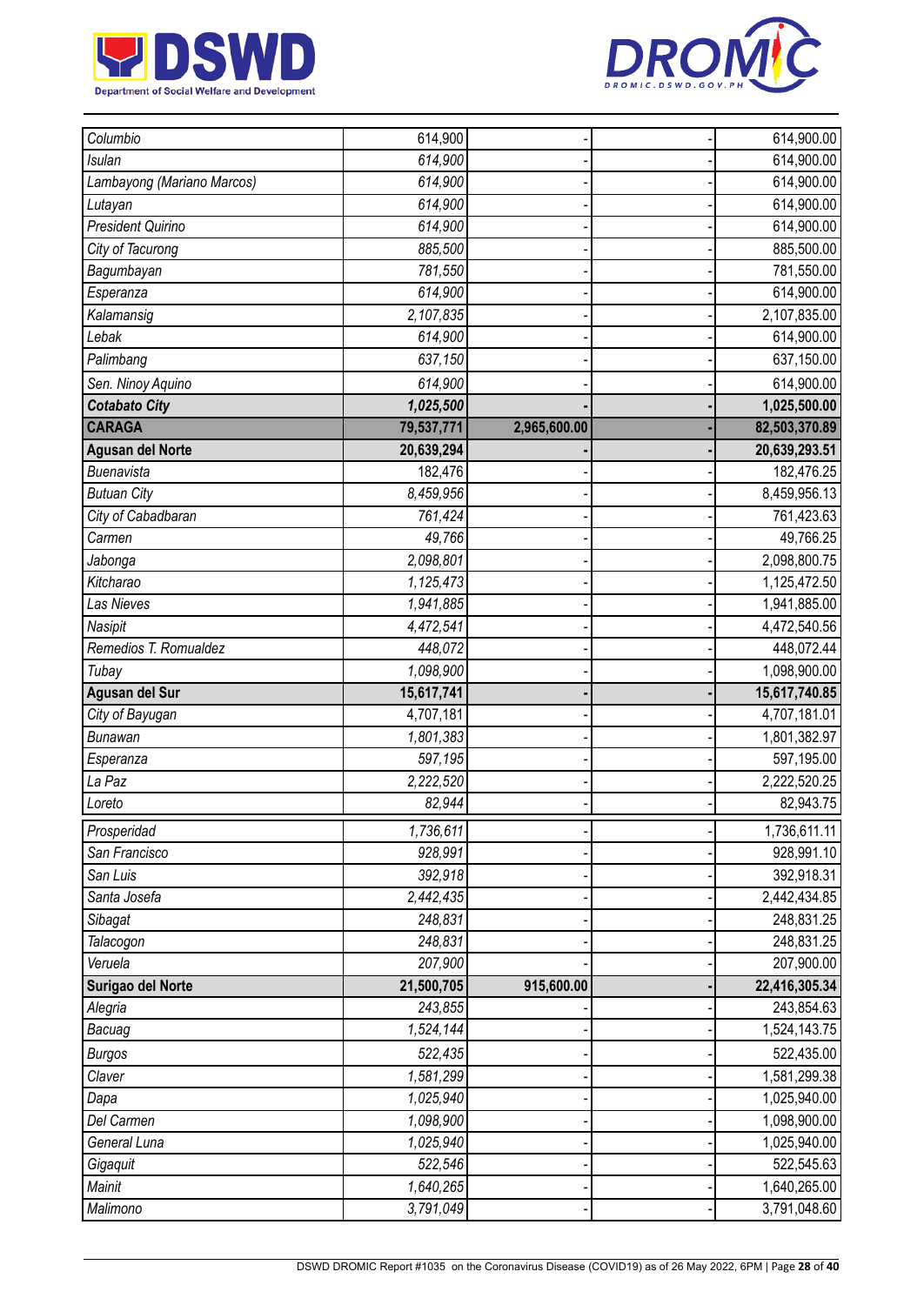



| Pilar                    | 641,025                |              |              | 641,025.00                   |
|--------------------------|------------------------|--------------|--------------|------------------------------|
| San Benito               | 641,025                |              |              | 641,025.00                   |
| San Francisco (Anao-aon) | 215,654                |              |              | 215,653.75                   |
| San Isidro               | 1,025,940              |              |              | 1,025,940.00                 |
| Santa Monica (Sapao)     | 806,226                |              |              | 806,226.30                   |
| Sison                    | 1,230,199              |              |              | 1,230,198.75                 |
| Socorro                  | 2,295,632              |              |              | 2,295,631.56                 |
| Surigao City             | 293,655                |              |              | 293,655.49                   |
| Tagana-an                |                        | 915,600.00   |              | 915,600.00                   |
| Tubod                    | 1,374,978              |              |              | 1,374,977.50                 |
| Surigao del Sur          | 21,780,031             | 2,050,000.00 |              | 23,830,031.19                |
| City of Bislig           | 1,705,013              |              |              | 1,705,012.91                 |
| Cagwait                  | 1,098,900              |              |              | 1,098,900.00                 |
| Cantilan                 | 5,665,465              |              |              | 5,665,464.80                 |
| Carmen                   | 253,673                |              |              | 253,673.19                   |
| Carrascal                | 567,570                |              |              | 567,569.75                   |
| Cortes                   | 1,616,970              |              |              | 1,616,970.28                 |
| Lanuza                   | 157,593                |              |              | 157,593.13                   |
| Lianga                   | 712,366                |              |              | 712,365.50                   |
| Lingig                   | 132,710                |              |              | 132,710.00                   |
| Madrid                   | 729,988                |              |              | 729,988.13                   |
| Marihatag                | 2,294,150              |              |              | 2,294,150.33                 |
| San Agustin              | 1,426,568              |              |              | 1,426,567.56                 |
| San Miguel               | 2,156,594              | 2,050,000.00 |              | 4,206,593.75                 |
| Tagbina                  | 66,355                 |              |              | 66,355.00                    |
|                          |                        |              |              |                              |
| Tago                     | 1,882,395              |              |              | 1,882,395.00                 |
| City of Tandag           | 1,313,722              |              |              | 1,313,721.86                 |
| CAR                      | 213,136,964            | 366,417.00   | 8,996,447.40 | 222,499,828.29               |
| Abra                     | 46,047,281             | 31,955.00    | 39,000.00    | 46,118,236.41                |
| Bangued                  | 9,204,824              |              |              | 9,204,823.98                 |
| <b>Boliney</b>           | 1,146,678              |              |              | 1,146,678.24                 |
| <b>Bucay</b>             | 801,970                |              |              | 801,970.20                   |
| <b>Bucloc</b>            | 448,386                |              |              | 448,385.56                   |
| Daguioman                | 1,285,764              |              |              | 1,285,764.26                 |
| Danglas                  | 1,467,375              |              |              | 1,467,375.16                 |
| Dolores                  | 2,886,683              |              |              | 2,886,682.68                 |
| La Paz                   | 2,070,207              |              |              | 2,070,206.50                 |
| Lacub                    | 349,087                |              |              | 349,086.88                   |
| Lagangilang              | 3,214,110              |              |              | 3,214,109.88                 |
| Lagayan                  | 1,979,978              |              | 39,000.00    | 2,018,977.84                 |
| Langiden                 | 409,882                |              |              | 409,881.72                   |
| Licuan-Baay (Licuan)     | 1,242,395              |              |              | 1,242,395.12                 |
| Luba                     | 551,082                |              |              | 551,081.82                   |
| Malibcong                | 1,828,865              |              |              | 1,828,865.28                 |
|                          |                        |              |              |                              |
| Manabo                   | 1,439,286              |              |              | 1,439,285.56                 |
| Penarrubia               | 1,319,167              |              |              | 1,319,167.42                 |
| Pidigan<br>Pilar         | 889,875                |              |              | 889,874.88                   |
| Sallapadan               | 1,317,926<br>1,494,026 |              |              | 1,317,925.94<br>1,494,025.68 |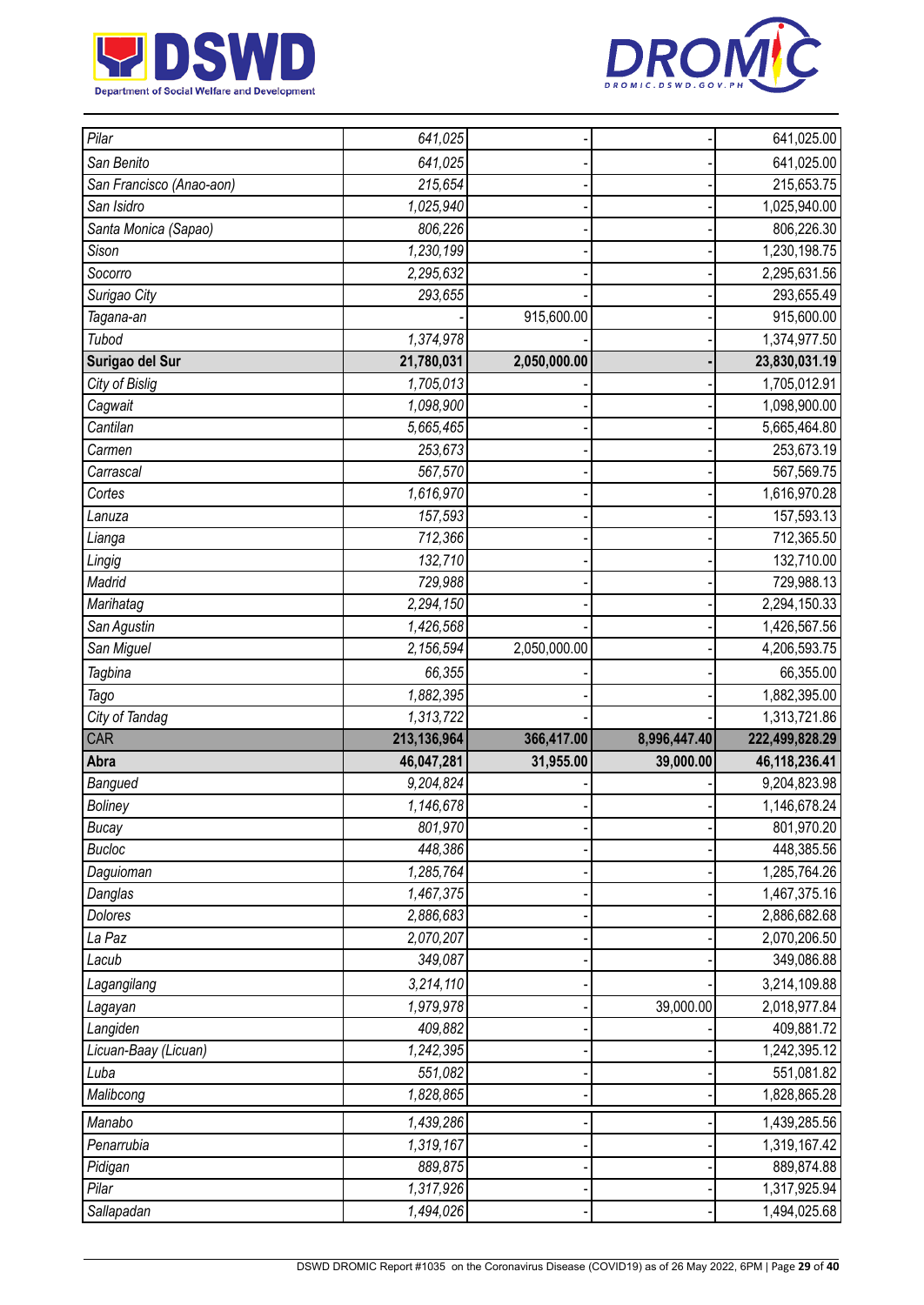



| San Isidro            | 74,388     |            |              | 74,388.00       |
|-----------------------|------------|------------|--------------|-----------------|
| San Juan              | 2,386,451  | 11,955.00  |              | 2,398,405.94    |
| San Quintin           | 932,966    | 20,000.00  |              | 952,966.31      |
| Tayum                 | 849,058    |            |              | 849,058.10      |
| Tineg                 | 1,090,479  |            |              | 1,090,478.82    |
| Tubo                  | 1,505,989  |            |              | 1,505,988.96    |
| Villaviciosa          | 3,860,386  |            |              | 3,860,385.68    |
| Apayao                | 23,603,078 |            |              | 23,603,078.21   |
| Calanasan (Bayag)     | 1,140,226  |            |              | 1,140,225.86    |
| Conner                | 2,915,730  |            |              | 2,915,730.04    |
| Flora                 | 1,386,365  |            |              | 1,386,365.13    |
| Kabugao               | 1,974,051  |            |              | 1,974,051.41    |
| Luna                  | 7,114,698  |            |              | 7,114,698.13    |
| Pudtol                | 5,337,098  |            |              | 5,337,098.15    |
| Santa Marcela         | 3,734,909  |            |              | 3,734,909.49    |
| <b>Benguet</b>        | 63,949,495 | 334,462.00 | 8,957,447.40 | 73,241,404.56   |
| Atok                  | 864,045    |            |              | 864,044.94      |
| <b>Baguio City</b>    | 27,936,333 |            | 8,746,800.40 | 36,683,133.82   |
| Bakun                 | 1,980,657  |            |              | 1,980,657.10    |
| <b>Bokod</b>          | 1,035,834  |            |              | 1,035,834.00    |
| <b>Buguias</b>        | 2,794,011  | 20,000.00  | 76,000.00    | 2,890,010.52    |
| Itogon                | 6,266,215  | 239,607.00 | 134,647.00   | 6,640,468.68    |
| Kabayan               | 1,043,641  | 33,855.00  |              | 1,077,496.30    |
| Kapangan              | 1,465,108  |            |              | 1,465,108.46    |
| Kibungan              | 572,470    |            |              | 572,470.12      |
| La Trinidad           | 8,856,170  |            |              | 8,856,169.84    |
| Mankayan              | 3,809,277  |            |              | 3,809,277.18    |
| Sablan                | 1,233,879  |            |              | 1,233,879.08    |
| Tuba                  | 5,141,636  | 41,000.00  |              | 5, 182, 635. 78 |
| Tublay                | 950,219    |            |              | 950,218.74      |
| Ifugao                | 19,841,168 |            |              | 19,841,168.46   |
| Aguinaldo             | 1,172,326  |            |              | 1,172,326.46    |
| Alfonso Lista (Potia) | 752,371    |            |              | 752,371.21      |
| Asipulo               | 623,184    |            |              | 623,184.18      |
| Banaue                | 2,821,395  |            |              | 2,821,395.24    |
| Hingyon               | 1,204,817  |            |              | 1,204,816.88    |
| Hungduan              | 1,409,131  |            |              | 1,409,131.32    |
| Kiangan               | 2,379,218  |            |              | 2,379,217.53    |
| Lagawe                | 4,717,702  |            |              | 4,717,701.51    |
| Lamut                 | 3,417,628  |            |              | 3,417,628.24    |
| Mayoyao               | 280,734    |            |              | 280,733.76      |
| <b>Tinoc</b>          | 1,062,662  |            |              | 1,062,662.13    |
| Kalinga               | 34,903,968 |            |              | 34,903,967.78   |
| Balbalan              | 4,170,774  |            |              | 4,170,773.60    |
| Lubuagan              | 2,555,301  |            |              | 2,555,300.81    |
| Pasil                 | 3,295,884  |            |              | 3,295,883.91    |
| Pinukpuk              | 3,322,432  |            |              | 3,322,432.40    |
| Tanudan               | 1,479,732  |            |              | 1,479,732.08    |
| Tinglayan             | 1,947,401  |            |              | 1,947,400.54    |
| Rizal (Liwan)         | 4,073,910  |            |              | 4,073,910.12    |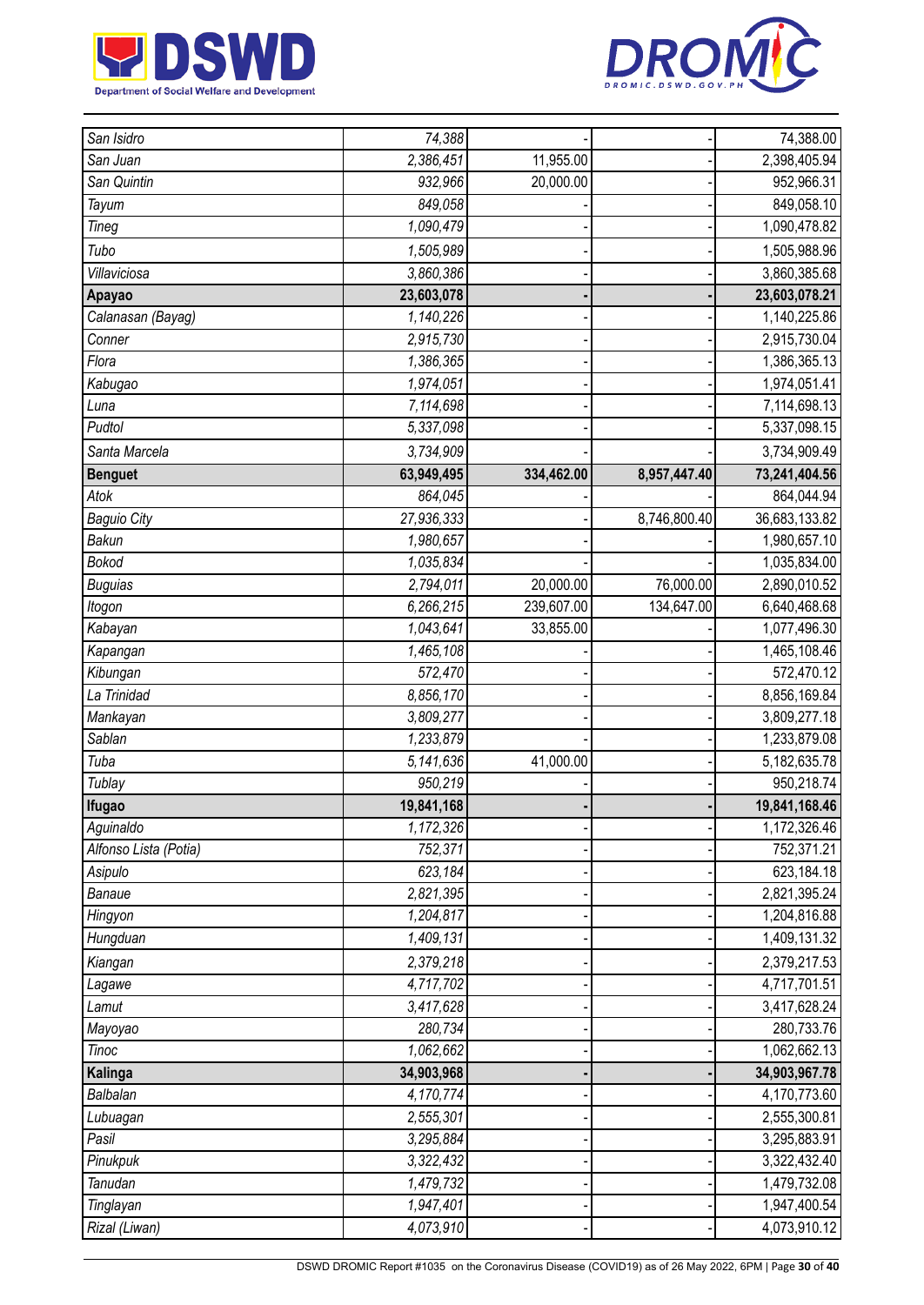



| City of Tabuk                 | 14,058,534 |  | 14,058,534.32 |
|-------------------------------|------------|--|---------------|
| <b>Mountain Province</b>      | 24,791,973 |  | 24,791,972.87 |
| Barlig                        | 1,163,903  |  | 1,163,902.96  |
| <b>Bontoc</b>                 | 5,384,267  |  | 5,384,267.04  |
| Natonin                       | 1,168,244  |  | 1,168,244.00  |
| Paracelis                     | 1,574,484  |  | 1,574,483.95  |
| Sadanga                       | 482,286    |  | 482,286.00    |
| Bauko                         | 3,031,691  |  | 3,031,691.31  |
| Besao                         | 2,434,291  |  | 2,434,291.29  |
| Sabangan                      | 2,681,633  |  | 2,681,632.54  |
| Sagada                        | 3,754,336  |  | 3,754,335.57  |
| Tadian                        | 3,116,838  |  | 3,116,838.21  |
| <b>BARMM</b>                  | 4,942,209  |  | 4,942,208.94  |
| <b>Basilan</b>                | 1,679,181  |  | 1,679,180.94  |
| City of Lamitan               | 428,751    |  | 428,750.84    |
| Lantawan                      | 412,012    |  | 412,012.22    |
| Maluso                        | 169,123    |  | 169,122.92    |
| Tipo-Tipo                     | 224,898    |  | 224,897.50    |
| Ungkaya Pukan                 | 444,397    |  | 444,397.46    |
| Lanao del Sur                 | 222,000    |  | 222,000.00    |
| Marawi City                   | 222,000    |  | 222,000.00    |
| Sulu                          | 10,920     |  | 10,920.00     |
| Indanan                       | 546        |  | 546.00        |
| Jolo                          | 4.368      |  | 4,368.00      |
| Maimbung                      | 546        |  | 546.00        |
| Panglima Estino (New Panamao) | 546        |  | 546.00        |
| Parang                        | 546        |  | 546.00        |
| Talipao                       | 1,092      |  | 1,092.00      |
| <b>Tongkil</b>                | 3,276      |  | 3,276.00      |
| Tawi-tawi                     | 3,030,108  |  | 3,030,108.00  |
| Bongao                        | 820,638    |  | 820,638.00    |
| Panglima Sugala (Balimbing)   | 2,209,470  |  | 2,209,470.00  |

Note: Reflected cost of assistance under DSWD are FNIs provided and does not include other DSWD social services and Social Amelioration Program (SAP) for target beneficiaries. Also, assistance provided by LGUs is excluded in the breakdown.

*Source: DSWD-Field Offices (FOs)*

## **Status of Prepositioned Resources: Stockpile and Standby Funds**

The DSWD Central Office (CO), FOs, and National Resource Operations Center (NROC) have stockpiles and standby funds amounting to **₱1,787,244,896.64** with breakdown as follows (see Table 2):

#### **a. Standby Funds**

A total of **₱748,228,478.60 standby funds** in the CO and FOs. Of the said amount, **₱671,000,305.04** is the available **Quick Response Fund (QRF)** in the CO.

#### **b. Stockpiles**

A total of **495,250 family food packs (FFPs)** amounting to **₱312,482,825.07, other food items** amounting to **₱241,292,125.09**, and **non-food items (FNIs)** amounting to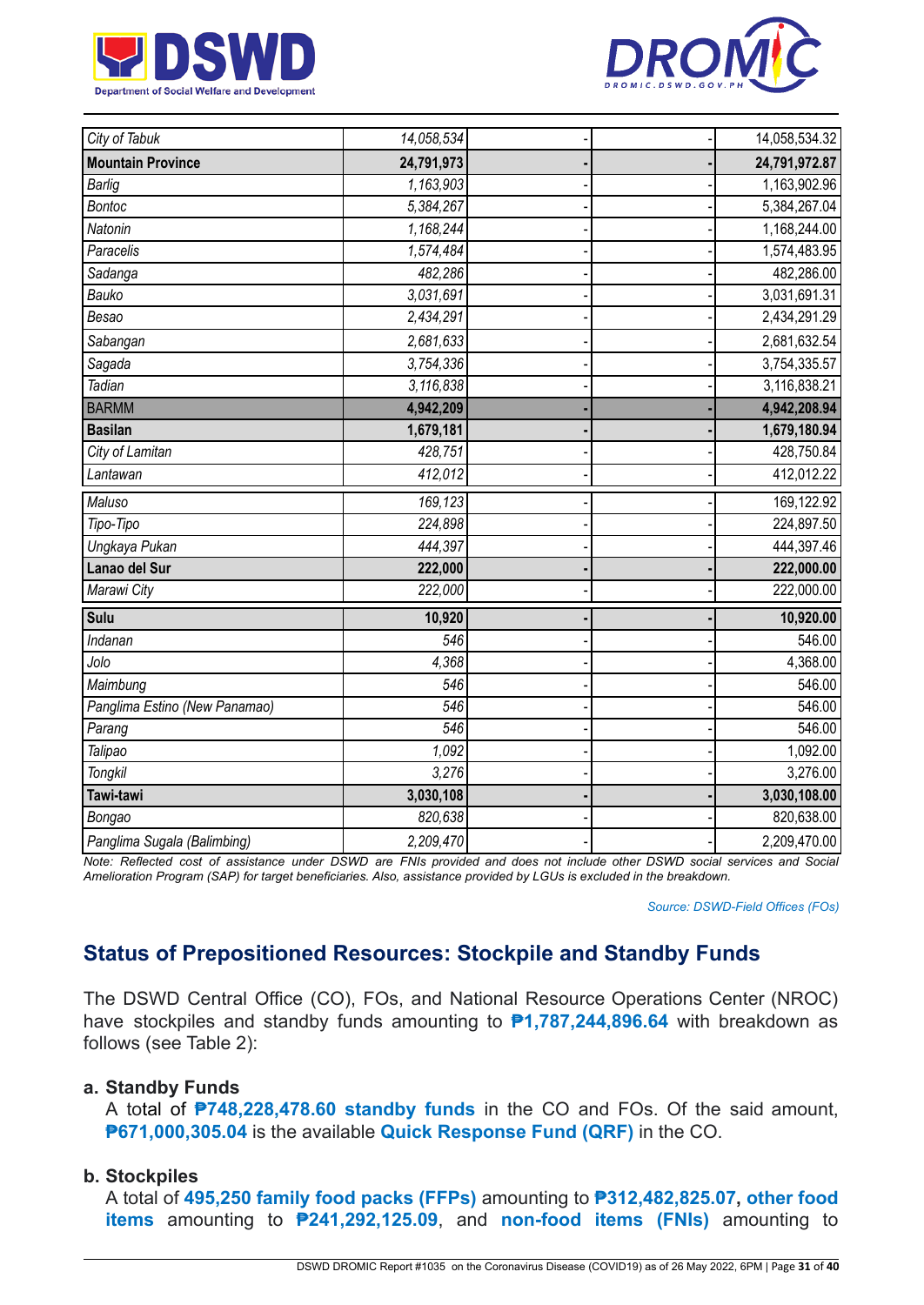



## **₱485,241,467.88** are available.

#### *Table 2. Available Stockpiles and Standby Funds*

|                         | <b>STOCKPILE</b>               |                          |                   |                                   |                                        |                                                               |
|-------------------------|--------------------------------|--------------------------|-------------------|-----------------------------------|----------------------------------------|---------------------------------------------------------------|
| <b>OFFICE</b>           | <b>STANDBY</b><br><b>FUNDS</b> | <b>FAMILY FOOD PACKS</b> |                   | <b>OTHER FOOD</b><br><b>ITEMS</b> | <b>NON-FOOD</b><br><b>RELIEF ITEMS</b> | <b>TOTAL STANDBY</b><br><b>FUNDS&amp;</b><br><b>STOCKPILE</b> |
|                         |                                | <b>QUANTITY</b>          | <b>TOTAL COST</b> | <b>TOTAL COST</b>                 | <b>TOTAL COST</b>                      |                                                               |
| <b>TOTAL</b>            | 748,228,478.60                 | 495,250                  | 312,482,825.07    | 241,292,125.09                    | 485,241,467.88                         | 1,787,244,896.64                                              |
| DSWD-CO                 | 671,000,305.04                 |                          |                   |                                   |                                        | 671,000,305.04                                                |
| NRLMB-NROC              |                                | 63,607                   | 39,900,831.00     | 50,660,211.65                     | 96,808,274.79                          | 187,369,317.44                                                |
| NRLMB-VDRC              |                                | 829                      | 553,910.00        | 63,957,012.40                     | 72,010.00                              | 64,582,932.40                                                 |
| DSWD-FO I               | 3,506,000.00                   | 8,283                    | 5,398,600.00      | 14,823,700.35                     | 17,528,840.15                          | 41,257,140.50                                                 |
| <b>DSWD-FOII</b>        | 5,000,000.00                   | 35,459                   | 21,531,595.00     | 1,341,199.28                      | 26,996,594.40                          | 54,869,388.68                                                 |
| <b>DSWD-FO III</b>      | 5,955,038.04                   | 7,279                    | 3,542,591.37      | 7,748,207.44                      | 2,260,138.00                           | 19,505,974.85                                                 |
| DSWD-FO<br>CALABARZON   | 5,000,000.47                   | 8,159                    | 5,199,570.70      | 3,035,571.60                      | 63,953,235.16                          | 77,188,377.93                                                 |
| <b>DSWD-FO MIMAROPA</b> | 5,315,622.78                   | 24,779                   | 17,563,284.09     | 9,984,849.00                      | 18,525,527.34                          | 51,389,283.21                                                 |
| DSWD-FOV                | 5,000,642.50                   | 25,492                   | 12,428,932.13     | 6,332,518.24                      | 38,809,356.65                          | 62,571,449.52                                                 |
| <b>DSWD-FO VI</b>       | 5,000,000.00                   | 18,810                   | 9,360,798.00      | 4,329,661.82                      | 35,129,590.14                          | 53,820,049.96                                                 |
| <b>DSWD-FO VII</b>      | 5,000,000.00                   | 26,987                   | 14,842,270.00     | 23,383,966.87                     | 3,712,382.61                           | 46,938,619.48                                                 |
| <b>DSWD-FO VIII</b>     | 5,000,000.00                   | 22,900                   | 14,413,457.27     | 3,949,122.50                      | 31,433,626.87                          | 54,796,206.64                                                 |
| <b>DSWD-FOIX</b>        | 5,000,000.00                   | 13,703                   | 7,488,552.47      | 3,711,387.04                      | 13,476,530.33                          | 29,676,469.84                                                 |
| DSWD-FOX                | 6,193,317.50                   | 25,211                   | 18,176,641.50     | 22,672,597.33                     | 27,981,577.29                          | 75,024,133.62                                                 |
| DSWD-FO XI              | 5,090,000.00                   | 20,152                   | 12,843,940.00     | 9,673,495.00                      | 25,798,288.30                          | 53,405,723.30                                                 |
| <b>DSWD-FO XII</b>      | 5,000,969.85                   | 43,230                   | 25,906,500.00     | 7,638,855.00                      | 32,945,373.38                          | 71,491,698.23                                                 |
| DSWD-FO CARAGA          | 5,000,000.00                   | 123,173                  | 85,465,095.92     | 239,005.61                        | 14,104,418.60                          | 104,808,520.13                                                |
| DSWD-FO NCR             | 1,165,763.30                   | 1,772                    | 1,012,920.96      | 4,079,454.45                      | 2,153,677.69                           | 8,411,816.40                                                  |
| DSWD-FO CAR             | 5,000,819.12                   | 25,425                   | 16,853,334.66     | 3,731,309.51                      | 33,552,026.18                          | 59,137,489.47                                                 |

Note: The Inventory Summary is as of 26 May 2022, 4PM. Replenishment of standby funds for DSWD FO NCR is currently being *processed.*

*Sources: DRMB and NRLMB*

# **Situational Reports**

#### **DSWD-DRMB**

| <b>DATE</b> | <b>SITUATIONS / ACTIONS UNDERTAKEN</b>                                                                                                                                                                                                                                                                                                                                                                                                                                                                                                                                                                                                                                                                                                                                                                                                                                                             |
|-------------|----------------------------------------------------------------------------------------------------------------------------------------------------------------------------------------------------------------------------------------------------------------------------------------------------------------------------------------------------------------------------------------------------------------------------------------------------------------------------------------------------------------------------------------------------------------------------------------------------------------------------------------------------------------------------------------------------------------------------------------------------------------------------------------------------------------------------------------------------------------------------------------------------|
| 26 May 2022 | • The Disaster Response Management Bureau (DRMB) is on <b>BLUE</b> alert status<br>for COVID-19 response operations.<br>DSWD-DRMB Disaster Operations Support Division (DOSD) continuously<br>facilitates the downloading of funds to DSWD-FOs.<br>The DRMB Operations Center (OpCen) is in 24/7 virtual operation to closely<br>$\bullet$<br>monitor and coordinate with the National Resource and Logistics Management<br>Bureau (NRLMB) and DSWD Field Offices for significant updates on COVID-19<br>response operations.<br>• DSWD-DRMB Preparedness for Response Division (PRD) in coordination with<br>other DRMB divisions and concerned offices is continuously monitoring and<br>updating the status of the standby funds.<br>• DSWD-DRMB DOSD, in coordination with other DRMB divisions and concerned<br>offices, is continuously facilitating the replenishment of the standby funds. |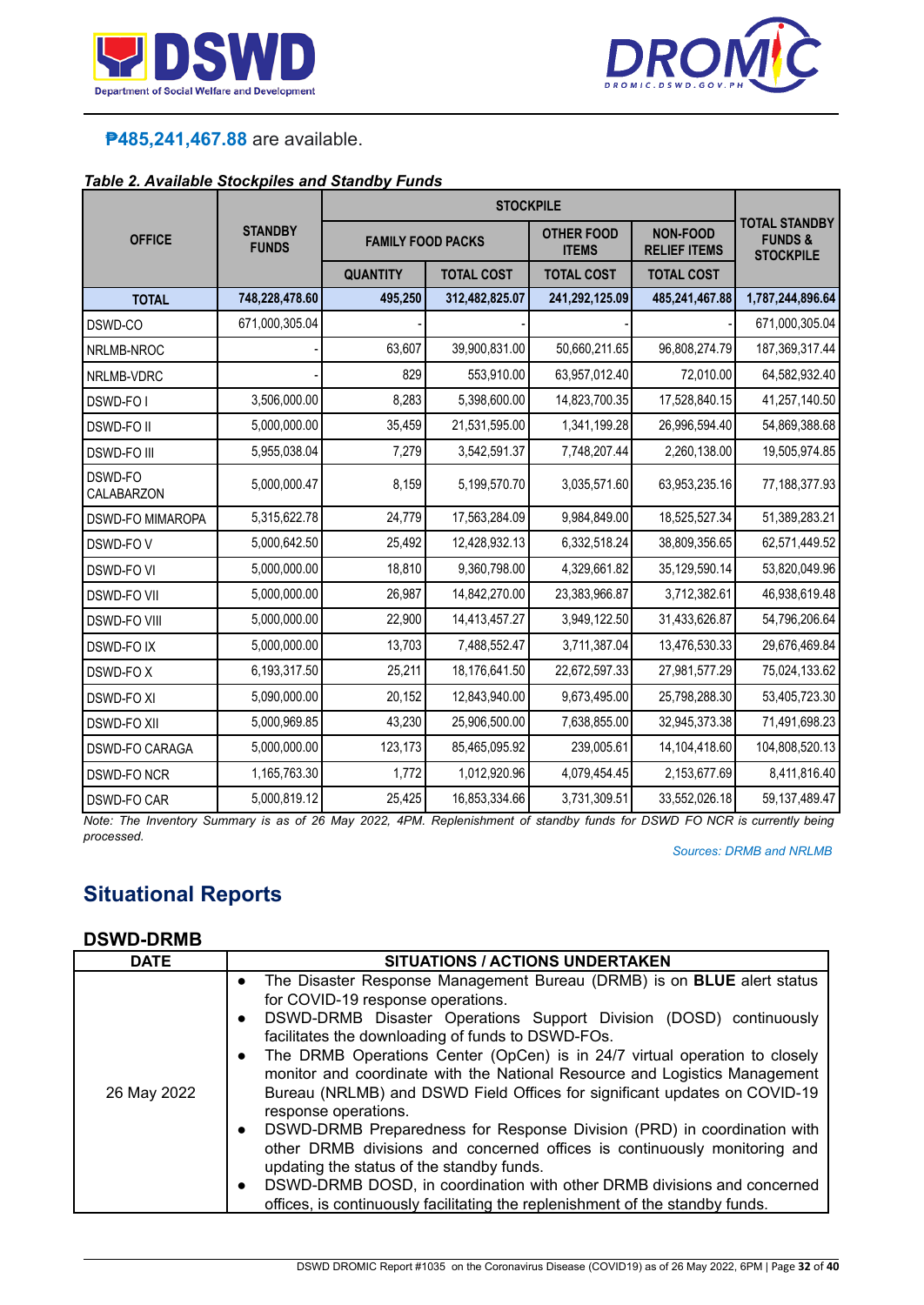



#### **DSWD-NRLMB**

| <b>DATE</b> | <b>SITUATIONS / ACTIONS UNDERTAKEN</b>                                                                                                                     |
|-------------|------------------------------------------------------------------------------------------------------------------------------------------------------------|
| 26 May 2022 | DSWD-NRLMB is continuously repacking goods for possible augmentation.<br>DSWD-NRLMB provides logistical augmentation to FOs on delivering FFPs to<br>LGUs. |

## **DSWD-FO NCR**

| <b>DATE</b> |                                                                                                                |                                                                                                                                                                                                                                   |                     | <b>SITUATIONS / ACTIONS UNDERTAKEN</b>                                                                                                                                                                                                                                                                                                                                                       |                                  |                                                                                                                                                                                                                                              |
|-------------|----------------------------------------------------------------------------------------------------------------|-----------------------------------------------------------------------------------------------------------------------------------------------------------------------------------------------------------------------------------|---------------------|----------------------------------------------------------------------------------------------------------------------------------------------------------------------------------------------------------------------------------------------------------------------------------------------------------------------------------------------------------------------------------------------|----------------------------------|----------------------------------------------------------------------------------------------------------------------------------------------------------------------------------------------------------------------------------------------|
|             | $\bullet$                                                                                                      | The Asian Development Bank (ADB) donated \$5,000,000.00 or approximately<br>P250,000,000.00 worth of goods for augmentation to LGUs in Metro Manila. The<br>DSWD-NRLMB, Philippine Army, and the DSWD-FO NCR are working together |                     |                                                                                                                                                                                                                                                                                                                                                                                              |                                  |                                                                                                                                                                                                                                              |
|             |                                                                                                                |                                                                                                                                                                                                                                   |                     | in facilitating the delivery of said goods in the form of bags of rice (50kg per bag).                                                                                                                                                                                                                                                                                                       |                                  |                                                                                                                                                                                                                                              |
|             | As of reporting time, the following were delivered:                                                            |                                                                                                                                                                                                                                   |                     |                                                                                                                                                                                                                                                                                                                                                                                              |                                  |                                                                                                                                                                                                                                              |
|             | <b>LGU</b>                                                                                                     | No. of<br><b>Bags</b>                                                                                                                                                                                                             | <b>Cost Per Bag</b> | No. of Relief<br>Goods                                                                                                                                                                                                                                                                                                                                                                       | <b>Cost Per</b><br><b>Relief</b> | <b>Total</b>                                                                                                                                                                                                                                 |
|             | Caloocan                                                                                                       | 500                                                                                                                                                                                                                               | 1,700.00            | 16,500                                                                                                                                                                                                                                                                                                                                                                                       | 2,500.00                         | 42,100,000.00                                                                                                                                                                                                                                |
|             | Las Piñas                                                                                                      |                                                                                                                                                                                                                                   |                     | 5,850                                                                                                                                                                                                                                                                                                                                                                                        | 2,500.00                         | 14,625,000.00                                                                                                                                                                                                                                |
|             | Malabon                                                                                                        |                                                                                                                                                                                                                                   |                     | 14,603                                                                                                                                                                                                                                                                                                                                                                                       | 2,500.00                         | 36,507,500.00                                                                                                                                                                                                                                |
|             | Makati                                                                                                         |                                                                                                                                                                                                                                   |                     | 2,500                                                                                                                                                                                                                                                                                                                                                                                        | 2,500.00                         | 6,250,000.00                                                                                                                                                                                                                                 |
|             | Mandaluyong                                                                                                    |                                                                                                                                                                                                                                   |                     | 11,357                                                                                                                                                                                                                                                                                                                                                                                       | 2,500.00                         | 28,392,500.00                                                                                                                                                                                                                                |
|             | Manila                                                                                                         | 500                                                                                                                                                                                                                               | 1,700.00            | 14,637                                                                                                                                                                                                                                                                                                                                                                                       | 2,500.00                         | 37,442,500.00                                                                                                                                                                                                                                |
|             | <b>Navotas</b>                                                                                                 |                                                                                                                                                                                                                                   |                     | 4,766                                                                                                                                                                                                                                                                                                                                                                                        | 2,500.00                         | 11,915,000.00                                                                                                                                                                                                                                |
|             | Pasay                                                                                                          | 500                                                                                                                                                                                                                               | 1,700.00            | 7,949                                                                                                                                                                                                                                                                                                                                                                                        | 2,500.00                         | 20,722,500.00                                                                                                                                                                                                                                |
| 18 May 2022 | Pateros                                                                                                        |                                                                                                                                                                                                                                   |                     | 2,600                                                                                                                                                                                                                                                                                                                                                                                        | 2,500.00                         | 6,500,000.00                                                                                                                                                                                                                                 |
|             | Quezon                                                                                                         | 500                                                                                                                                                                                                                               | 1,700.00            | 23,200                                                                                                                                                                                                                                                                                                                                                                                       | 2,500.00                         | 58,850,000.00                                                                                                                                                                                                                                |
|             | San Juan                                                                                                       |                                                                                                                                                                                                                                   |                     | 3,000                                                                                                                                                                                                                                                                                                                                                                                        | 2,500.00                         | 7,500,000.00                                                                                                                                                                                                                                 |
|             | Taguig                                                                                                         |                                                                                                                                                                                                                                   |                     | 10,194                                                                                                                                                                                                                                                                                                                                                                                       | 2,500.00                         | 25,485,000.00                                                                                                                                                                                                                                |
|             | Valenzuela                                                                                                     |                                                                                                                                                                                                                                   |                     | 27,648                                                                                                                                                                                                                                                                                                                                                                                       | 2,500.00                         | 69,120,000.00                                                                                                                                                                                                                                |
|             | <b>TOTAL</b>                                                                                                   | 2,000                                                                                                                                                                                                                             |                     | 144,804                                                                                                                                                                                                                                                                                                                                                                                      |                                  | 365,410,000.00                                                                                                                                                                                                                               |
|             | $\bullet$<br>$\bullet$<br>transport, and unloading of goods.<br>$\bullet$<br>Jose due to rising COVID-19 cases |                                                                                                                                                                                                                                   |                     | DSWD-FO NCR is continuously coordinating with the Joint Task Force-National<br>Capital Region (JTR-NCR) for possible provision of trucks/vehicles for hauling<br>provide their own trucks/vehicles for the same purpose.<br>DSWD-FO NCR is continuously coordinating with the Philippine National Police<br>(PNP) for their assistance to ensure the safety and security during the hauling, |                                  | and transport of goods. In the meantime, some of the LGUs have committed to<br>DSWD Field Office NCR facilitates the provision of family food packs (FFPs) as<br>augmentation to the individuals affected by the lockdown of Hospicio de San |

### **DSWD-FO CAR**

| <b>DATE</b> | <b>SITUATIONS / ACTIONS UNDERTAKEN</b>                                                                                                                                                                                                                                                                                                                                                                                                                                                                                                                                                                                                                                                                                                                                                                      |
|-------------|-------------------------------------------------------------------------------------------------------------------------------------------------------------------------------------------------------------------------------------------------------------------------------------------------------------------------------------------------------------------------------------------------------------------------------------------------------------------------------------------------------------------------------------------------------------------------------------------------------------------------------------------------------------------------------------------------------------------------------------------------------------------------------------------------------------|
| 25 May 2022 | Provision of assistance to the affected population due to granular lockdown as<br>$\bullet$<br>imposed by different LGUs.<br>On-going prepositioning of Food and Non-food Items to the provinces.<br>$\bullet$<br>DSWD-FOCAR is continuously processing the documents and releasing<br>$\bullet$<br>assistance for LSIs and Returning Overseas Filipinos (ROFs).<br>A total of 11,846 FFPs amounting to $\mathbf{P}6,080,067.66$ and 117 Hygiene Kits<br>$\bullet$<br>amounting to ₱172,399.50 were provided to the Locally Stranded Individuals<br>(LSIs) in CAR.<br>DSWD-FO CAR is in close coordination with DRMB and NRLMB for disaster<br>$\bullet$<br>operation concerns such as technical assistance, guidance, and facilitation of<br>logistical needs.<br><b>Social Amelioration Program (SAP)</b> |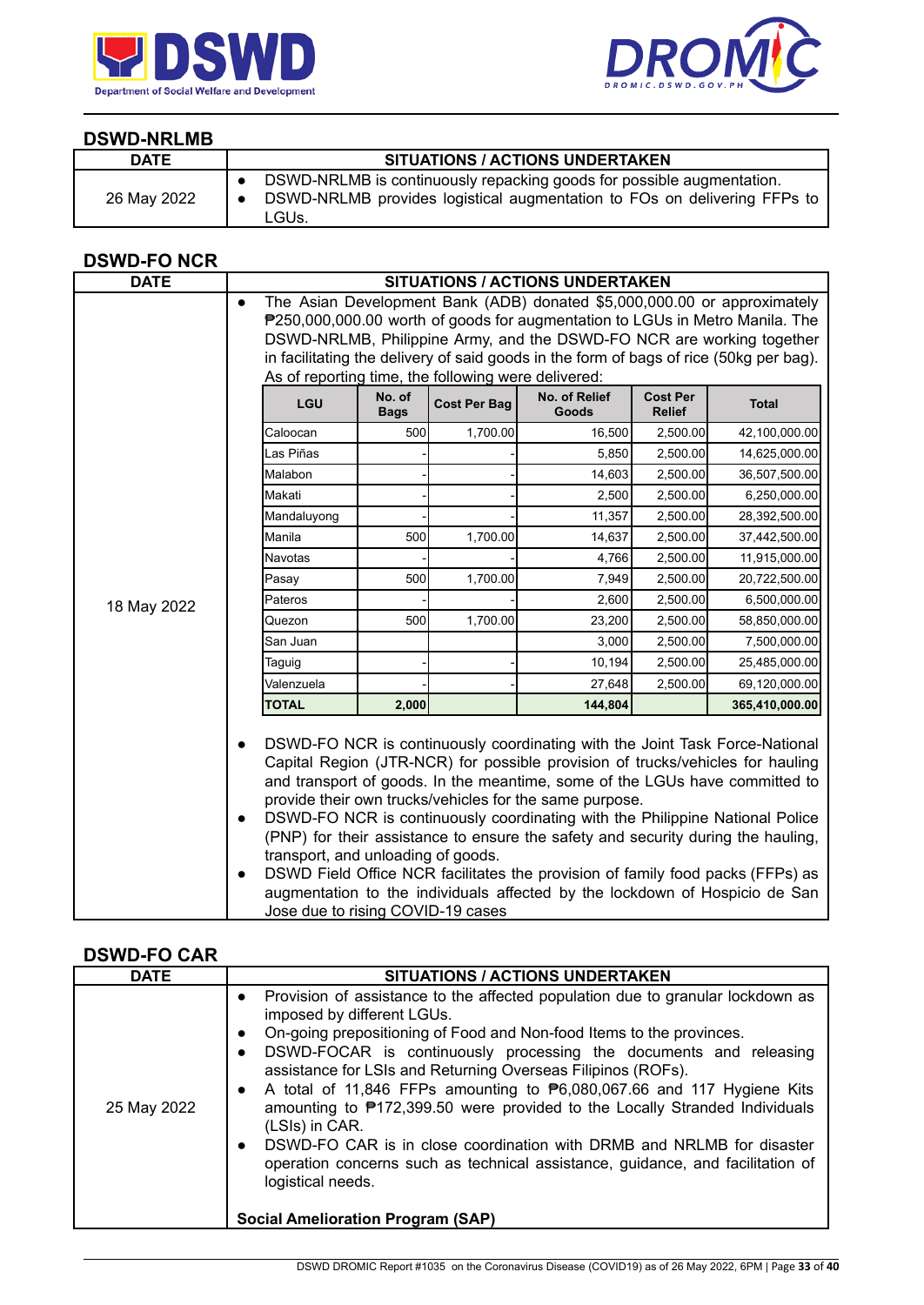



| <b>BENEFICIARY</b>    | <b>NO. OF BENEFICIARIES</b>                                               | <b>TOTAL AMOUNT PAID (PhP)</b> |
|-----------------------|---------------------------------------------------------------------------|--------------------------------|
| <b>FIRST TRANCHE</b>  |                                                                           |                                |
| Non-4Ps               | 345.309                                                                   | 1,895,361,350.00               |
| 4Ps                   | 73.009                                                                    | 302,987,350.00                 |
| <b>SECOND TRANCHE</b> |                                                                           |                                |
| Non-4Ps               | 96.944                                                                    | 533,192,000.00                 |
| 4Ps                   | 13.597                                                                    | 56,427,550.00                  |
|                       | DSWD-FO CAR responds to grievances relative to SAP and relief assistance. |                                |

#### **DSWD-FO I**

| <b>DATE</b> | <b>SITUATIONS / ACTIONS UNDERTAKEN</b>                                                                                                                                                                                                                                                                                                                                                                                                                                                                                                                                                                                                                                                                                                                                                                                                                                                                                                                                                                                                                                                                                                                                                                                                                                                                                                                                                 |
|-------------|----------------------------------------------------------------------------------------------------------------------------------------------------------------------------------------------------------------------------------------------------------------------------------------------------------------------------------------------------------------------------------------------------------------------------------------------------------------------------------------------------------------------------------------------------------------------------------------------------------------------------------------------------------------------------------------------------------------------------------------------------------------------------------------------------------------------------------------------------------------------------------------------------------------------------------------------------------------------------------------------------------------------------------------------------------------------------------------------------------------------------------------------------------------------------------------------------------------------------------------------------------------------------------------------------------------------------------------------------------------------------------------|
|             | A total of 37 personnel are on duty/deployed region-wide to conduct response<br>$\bullet$<br>operations and to monitor and execute SAP implementation in the Region.<br>DSWD-FO I staff are continuously rendering duty as RIMT members at OCD RO<br>$\bullet$<br>1, City of San Fernando, La Union. Monitoring and updating of the status of<br>regional treatment and facilities, maps, COVID-19 daily monitoring report, LSIs<br>and ROFs, and conduct of contact tracing and major border checkpoints in the<br>Region are continually being conducted. Likewise, close coordination with the<br>provincial IMTs, among RIMT and other RDRRMC1 members is also maintained<br>for smooth operation against COVID-19 pandemic.                                                                                                                                                                                                                                                                                                                                                                                                                                                                                                                                                                                                                                                       |
| 25 May 2022 | <b>Social Amelioration Program (SAP)</b><br>A total of <b>P4,269,230,500.00</b> was paid to 776,211 beneficiaries in 125<br>cities/municipalities during the first tranche implementation in the Region.<br>A total amount of <b>P513,724,350.00</b> were paid through direct payout and cash<br>cards to 123,789 4Ps beneficiaries while a total amount of P2,259,823,500.00<br>were paid through financial service providers (FSPs) to 410,877 non-4Ps<br>beneficiaries in Pangasinan for the second tranche implementation.<br>A total amount of P262,333,500.00 was paid to 47,697 waitlisted beneficiaries<br>$\bullet$<br>in the Region.<br>A total amount of <b>P15,130,500.00</b> was paid to 1,887 TNVS/PUV drivers in the<br>$\bullet$<br>Region.<br>A total of 12,121 Non-Pantawid Pamilya beneficiaries in Pangasinan were<br>paid amounting to <b>P70,020,500.00</b> for the reprocessed refund from the Financial<br>Service Providers (FSPs) of Bayanihan SAP 2.<br>Payout for the SAP waitlisted and second tranche in the Region is still ongoing.<br>$\bullet$<br>Onsite validation during actual payout is also being conducted to ensure<br>eligibility of the beneficiaries.<br>DSWD-FO I staff noted all the observations, issues, queries, and concerns<br>$\bullet$<br>relative to SAP Implementation and provided appropriate actions and<br>recommendations. |

#### **DSWD-FO II**

| <b>DATE</b><br><b>SITUATIONS / ACTIONS UNDERTAKEN</b><br>DSWD-FO II continuously provides augmentation support through Assistance to<br>$\bullet$<br>Individuals in Crisis Situation (AICS). A total of 1,185 clients were served and<br>provided with assistance amounting to $\textbf{P}3,565,900.00$ through medical                                                                                                    |                                                                                                                                                 |
|----------------------------------------------------------------------------------------------------------------------------------------------------------------------------------------------------------------------------------------------------------------------------------------------------------------------------------------------------------------------------------------------------------------------------|-------------------------------------------------------------------------------------------------------------------------------------------------|
|                                                                                                                                                                                                                                                                                                                                                                                                                            |                                                                                                                                                 |
| DSWD-FO II facilitated the LAG Payout and at present, an aggregate amount<br>of <b>P82,767,590</b> from the DSWD LAG Funds and <b>P65,622,550</b> from the For<br>Later Release (FLR) Fund of Office of the President was disbursed to 9,045<br>09 March 2022<br>beneficiaries.<br>DSWD-FO II ensures provision of augmentation support to LGUs, stakeholders<br>and partners.<br><b>Social Amelioration Program (SAP)</b> | assistance, burial assistance, food assistance, and other AICS services.<br>The implementation of SAP-Waitlisted under Bayanihan<br>has already |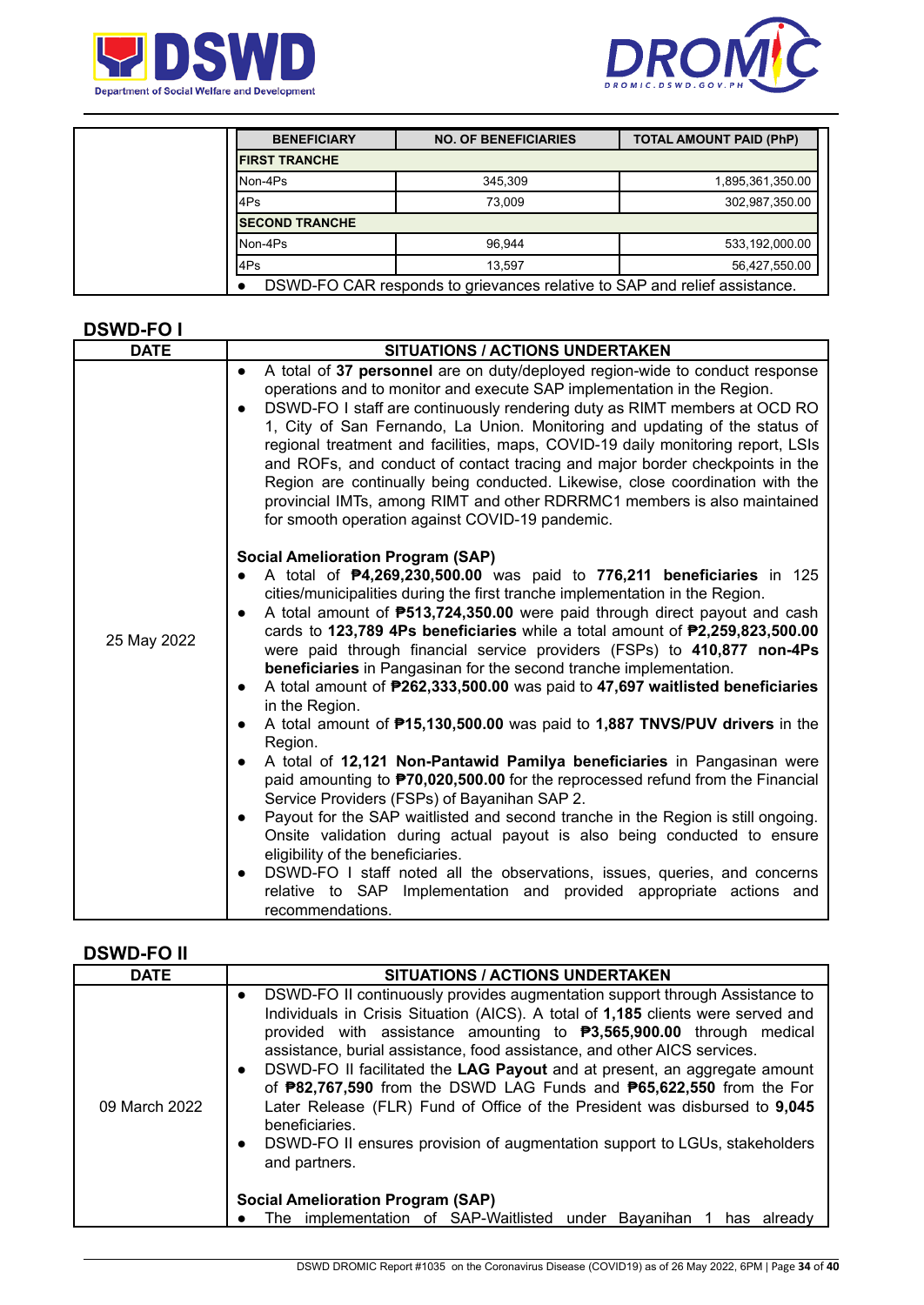



| concluded. DSWD-FO II was able to disburse an aggregate amount of<br>₱275,924,000.00 to 50,168 beneficiaries for the B1 waitlisted/left-out                                  |
|------------------------------------------------------------------------------------------------------------------------------------------------------------------------------|
| (combination of STARPAY service provider and SDO).<br>DSWD-FO II conducted a payout to 19,554 beneficiaries of Bayanihan 2 with a<br>total amount of <b>P104,720,000.00.</b> |

#### **DSWD-FO III**

| <b>SITUATIONS / ACTIONS UNDERTAKEN</b>                                     |                                |                                   |                                                                                                                                                                                                                                                                                                                                                                                                                                                                                                                                                                                                                                                                                                                                                 |  |
|----------------------------------------------------------------------------|--------------------------------|-----------------------------------|-------------------------------------------------------------------------------------------------------------------------------------------------------------------------------------------------------------------------------------------------------------------------------------------------------------------------------------------------------------------------------------------------------------------------------------------------------------------------------------------------------------------------------------------------------------------------------------------------------------------------------------------------------------------------------------------------------------------------------------------------|--|
| $\bullet$<br>$\bullet$<br>$\bullet$<br>$\bullet$<br>$\bullet$<br>$\bullet$ |                                |                                   |                                                                                                                                                                                                                                                                                                                                                                                                                                                                                                                                                                                                                                                                                                                                                 |  |
| <b>BENEFICIARY</b>                                                         | NO. OF<br><b>BENEFICIARIES</b> | <b>TOTAL AMOUNT PAID</b><br>(PhP) | <b>REMARKS</b>                                                                                                                                                                                                                                                                                                                                                                                                                                                                                                                                                                                                                                                                                                                                  |  |
| <b>FIRST TRANCHE</b>                                                       |                                |                                   |                                                                                                                                                                                                                                                                                                                                                                                                                                                                                                                                                                                                                                                                                                                                                 |  |
| Non-4Ps                                                                    | 1,504,018                      | 9,776,117,000.00                  | As of 28 May 2020                                                                                                                                                                                                                                                                                                                                                                                                                                                                                                                                                                                                                                                                                                                               |  |
| 4Ps                                                                        | 294,208                        | 1,515,171,200.00                  | As of 10 September 2020                                                                                                                                                                                                                                                                                                                                                                                                                                                                                                                                                                                                                                                                                                                         |  |
| Waitlisted                                                                 | 481,698                        | 3,131,037,000.00                  | As of 15 November 2020                                                                                                                                                                                                                                                                                                                                                                                                                                                                                                                                                                                                                                                                                                                          |  |
| <b>SECOND TRANCHE</b>                                                      |                                |                                   |                                                                                                                                                                                                                                                                                                                                                                                                                                                                                                                                                                                                                                                                                                                                                 |  |
| Non-4Ps                                                                    | 1,302,266                      | 8,464,729,000.00                  | As of 15 November 2020                                                                                                                                                                                                                                                                                                                                                                                                                                                                                                                                                                                                                                                                                                                          |  |
| 4Ps                                                                        | 282,718                        | 1,455,997,700.00                  | As of 26 November 2020                                                                                                                                                                                                                                                                                                                                                                                                                                                                                                                                                                                                                                                                                                                          |  |
| Waitlisted                                                                 | 453,484                        | 2,947,646,000.00                  | As of 19 October 2020                                                                                                                                                                                                                                                                                                                                                                                                                                                                                                                                                                                                                                                                                                                           |  |
| <b>OTHERS</b>                                                              |                                |                                   |                                                                                                                                                                                                                                                                                                                                                                                                                                                                                                                                                                                                                                                                                                                                                 |  |
| <b>ESP-SAP LTFRB</b>                                                       | 13,703                         | 89,069,500.00                     | As of 19 October 2020                                                                                                                                                                                                                                                                                                                                                                                                                                                                                                                                                                                                                                                                                                                           |  |
|                                                                            |                                | ₱10,515,470.00.                   | Provision of 132,890 Family Food Packs to 109 LGUs, 1 NGA and 5 NGOs in<br>the Region III amounting to $P61,741,894.33$<br>Provision of Non-Food Items to 7 LGUs and 2 NGA amounting to<br>DSWD-FO III has served 51,885 walk-in clients requesting assistance through<br>AICS from March 16, 2020 to April 22, 2021 amounting to <b>P247, 733, 949.40.</b><br>A total of 103,361 beneficiaries received Social Pension assistance amounting<br>to <b>P592,914,000.00</b> as of 16 April 2021.<br>DSWD-FO III is continuously repacking FFPs.<br>DSWD-FO III regularly monitors the status of affected families and assistance<br>provided by LGUs and other stakeholders due to COVID-19 pandemic.<br><b>Social Amelioration Program (SAP)</b> |  |

## **DSWD-FO CALABARZON**

| <b>DATE</b>      | <b>SITUATIONS / ACTIONS UNDERTAKEN</b>                                                                                                                                                                                                                                                                                                                                                                                                                                                                                                                                                                                                                                                                                                                                                                                                                                                                                                                                               |
|------------------|--------------------------------------------------------------------------------------------------------------------------------------------------------------------------------------------------------------------------------------------------------------------------------------------------------------------------------------------------------------------------------------------------------------------------------------------------------------------------------------------------------------------------------------------------------------------------------------------------------------------------------------------------------------------------------------------------------------------------------------------------------------------------------------------------------------------------------------------------------------------------------------------------------------------------------------------------------------------------------------|
| 24 February 2022 | DSWD-FO CALABARZON remains on heightened alert to collect information<br>$\bullet$<br>from the LGUs and LSWDOs in connection with their humanitarian response<br>efforts for COVID-19 pandemic.<br>DSWD-FO CALABARZON attended the 40th Regional Task Force (RTF) against<br>$\bullet$<br>COVID-19 Inter Cluster meeting on 24 February 2022. The meeting served as a<br>venue to discuss the enhanced PDITR strategies for the Omicron variant and the<br>current response interventions of the LGUs to the ongoing surge of COVID-19<br>cases in the region. The Department of Health also provided information of the<br>status of health facilities in the Region.<br>The OIC - Assistant Regional Director for Operation (ARDO) coordinated with<br>$\bullet$<br>the Regional Director of the Office of Civil Defense (OCD) IV-A and requested<br>their assistance to fast-track the vaccination of the grantees of Pantawid<br>Pamilyang Pilipino Program (4Ps) in the region. |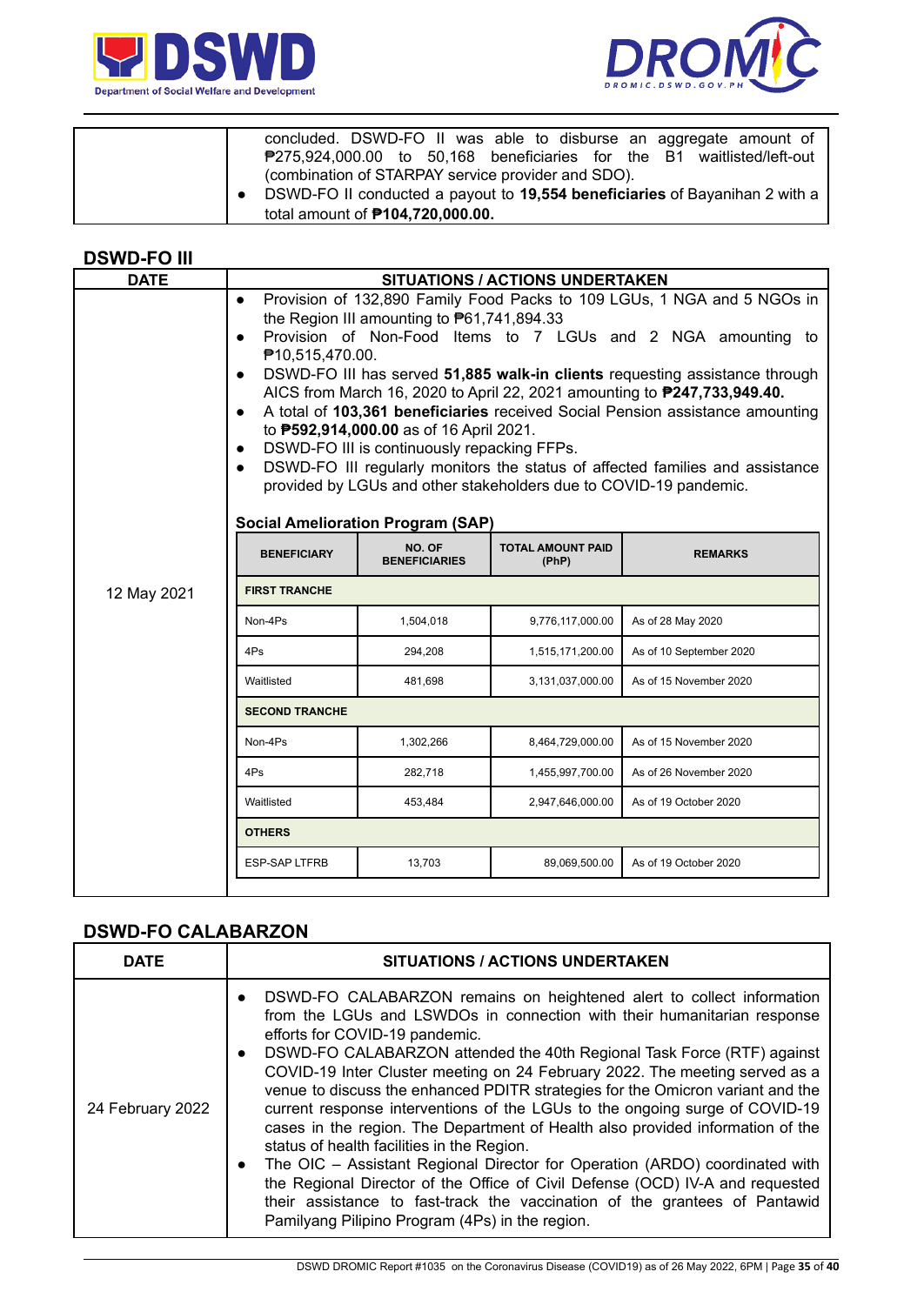



| DSWD-FO CALABARZON DRMD assisted the Pantawid Pamilyang Pilipino<br>$\bullet$<br>Program Management Office (PPPPMO) in the development of a strategic plan<br>for the vaccination of 4Ps families in LGUs with low vaccination rate.<br>DSWD-FO CALABARZON EOC is currently assessing the request of 7 LGUs for<br>$\bullet$<br>augmentation of Family Food Packs (FFPs).<br>The Crisis Intervention Section has provided a total amount of grants worth<br>$\bullet$<br>P217,679,878.58 to 80,200 clients as of 08 January 2021.<br>The Sustainable Livelihood Program (SLP) has provided <b>P23,869,000.00</b> to<br>$\bullet$<br>1,538 beneficiaries for Microenterprise Development. SLP seeks to help<br>marginalized families affected by the community quarantine amid the<br>coronavirus disease (COVID-19) pandemic 08 January 2021. |
|-----------------------------------------------------------------------------------------------------------------------------------------------------------------------------------------------------------------------------------------------------------------------------------------------------------------------------------------------------------------------------------------------------------------------------------------------------------------------------------------------------------------------------------------------------------------------------------------------------------------------------------------------------------------------------------------------------------------------------------------------------------------------------------------------------------------------------------------------|
| <b>Social Amelioration Program (SAP)</b><br>For the SAP - ESP Bayanihan 2 implementation, DSWD-FO CALABARZON<br>provided assistance amounting to $\overline{P}$ 11,202,250.00 for beneficiaries under<br>granular lockdown, while it has disbursed <b>P866,807,500.00</b> for additional<br>families.<br>On client support, the FO received 115,368 complaints, referrals, and queries<br>$\bullet$<br>from various reporting sources. From this number, 115,238 or 99.89% was<br>addressed and responded.                                                                                                                                                                                                                                                                                                                                    |

#### **DSWD-FO MIMAROPA**

| <b>DATE</b> | <b>SITUATIONS / ACTIONS UNDERTAKEN</b>                                                                                                                                                                                                                                                                                                                                                                                                                                                                                                                                                                                                                                                                                                                                                                                         |
|-------------|--------------------------------------------------------------------------------------------------------------------------------------------------------------------------------------------------------------------------------------------------------------------------------------------------------------------------------------------------------------------------------------------------------------------------------------------------------------------------------------------------------------------------------------------------------------------------------------------------------------------------------------------------------------------------------------------------------------------------------------------------------------------------------------------------------------------------------|
| 18 May 2022 | DSWD-FO MIMAROPA provided 3,966 FFPs to 3,963 Locally Stranded<br>$\bullet$<br>Individuals (LSIs) amounting to <b>P2,412,200.00</b> through the Region/SWADTs<br>Crisis Intervention Units (CIU) as of 25 January 2022.<br>DSWD-FO MIMAROPA, through the NCIP, provided 1,779 hygiene kits to<br>$\bullet$<br>1,779 Indigenous Peoples in the region amounting to P3,020,475.15 as of 25<br>January 2022.<br>DSWD-FO MIMAROPA provided 1,858 NFIs to 516 LSIs in the region<br>$\bullet$<br>amounting to $P1,667,391.15$ as of 25 January 2022.<br>DSWD-FO MIMAROPA closely coordinates with NCIP and LGUs for any<br>$\bullet$<br>request for augmentation support, FFP allocation and distribution schedule.<br>Also, FO coordinates with other agencies for response operation concerns and<br>monitoring of the situation. |

#### **DSWD-FO V**

| <b>DATE</b> | <b>SITUATIONS / ACTIONS UNDERTAKEN</b>                                                                                                  |
|-------------|-----------------------------------------------------------------------------------------------------------------------------------------|
|             | DSWD-FO V is continuously providing FFPs to LGUs with request for<br>$\bullet$<br>augmentation.                                         |
|             | P/C/MAT members of the six (6) provinces are helping in the repacking of goods<br>$\bullet$<br>in their respective areas of assignment. |
|             | The Regional Resource Operation Section (RROS) of DSWD-FO V ensures the<br>$\bullet$<br>availability of FFPs and NFIs as need arises.   |
| 25 May 2022 |                                                                                                                                         |
|             | <b>Social Amelioration Program (SAP)</b>                                                                                                |
|             | DSWD-FO V was able to pay 772,287 non-4Ps beneficiaries amounting to                                                                    |
|             | P3,861,435,000.00 and 357,374 or 4Ps beneficiaries amounting<br>to                                                                      |
|             | P1,227,049,700.00 as of 14 July 2020, 3PM.                                                                                              |
|             | Grievance teams for SAP are working both skeletal and work-from-home to<br>$\bullet$                                                    |
|             | handle grievances through different platforms.                                                                                          |

#### **DSWD-FO VI**

| DATE       | <b>SITUATIONS / ACTIONS UNDERTAKEN</b>       |       |    |      |         |
|------------|----------------------------------------------|-------|----|------|---------|
| April 2022 | DSWD-FO VI provided <b>P1.847.588.831.94</b> | worth | οt | AICS | 525.099 |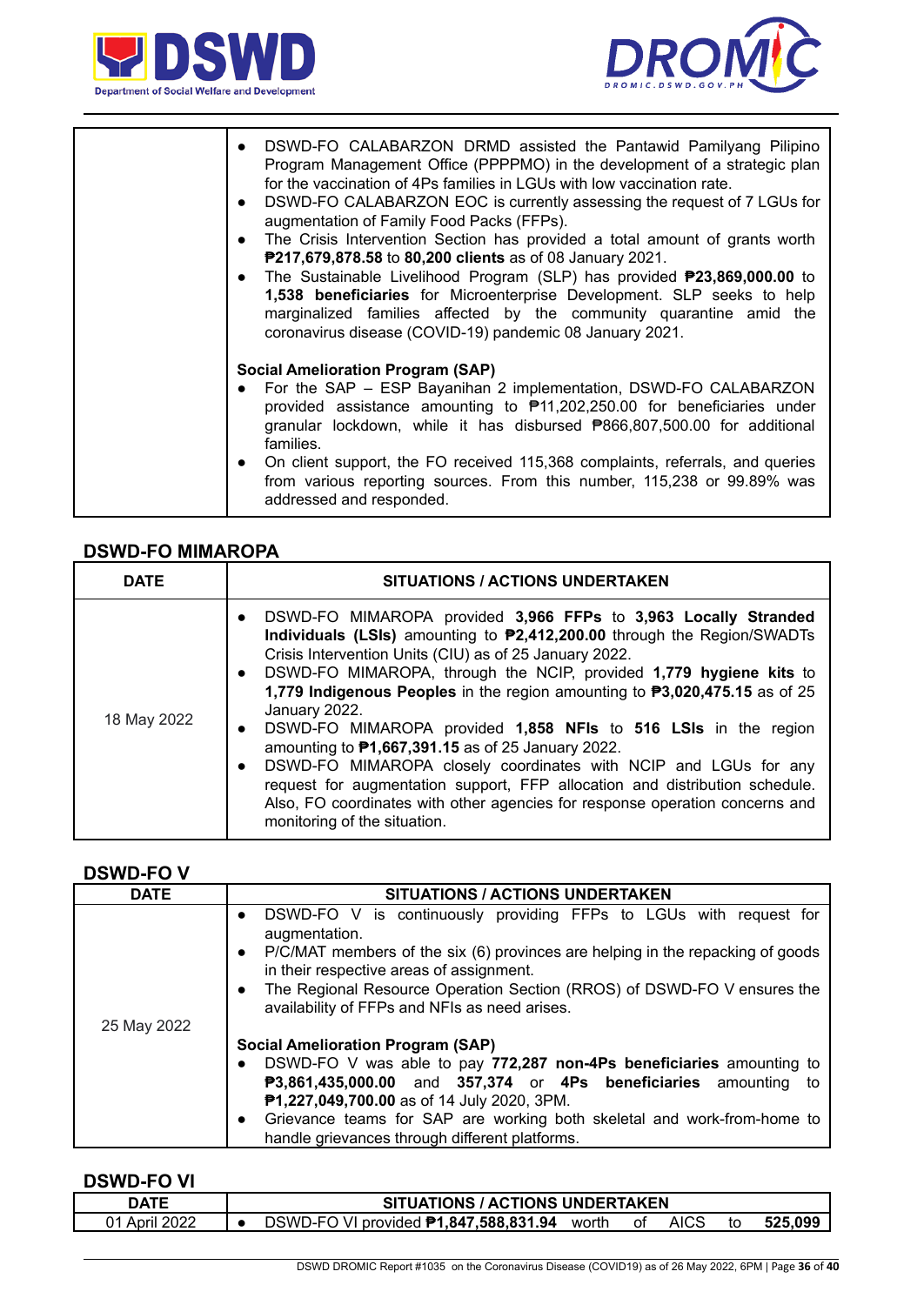



| <b>beneficiaries</b> intended for medical, burial, educational, and other financial<br>assistance from March 9, 2020 - December 24, 2021.<br>DSWD-FO VI was able to release 836 FFPs to Aklan province, 500 FFPs to<br>$\bullet$<br>Antique province, 200 FFPs to Negros Occiental from the period of January 6,<br>2022 to February 2, 2022.                                                      |
|----------------------------------------------------------------------------------------------------------------------------------------------------------------------------------------------------------------------------------------------------------------------------------------------------------------------------------------------------------------------------------------------------|
| <b>Social Amelioration Program (SAP)</b><br>• To date, a total of $P1,496,509,500.00$ was provided to 321,830 4Ps<br><b>beneficiaries</b> and $\overline{P6,788,214,000.00}$ was provided to 1,131,369 non-4Ps<br><b>beneficiaries</b> for the first tranche.                                                                                                                                      |
| • DSWD-FO VI has served 103,608 4Ps beneficiaries amounting to<br>P481,777,200.00 and 437,403 non-4Ps beneficiaries amounting<br>to<br>P2,624,418,000.00 for the second tranche, and 190,738 left-out/waitlisted<br>beneficiaries amounting to $P1,144,428,000.00$ .<br>The Operation Center Hotline catered and resolved a total of 9,156 calls from 15<br>$\bullet$<br>April to 26 August, 2020. |

#### **DSWD-FO VII**

| <b>DATE</b>      |                                                                                                                     |                                                                                | <b>SITUATIONS / ACTIONS UNDERTAKEN</b> |                |                                |  |
|------------------|---------------------------------------------------------------------------------------------------------------------|--------------------------------------------------------------------------------|----------------------------------------|----------------|--------------------------------|--|
|                  | $\bullet$                                                                                                           | DSWD-FO VII continues to ship food packs to augment to DSWD-FO VI families     |                                        |                |                                |  |
|                  |                                                                                                                     | affected by the lockdown. Since July, a total of 125,000 FFPs worth            |                                        |                |                                |  |
|                  |                                                                                                                     | P60,029,115.00 have already been sent and augmented.                           |                                        |                |                                |  |
|                  | $\bullet$                                                                                                           | DSWD-FO VII is continuously conducting payouts for the 2nd half in Cebu, Bohol |                                        |                |                                |  |
|                  |                                                                                                                     | and Negros Oriental. As of 16 December 2020, a total of 275,644 beneficiaries  |                                        |                |                                |  |
|                  |                                                                                                                     | received cash assistance amounting to <b>P863,180,000.00</b> from the Social   |                                        |                |                                |  |
|                  | <b>Pension Program.</b>                                                                                             |                                                                                |                                        |                |                                |  |
|                  | $\bullet$                                                                                                           | DSWD-FO VII provided cash assistance to 28,412 indigent individuals            |                                        |                |                                |  |
|                  |                                                                                                                     | including displaced drivers, LSIs and repatriated OFWs amounting to a total of |                                        |                |                                |  |
|                  |                                                                                                                     | P46,100,000.00 as of 6 January 2021. Additional 1,597 individuals were         |                                        |                |                                |  |
|                  |                                                                                                                     | provided with assistance amounting to P3,700,000.00.                           |                                        |                |                                |  |
|                  | $\bullet$                                                                                                           | As of 6 January 2021, a total of 21,234 beneficiaries from 130 cities/towns in |                                        |                |                                |  |
|                  |                                                                                                                     | the Region received <b>P137,099,376.40</b> Seed Capital Fund (SCF) from the    |                                        |                |                                |  |
|                  |                                                                                                                     | Sustainable Livelihood Program (SLP).                                          |                                        |                |                                |  |
|                  | $\bullet$                                                                                                           | As of 7 December 2020, a total of 6,420 beneficiaries were provided through    |                                        |                |                                |  |
|                  |                                                                                                                     | the Livelihood Assistance Grant (LAG) 2 in Region VII.                         |                                        |                |                                |  |
|                  |                                                                                                                     | As of 06 August 2020, 524 LSIs at various seaports in Bohol, Cebu and Negros   |                                        |                |                                |  |
|                  |                                                                                                                     | Oriental and 7,088 LSIs from Cebu airport were assisted. A total amount of     |                                        |                |                                |  |
|                  |                                                                                                                     | P93,140.00 cash aid was provided to the LSIs.                                  |                                        |                |                                |  |
| 04 November 2021 |                                                                                                                     |                                                                                |                                        |                |                                |  |
|                  |                                                                                                                     |                                                                                |                                        |                |                                |  |
|                  | <b>Social Amelioration Program (SAP)</b><br>The Social Amelioration Program is over with the expiry of Bayanihan 1. |                                                                                |                                        |                |                                |  |
|                  |                                                                                                                     |                                                                                |                                        |                |                                |  |
|                  | SAP <sub>1</sub>                                                                                                    |                                                                                |                                        |                |                                |  |
|                  | <b>CATEGORY</b>                                                                                                     | <b>TARGET</b>                                                                  | <b>ACTUAL</b>                          | %              | <b>AMOUNT</b>                  |  |
|                  | 4Ps                                                                                                                 | 288,679                                                                        | <b>BENES PAID</b><br>286,421           | 99.21          |                                |  |
|                  | Cash card                                                                                                           | 282,150                                                                        | 282,150                                | 100            | 1,331,857,650<br>1,311,997,500 |  |
|                  | Non-Cash card                                                                                                       | 6,529                                                                          | 4,271                                  | 65.42          | 19,860,150                     |  |
|                  | Non-4Ps                                                                                                             | 1,058,075                                                                      | 1,025,662                              | 96.93          | 4,653,564,000                  |  |
|                  | Bohol                                                                                                               | 181,710                                                                        | 177,431                                | 97.64          | 832,680,000                    |  |
|                  | Cebu                                                                                                                | 598,218                                                                        | 584,382                                | 97.68          | 2,661,666,000                  |  |
|                  | Negros Oriental                                                                                                     | 250,021                                                                        | 243,944                                | 97.56          | 1,054,632,000                  |  |
|                  | Siquijor                                                                                                            | 28,126                                                                         | 19,905                                 | 70.76          | 104,586,000                    |  |
|                  | <b>GRAND TOTAL</b><br>SAP <sub>2</sub>                                                                              | 1,346,754                                                                      | 1,312,083                              | 98.07          | 5,985,421,650                  |  |
|                  | <b>CATEGORY</b>                                                                                                     | <b>CLEANLIST</b>                                                               | <b>ACTUAL</b>                          | %              | <b>AMOUNT</b>                  |  |
|                  |                                                                                                                     |                                                                                | <b>BENES PAID</b>                      |                |                                |  |
|                  | 4Ps (Cebu)<br>Non-4Ps                                                                                               | 149,542<br>662,202                                                             | 149,431<br>577,208                     | 99.92<br>87.16 | 694,854,150<br>3,830,496,000   |  |
|                  | Waitlisted<br>(Non-ECQ)                                                                                             | 24,453                                                                         | 20,971                                 | 85.76          | 251,652,000                    |  |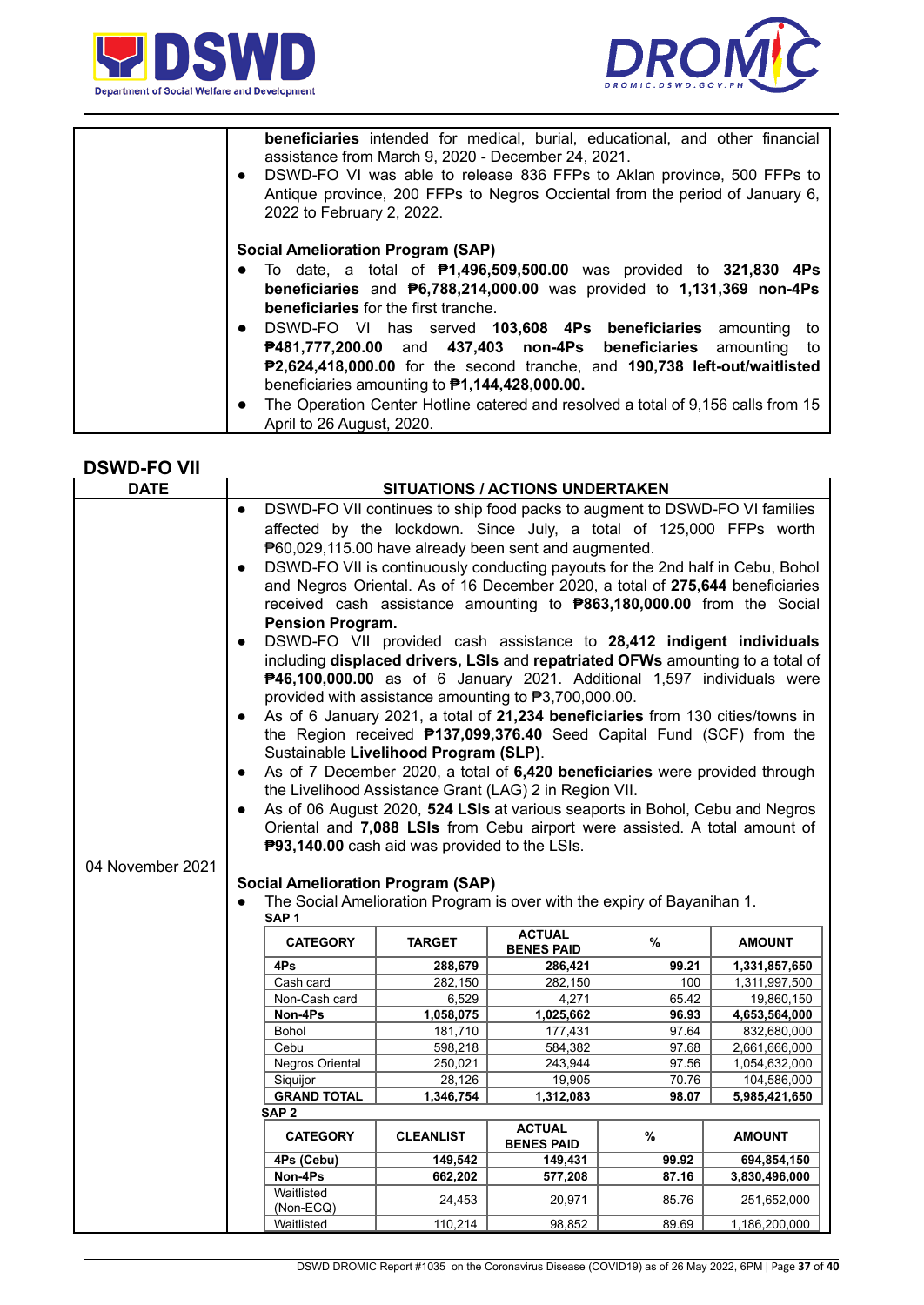



| (Cebu)             |         |         |       |               |
|--------------------|---------|---------|-------|---------------|
| ECQ (Cebu)         | 525,689 | 455.946 | 86.73 | 2,375,676,000 |
| LTFRB Drivers      | 1.846   | .439    | 77.95 | 16,968,000    |
| <b>GRAND TOTAL</b> | 897.474 | 726.639 | 93.54 | 4,525,350,150 |
|                    |         |         |       |               |

### **DSWD-FO VIII**

## **DSWD-FO IX**

| <b>DATE</b>     | SITUATIONS / ACTIONS UNDERTAKEN                                                                                                                                                                                                                                                                                                                                                                                                                                                                                                                                                                                                                                                                                                                                                                                                                                                                                                                                                                                                                                            |
|-----------------|----------------------------------------------------------------------------------------------------------------------------------------------------------------------------------------------------------------------------------------------------------------------------------------------------------------------------------------------------------------------------------------------------------------------------------------------------------------------------------------------------------------------------------------------------------------------------------------------------------------------------------------------------------------------------------------------------------------------------------------------------------------------------------------------------------------------------------------------------------------------------------------------------------------------------------------------------------------------------------------------------------------------------------------------------------------------------|
| 03 January 2022 | DSWD-FO IX has continuously extended relief assistance to the families or<br>$\bullet$<br>individuals affected by the COVID-Pandemic 19.<br>DSWD-FO IX through its Disaster Response Management Division extended<br>$\bullet$<br>additional 313 family food packs to the affected families in Lakewood,<br>Zamboanga del Sur and Siay, Zamboanga Sibugay last 09-11 June 2021.<br>DSWD-FO IX provided FNFIs to 6,930 Locally Stranded Individuals (LSIs)<br>$\bullet$<br>amounting to <b>P7,622,160.00</b> .<br>DSWD-FO IX provided assistance to 1,059 ROFs amounting to P2,041,415.00.<br>$\bullet$<br>DSWD-FO IX, in coordination with NCIP distributed 2,283 hygiene kits<br>$\bullet$<br>amounting to <b>P4,107,527.94</b> to the Indigenous Cultural Community/Indigenous<br>People (ICC/IPs).<br>DSWD-FO IX is in continuous coordination with other government agencies and<br>$\bullet$<br>concerned LGUs to ensure that proper health protocols are observed as well as<br>their safe arrival to their destination.<br><b>Social Amelioration Program (SAP)</b> |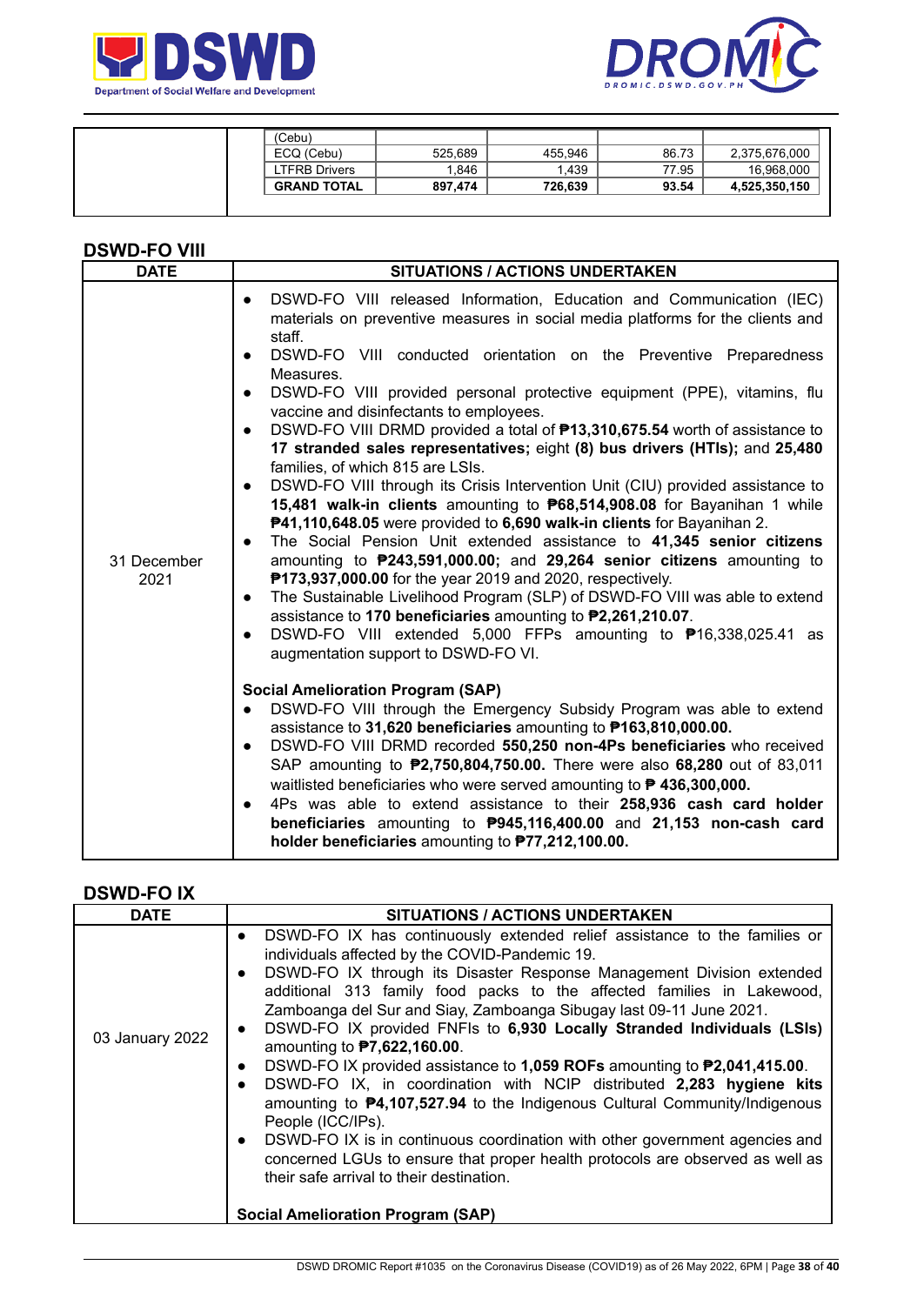



|  | 400.158 | <b>Beneficiaries</b>                                                         | received | <b>SAP</b> | assistance | amounting | to I |
|--|---------|------------------------------------------------------------------------------|----------|------------|------------|-----------|------|
|  |         | <b>P2,000,790,000.00</b> as of 05 June 2020, 4PM.                            |          |            |            |           |      |
|  |         | DSWD-FO IX assists in the gathering of data on SAP/ESP beneficiaries served. |          |            |            |           |      |

| /VD-'<br>┍<br>s.<br>− |  |
|-----------------------|--|
|-----------------------|--|

| <b>DATE</b> | <b>SITUATIONS / ACTIONS UNDERTAKEN</b>                                                                                                                                                                                                                                                                                                                                                                                                                                                                                                                                                               |
|-------------|------------------------------------------------------------------------------------------------------------------------------------------------------------------------------------------------------------------------------------------------------------------------------------------------------------------------------------------------------------------------------------------------------------------------------------------------------------------------------------------------------------------------------------------------------------------------------------------------------|
| 25 May 2022 | DSWD-FO X provided food items amounting to $P222,000.00$ to Marawi City as<br>$\bullet$<br>augmentation support. (As per validation from the Resource and Logistics<br>Management Unit, the FFPs augmented to Region VII and Caraga Region which<br>was previously reflected in the DSWD-FO X's reports are not related to<br>COVID-19 response).<br>Procurement of additional supplies for production of FFPs is ongoing.<br>$\bullet$<br>DSWD-FO X staff in coordination with OCD and DOH were augmented to help<br>$\bullet$<br>facilitate the LSIs in the designated isolation area in the city. |
|             | <b>Social Amelioration Program (SAP)</b><br>DSWD-FO X has served 133,887 waitlisted beneficiaries amounting to<br>$\bullet$<br>₱803,322,000.00.<br>DSWD-FO X has served 53,138 beneficiaries for the Bayanihan 2 ESP<br>$\bullet$<br>Implementation amounting to <b>P318,057,500.00</b> as of 03 December 2021, 12NN.<br>Continuous coordination and monitoring with the LGUs regarding preparation for<br>$\bullet$<br>SAP waitlisted payout.                                                                                                                                                       |

## **DSWD-FO XI**

| <b>DATE</b>      |                                                                                                                                                                                                                                                                                                                                                                                                                                                                                                                                                                                                                                                                                                                                                                                                                                                                                                                                                                                                                                                                                                                                                                                                                                                                                                                                                                                                                                                                                                                                                                                                                                                                                       |                                                    | <b>SITUATIONS / ACTIONS UNDERTAKEN</b>             |                                                |  |
|------------------|---------------------------------------------------------------------------------------------------------------------------------------------------------------------------------------------------------------------------------------------------------------------------------------------------------------------------------------------------------------------------------------------------------------------------------------------------------------------------------------------------------------------------------------------------------------------------------------------------------------------------------------------------------------------------------------------------------------------------------------------------------------------------------------------------------------------------------------------------------------------------------------------------------------------------------------------------------------------------------------------------------------------------------------------------------------------------------------------------------------------------------------------------------------------------------------------------------------------------------------------------------------------------------------------------------------------------------------------------------------------------------------------------------------------------------------------------------------------------------------------------------------------------------------------------------------------------------------------------------------------------------------------------------------------------------------|----------------------------------------------------|----------------------------------------------------|------------------------------------------------|--|
| 09 December 2021 | DSWD-FO XI through DRMD provided Family Food Packs and Non-food Items to<br>$\bullet$<br>the affected individuals and families due to COVID-19 pandemic.<br>The Assistance to Individuals in Crisis Situation (AICS) has served 4,381 clients and<br>$\bullet$<br>the total amount extended is <b>P39,451,076.46</b> from September 1-20, 2021.<br>On 10 August 2021, an additional 2,000 FFPs worth P911,200.00 were delivered to<br>$\bullet$<br>DSWD FO X in response to their request for resource augmentation.<br>DSWD-FO XI delivered 10,000 FFPs amounting to <b>₱4,556,000.00</b> as resource<br>$\bullet$<br>augmentation to DSWD-FO X in City of Gingoog, Misamis Oriental on 19-21 July<br>2021 in response to the continuous effects of COVID-19 pandemic following the<br>declaration of ECQ in the region.<br>Additional 5,000 FFPs amounting to $P2,278,000.00$ were delivered to the City of<br>$\bullet$<br>Gingoog, Misamis Oriental on 28 July 2021.<br>DSWD-FO XI provided family tents and modular tents to serve as an isolation facility<br>$\bullet$<br>in response to the request of affected LGUs and partner agencies in curbing the<br>spread of COVID-19.<br>DSWD-FO XI utilized the upper portion of the warehouse as a quarantine facility for<br>$\bullet$<br>DSWD personnel who have exposure to individuals confirmed with COVID-19.<br>DSWD-FO XI is in close coordination with the Office of Civil Defense (OCD) XI for<br>$\bullet$<br>reports monitoring.<br><b>Social Amelioration Program (SAP)</b><br>Physical accomplishment of the Social Amelioration Program 1st and 2nd tranche<br>$\bullet$<br>implementation as of January 28, 2021. |                                                    |                                                    |                                                |  |
|                  | <b>REGION</b>                                                                                                                                                                                                                                                                                                                                                                                                                                                                                                                                                                                                                                                                                                                                                                                                                                                                                                                                                                                                                                                                                                                                                                                                                                                                                                                                                                                                                                                                                                                                                                                                                                                                         | 1 <sup>st</sup> TRANCHE<br>(4Ps and Non<br>$4Ps$ ) | 2 <sup>nd</sup> Tranche<br>(4Ps and Non<br>$4Ps$ ) | Total # of beneficiaries<br><b>SERVED/PAID</b> |  |
|                  | <b>FOXI</b>                                                                                                                                                                                                                                                                                                                                                                                                                                                                                                                                                                                                                                                                                                                                                                                                                                                                                                                                                                                                                                                                                                                                                                                                                                                                                                                                                                                                                                                                                                                                                                                                                                                                           | 948,369                                            | 436,808                                            | 1,385,177                                      |  |
|                  | Accomplishment for Bayanihan 2 implementation as of January 28, 2021                                                                                                                                                                                                                                                                                                                                                                                                                                                                                                                                                                                                                                                                                                                                                                                                                                                                                                                                                                                                                                                                                                                                                                                                                                                                                                                                                                                                                                                                                                                                                                                                                  |                                                    |                                                    |                                                |  |
|                  | <b>REGIO</b><br>N                                                                                                                                                                                                                                                                                                                                                                                                                                                                                                                                                                                                                                                                                                                                                                                                                                                                                                                                                                                                                                                                                                                                                                                                                                                                                                                                                                                                                                                                                                                                                                                                                                                                     | <b>PAID/SERVED</b><br><b>BENEFICIARIES</b>         | <b>Obligations</b><br><b>Incurred</b>              | <b>Disbursement</b>                            |  |